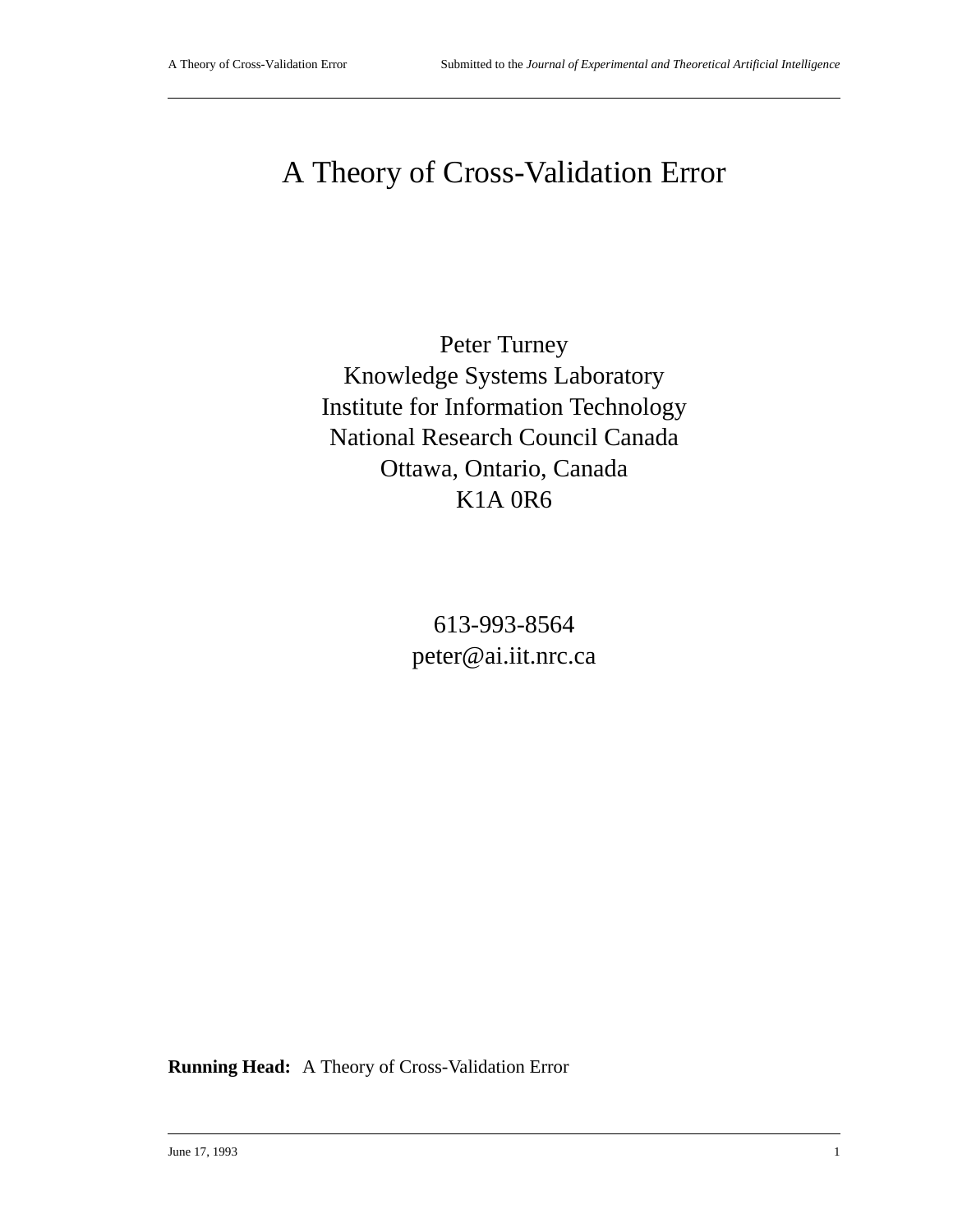## A Theory of Cross-Validation Error

## **Abstract**

This paper presents a theory of error in cross-validation testing of algorithms for predicting real-valued attributes. The theory justifies the claim that predicting real-valued attributes requires balancing the conflicting demands of simplicity and accuracy. Furthermore, the theory indicates precisely how these conflicting demands must be balanced, in order to minimize cross-validation error. A general theory is presented, then it is developed in detail for linear regression and instance-based learning.

## **1 Introduction**

This paper is concerned with cross-validation testing of algorithms that perform supervised learning from examples. It is assumed that each example is described by a set of attribute-value pairs. The learning task is to predict the value of one of the attributes, given the values of the remaining attributes. It is assumed that the attributes, both the predictor attributes and the attribute to be predicted, range over real numbers, and that each example is described by the same set of attributes.

Let us suppose that the examples have  $r + 1$  attributes. We may represent the examples as points in  $r + 1$  dimensional real space  $\mathfrak{R}^{r+1}$ . The task is to learn a function that maps from  $\mathfrak{R}^r$  to  $\mathfrak{R}$ , where  $\mathfrak{R}^r$  is the space of the predictor attributes and  $\mathfrak{R}$  is the space of the prediction.

In cross-validation testing, a teacher gives the learning algorithm (the *student*) a set of training examples (hence *supervised* learning), consisting of points in  $\mathfrak{R}^{r+1}$ . The algorithm uses these data to form a model. The teacher then gives the algorithm a set of testing examples, consisting of points in  $\mathfrak{R}^r$ . The value of the attribute that is to be predicted is hidden from the student, but known to the teacher. The student uses its model to calculate the value of the hidden attribute. The student is scored by the difference between the predictions it makes and the actual values for the hidden attribute in the testing examples. This difference is the error of the algorithm in cross-validation testing.

Section 2 presents a theory of error in cross-validation testing. It is shown that we may think of cross-validation error as having two components. The first component is the error of the algorithm on the training set. The error on the training set is often taken to be a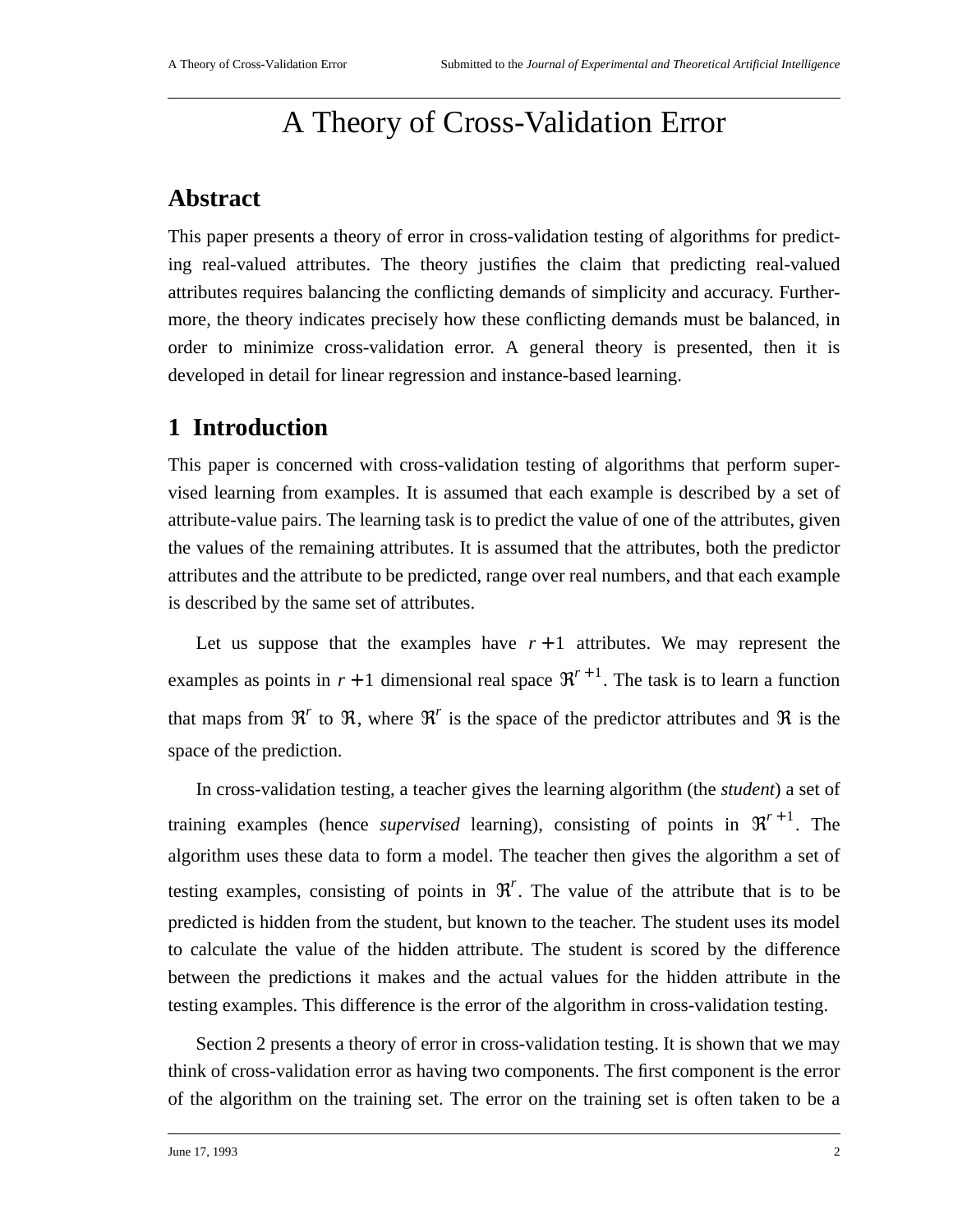measure of the *accuracy* of the algorithm (Draper and Smith, 1981). The second component is the *instability* of the algorithm (Turney, 1990). The instability of the algorithm is the sensitivity of the algorithm to noise in the data. Instability is closely related to our intuitive notion of complexity (Turney, 1990). Complex models tend to be unstable and simple models tend to be stable.

It is proven that cross-validation error is limited by the sum of the training set error and the instability. This theorem is justification for the intuition that good models should be both simple and accurate. It is assumed that a good model is a model that minimizes cross-validation error.

After examining cross-validation error in general, Section 3 looks at the accuracy and stability of linear regression (Draper and Smith, 1981), and Section 4 considers instancebased learning (Kibler *et al*., 1989; Aha *et al.*, 1991). In both cases, it turns out that there is a conflict between accuracy and stability. When we try to maximize accuracy (minimize error on the training set), we find that stability tends to decrease. When we try to maximize stability (maximize resistance to noise), we find that accuracy tends to decrease. If our goal is to minimize cross-validation error, then we must find a balance between the conflicting demands of accuracy and stability. This balance can be found by minimizing the sum of the error on the training set and the instability.

The theoretical discussion is followed by Section 5, which considers the practical application of the theory. Section 5 presents techniques for estimating accuracy and stability. The theory is then applied to an empirical comparison of instance-based learning and linear regression (Kibler *et al*. 1989). It is concluded that the domain will determine whether instance-based learning or linear regression is superior.

Section 6 presents an example of fitting data with linear regression and instance-based learning. It is argued that the formal concept of stability captures an important aspect of our intuitive notion of simplicity. This claim cannot be proven, since it involves intuition. The claim is supported with the example.

Section 7 compares this theory with the work in Akaike Information Criterion (AIC) statistics (Sakamoto *et al*., 1986). There are interesting similarities and differences between the two approaches.

Finally, Section 8 considers future work. One weakness of the theory that needs to be addressed is cross-validation with a testing set that requires interpolation and extrapolation. This weakness implies that the theory may underestimate cross-validation error. Another area for future work is extending these results to techniques other than linear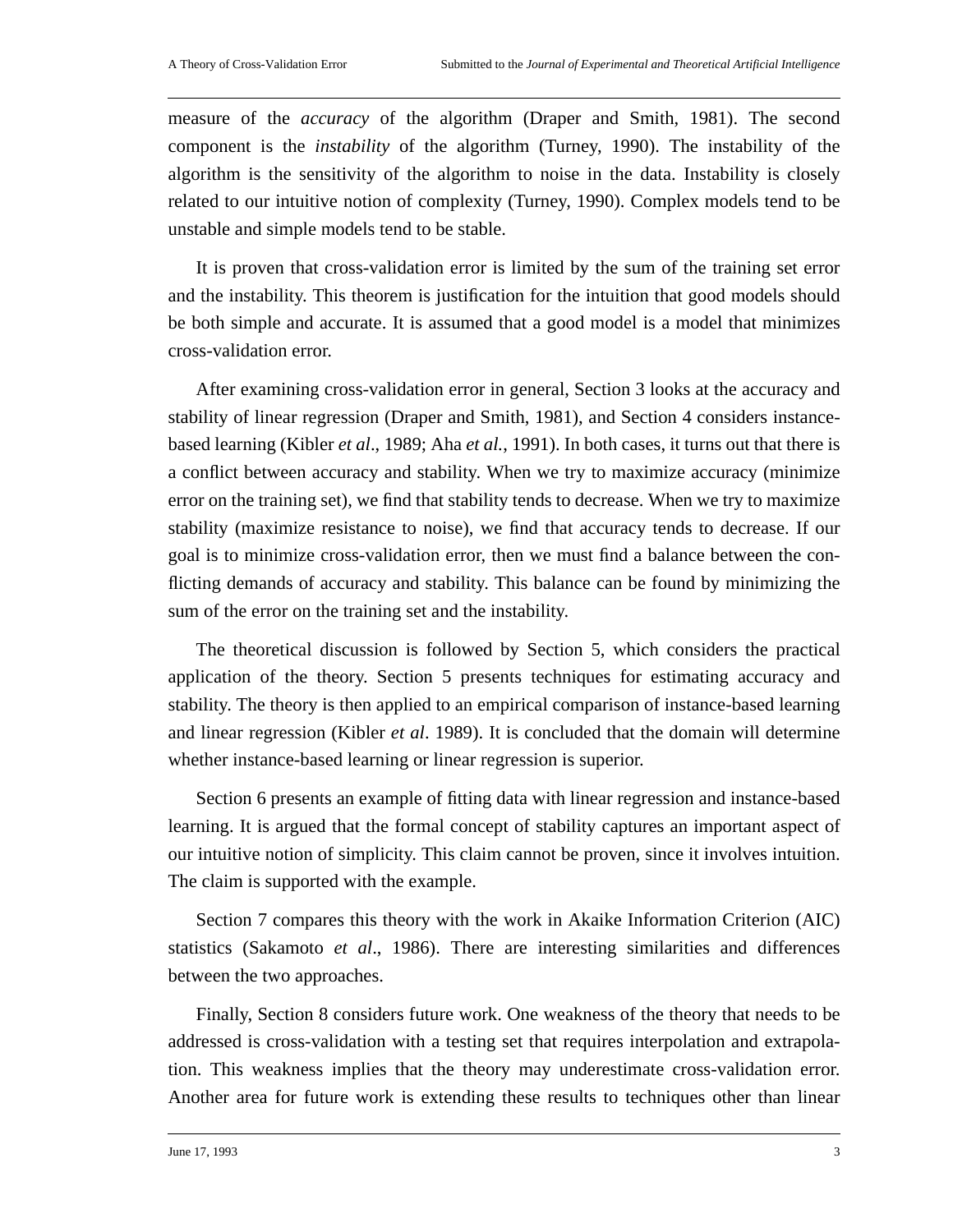regression and instance-based learning. The theory should also be extended to handle predicting symbolic attributes, in addition to real-valued attributes.

### **2 Cross-Validation Error**

Suppose we have an experimental set-up that can be represented as a black box with *r* inputs and one output, where the inputs and output can be represented by real numbers. Let us imagine that the black box has a deterministic aspect and a random aspect. We may use the function *f*, where *f* maps from  $\mathfrak{R}^r$  to  $\mathfrak{R}$ , to represent the deterministic aspect of the black box. We may use the random variable  $z$  to represent the random aspect of the black box. We may assume that *z* is a sample from a standardized distribution, with mean 0 and variance 1. We may use the constant  $\sigma$  to scale the variance of the random variable *z* to the appropriate level. Let the vector  $\vec{v}$  represent the inputs to the black box for a single experiment, where:

$$
\vec{\mathbf{v}} = \begin{bmatrix} v_1 & \dots & v_r \end{bmatrix} \tag{1}
$$

Let y represent the output of the black box. Our model of the experiment is:

$$
y = f(\tilde{v}) + \sigma z \tag{2}
$$

That is, the output of the black box is a deterministic function of the inputs, plus some random noise.

Suppose we perform *n* experiments with the black box. For each experiment, we record the input values and the output value. Let us use the matrix *X* to represent all of the inputs:

$$
X = \begin{bmatrix} x_{1,1} & \dots & x_{1,r} \\ \dots & x_{i,j} & \dots \\ x_{n,1} & \dots & x_{n,r} \end{bmatrix}
$$
 (3)

Let the *i*-th row of the matrix *X* be represented by the vector  $\vec{v}_i$ , where:

$$
\hat{v}_i = [x_{i,1} \dots x_{i,r}] \qquad i = 1,...,n
$$
 (4)

The vector  $\vec{v}_i$  contains the values of the *r* inputs for the *i*-th experiment. Let the *j*-th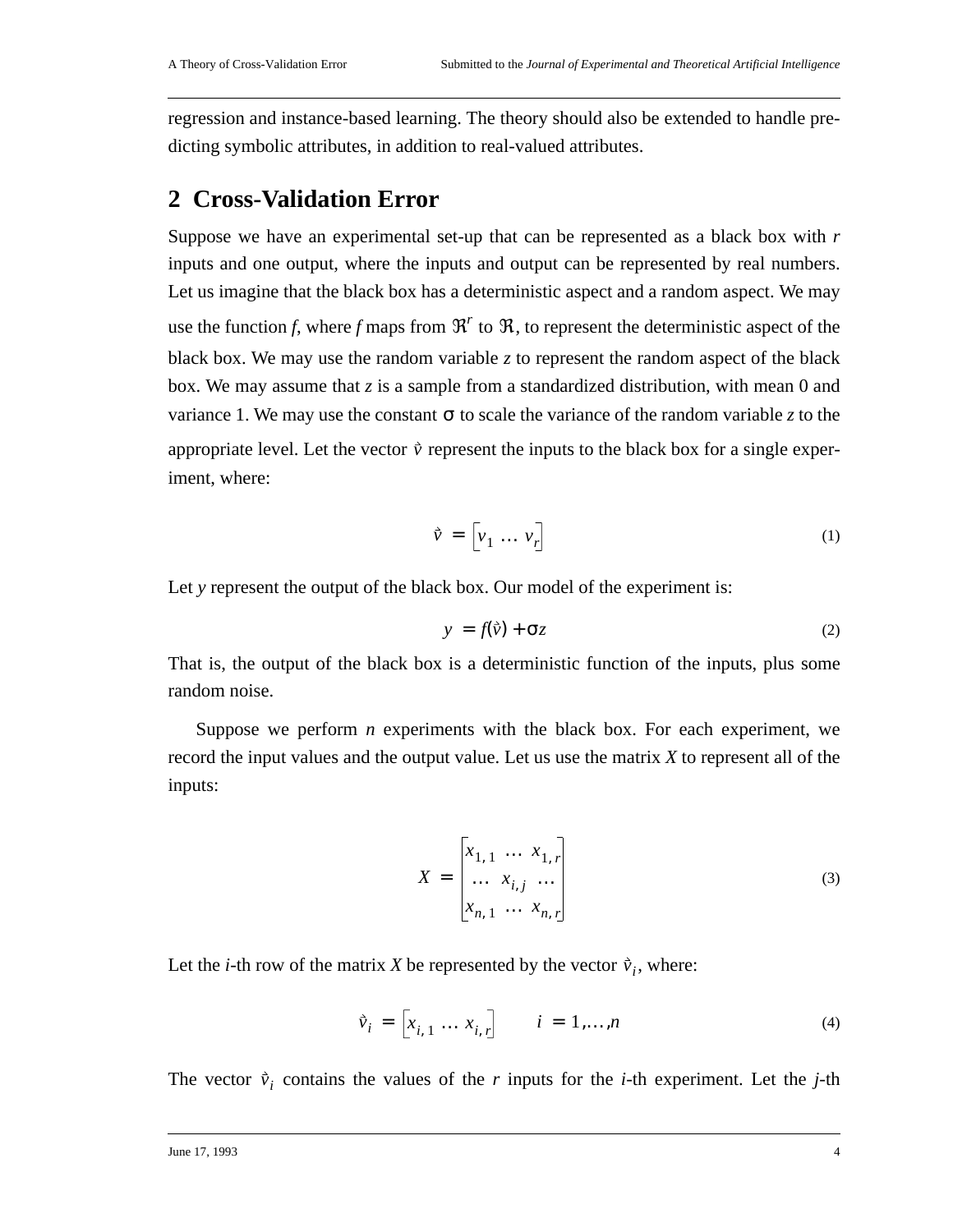column of the matrix *X* be represented by the vector  $\vec{x}_j$ , where:

$$
\hat{x}_j = \begin{bmatrix} x_{1,j} \\ \dots \\ x_{n,j} \end{bmatrix} \qquad j = 1, \dots, r \tag{5}
$$

The vector  $\dot{x}_j$  contains the values of the *j*-th input for the *n* experiments. Let the *n* outputs be represented by the vector  $\dot{y}$ , where:

$$
\tilde{y} = \begin{bmatrix} y_1 \\ \dots \\ y_n \end{bmatrix} \tag{6}
$$

The scalar  $y_i$  is the output of the black box for the *i*-th experiment.

The function  $f$  can be extended to a vector function  $\hat{f}(X)$ , where:

$$
\tilde{f}(X) = \begin{bmatrix} f(\tilde{v}_1) \\ \dots \\ f(\tilde{v}_n) \end{bmatrix}
$$
 (7)

Our model for the *n* experiments is:

$$
\vec{y} = \dot{f}(X) + \sigma \dot{z}
$$
 (8)

The vector  $\dot{z}$  is a sequence of *n* independent samples from a standardized distribution:

$$
\dot{\bar{z}} = \begin{bmatrix} z_1 \\ \dots \\ z_n \end{bmatrix} \tag{9}
$$

Imagine an infinite sequence of repetitions of the whole set of *n* experiments, with *X* held constant: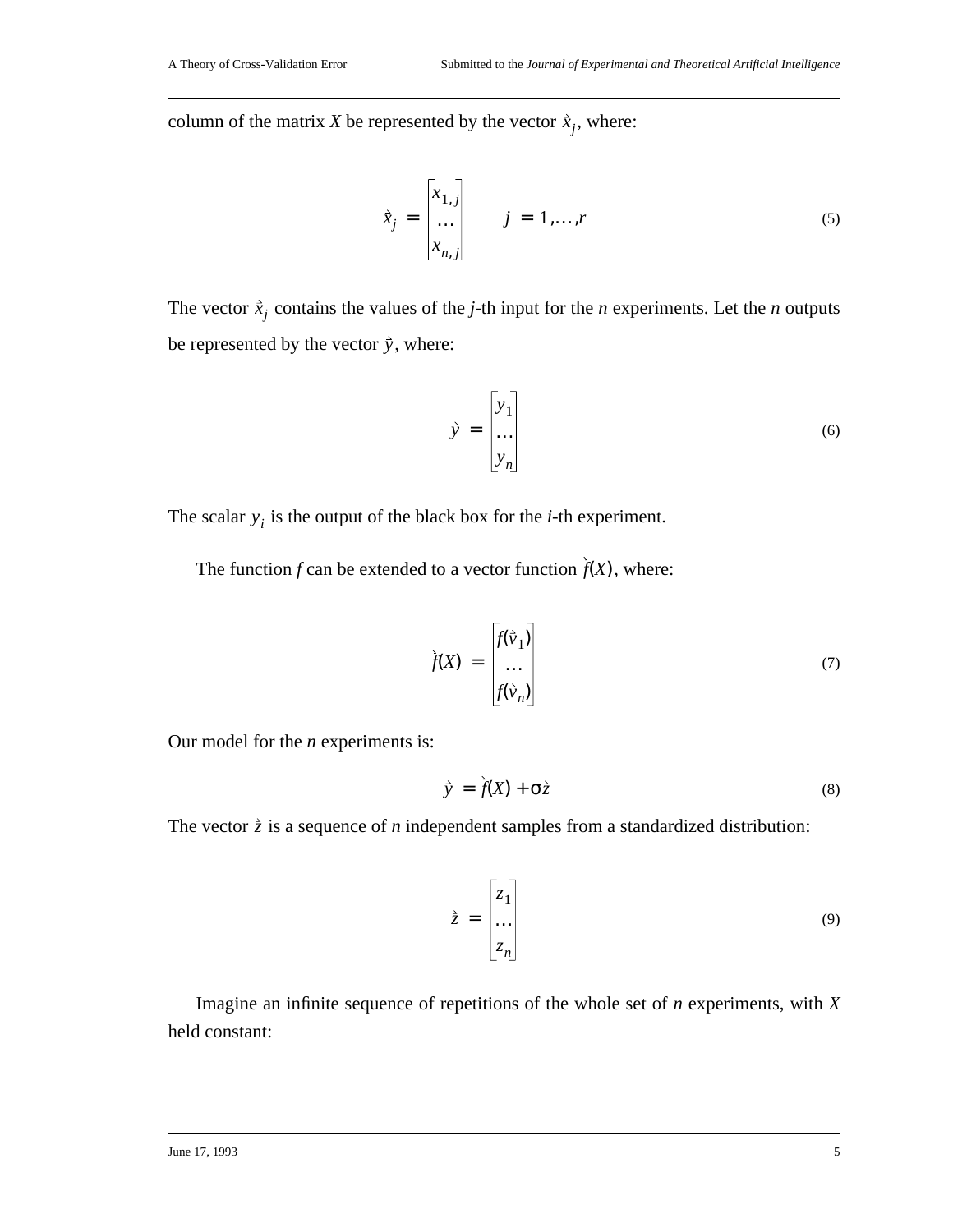$$
\vec{y}_1 = \dot{\vec{f}}(X) + \sigma \dot{z}_1
$$
\n
$$
\vec{y}_2 = \dot{\vec{f}}(X) + \sigma \dot{z}_2
$$
\n
$$
\dots
$$
\n(10)

With each repetition *k* of the *n* experiments, the *n* outputs  $\hat{y}_k$  change, because the random noise  $\dot{z}_k$  has changed:

$$
\tilde{y}_k = \begin{bmatrix} y_{k,1} \\ \dots \\ y_{k,n} \end{bmatrix} \qquad \tilde{z}_k = \begin{bmatrix} z_{k,1} \\ \dots \\ z_{k,n} \end{bmatrix}
$$
\n(11)

Consider the average output  $\hat{y}_a$  of the first *m* repetitions:

$$
\tilde{y}_a = \begin{bmatrix} y_{a,1} \\ \dots \\ y_{a,n} \end{bmatrix} \qquad y_{a,i} = \frac{1}{m} \sum_{j=1}^m y_{j,i}
$$
\n(12)

By the Weak Law of Large Numbers (Fraser, 1976), as  $m \to \infty$ ,  $\dot{y}_a$  converges to  $\dot{f}(X)$ . This follows from the fact that the mean of the noise  $\dot{z}_k$  is zero. Thus, if we could actually repeat the whole set of *n* experiments indefinitely many times, then we could find the true value of the deterministic aspect *f* of the black box, for input *X*, with arbitrary accuracy.

Suppose that we are trying to develop a model of f. Let us write  $m(\vec{v} | X, \vec{y})$  to represent the prediction that the model makes for  $f(\vec{v})$ , when the model is based on the data *X* and  $\dot{y}$ . Let us apply the model to the data *X* and  $\dot{y}$  on which the model is based:

$$
\overrightarrow{m}(X|X,\overrightarrow{y}) = \begin{bmatrix} m(\overrightarrow{v}_1|X,\overrightarrow{y}) \\ \dots \\ m(\overrightarrow{v}_n|X,\overrightarrow{y}) \end{bmatrix}
$$
(13)

Thus  $\vec{m}(X|X,\hat{y})$  is the model's prediction for  $f(X)$ .

Consider the first two sets of experiments in the above sequence (10):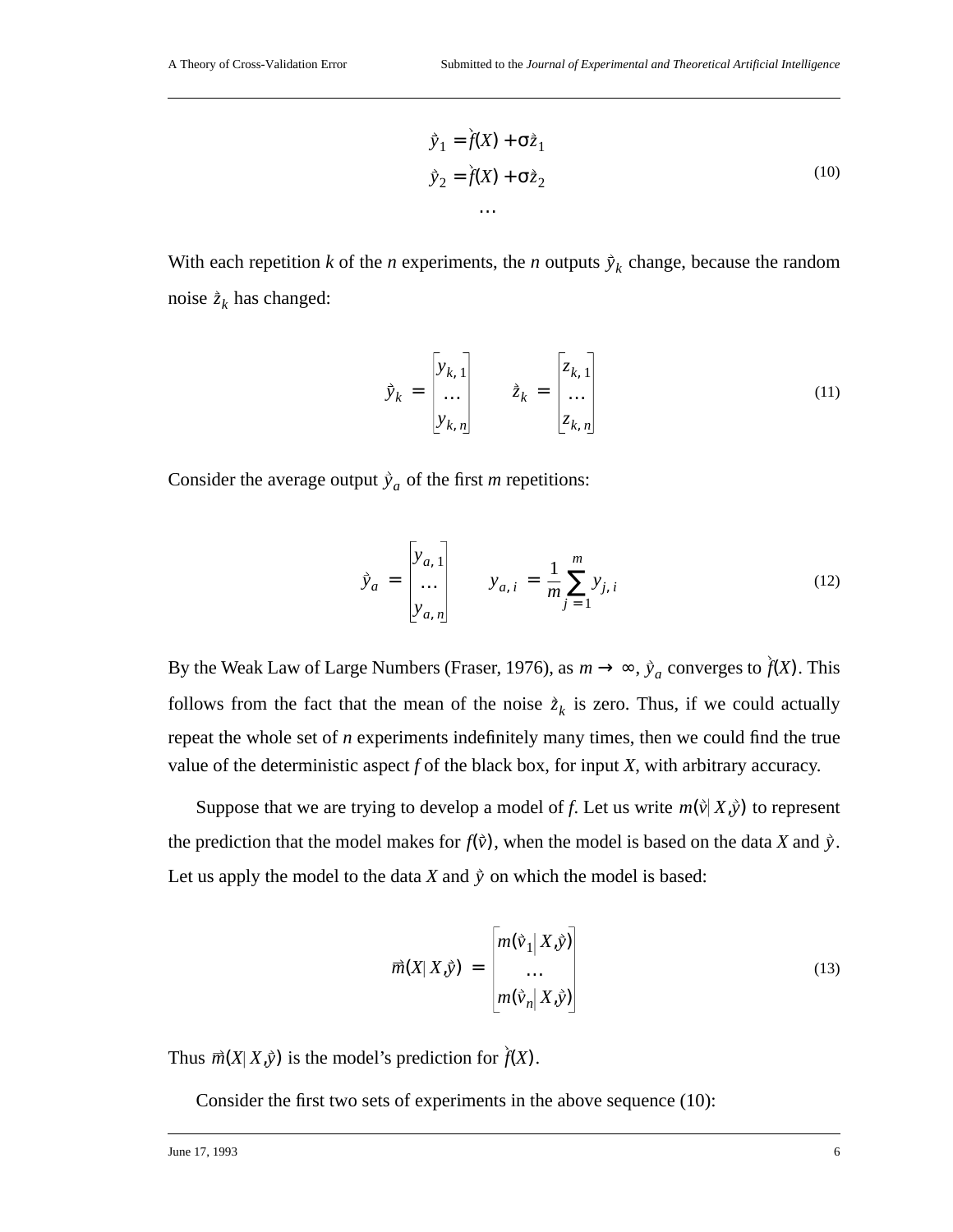$$
\begin{aligned}\n\hat{y}_1 &= \dot{f}(X) + \sigma \dot{z}_1 \\
\hat{y}_2 &= \dot{f}(X) + \sigma \dot{z}_2\n\end{aligned}
$$
\n(14)

Suppose that the data  $(X, \hat{y}_1)$  are the training set and the data  $(X, \hat{y}_2)$  are the testing set in cross-validation testing of the model *m*. The error on the training set  $\hat{e}_t$  is:

$$
\dot{e}_t = \overrightarrow{m}(X|X,\hat{y}_1) - \hat{y}_1 = \begin{bmatrix} e_{t,1} \\ \dots \\ e_{t,n} \end{bmatrix}
$$
(15)

The error on the testing set, the cross-validation error  $\hat{e}_c$ , is:

$$
\dot{e}_c = \vec{m}(X|X,\dot{y}_1) - \dot{y}_2 = \begin{bmatrix} e_{c,1} \\ \dots \\ e_{c,n} \end{bmatrix}
$$
(16)

Let us assume that our goal is to minimize the expected length of the cross-validation error vector:

$$
E(\|\hat{e}_c\|) = E(\sqrt{\hat{e}_c^T \hat{e}_c}) = E\left(\sqrt{\sum_{i=1}^n e_{c,i}^2}\right)
$$
 (17)

T is the matrix transpose operation,  $\|\ldots\|$  is vector length, and  $E(\ldots)$  is the expectation operator of probability theory (Fraser, 1976). If  $t(x)$  is a function of a random variable x, where x is a sample from a probability distribution with density  $p(x)$ , then the expected value of  $t(x)$  is defined as follows (Fraser, 1976):

$$
E(t(x)) = \int_{-\infty}^{\infty} t(x)p(x)dx
$$
 (18)

The expected value of  $t(x)$  is its mean or average value. Note that the integration in  $E(\|\tilde{e}_c\|)$  is over both  $\tilde{y}_1$  and  $\tilde{y}_2$ .

It is assumed that the inputs *X* are the same in the training set and the testing set. This assumption is the main limitation of this theory of cross-validation error. The assumption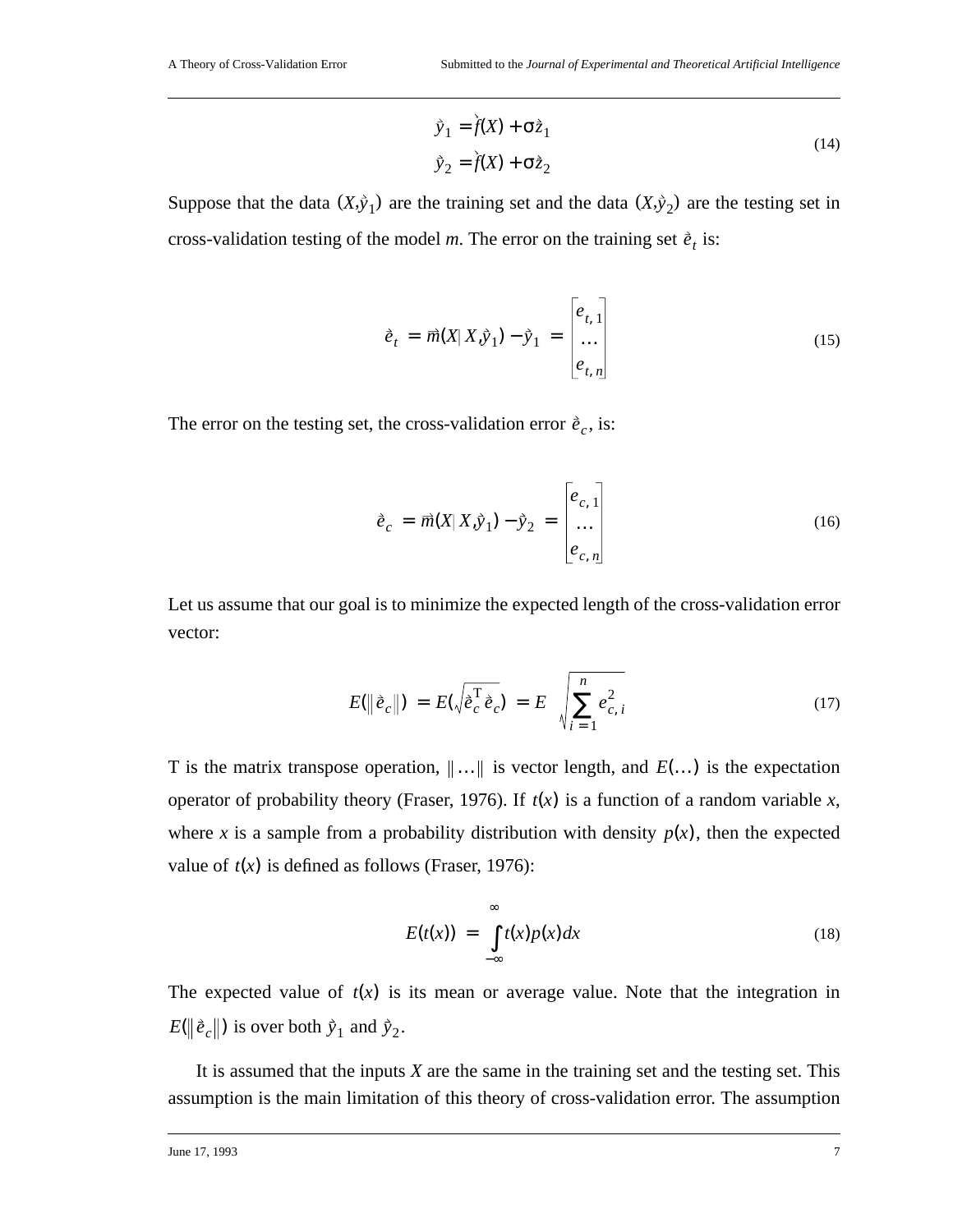is reasonable when we have a laboratory situation, where we can set the inputs to the black box to be whatever we want them to be. Otherwise — with data collected purely by observation, for example — the assumption may seem unreasonable.

The main reason for making the assumption is that it makes the mathematics simpler. If we have one set of inputs  $X_1$  for the training set and another set of inputs  $X_2$  for the testing set, then we can say very little about cross-validation error, unless we make some assumptions about *f*. If we assume that  $X_1$  equals  $X_2$ , then we can prove some interesting results without making any assumptions about *f*. The assumption that  $X_1$  equals  $X_2$  is not onerous. Even outside of a laboratory, with enough data, we can select  $X_2$  so that it closely approximates  $X_1$ .

We may expect a model to perform less well when the inputs on testing  $X_2$  are significantly different from the inputs on training  $X_1$ . Therefore the main implication of the assumption is that we may be underestimating the cross-validation error.

A model *m* of *f* typically has two possible interpretations, a causal interpretation and a predictive interpretation. For example, suppose that y is the number of cigarettes that a person smokes in a week. In a predictive model, one could include lung cancer as an input in *m*, because it helps to predict y. In a causal model, one would not include lung cancer as an input, because lung cancer does not cause smoking. The work in this paper addresses predictive models, not causal models, although it may be applicable to causal models. The inputs  $X$  may be any variables that are relevant for predicting  $y$ . The noise  $z$  can represent all of the unmeasured causes of the output y or an irreducible chance element in a nondeterministic world.<sup>1</sup>

The black box metaphor tends to suggest a causal connection between the inputs and the outputs, but the mathematics here deals only with prediction. The metaphor of a black box was chosen to make it seem reasonable that  $X_1$  and  $X_2$  are identical. However, as was discussed above, the results here are applicable even when the data are collected purely by observation, not experimentation.

There is another form of error  $\hat{e}_s$ , which we may call the *instability* of the model *m*: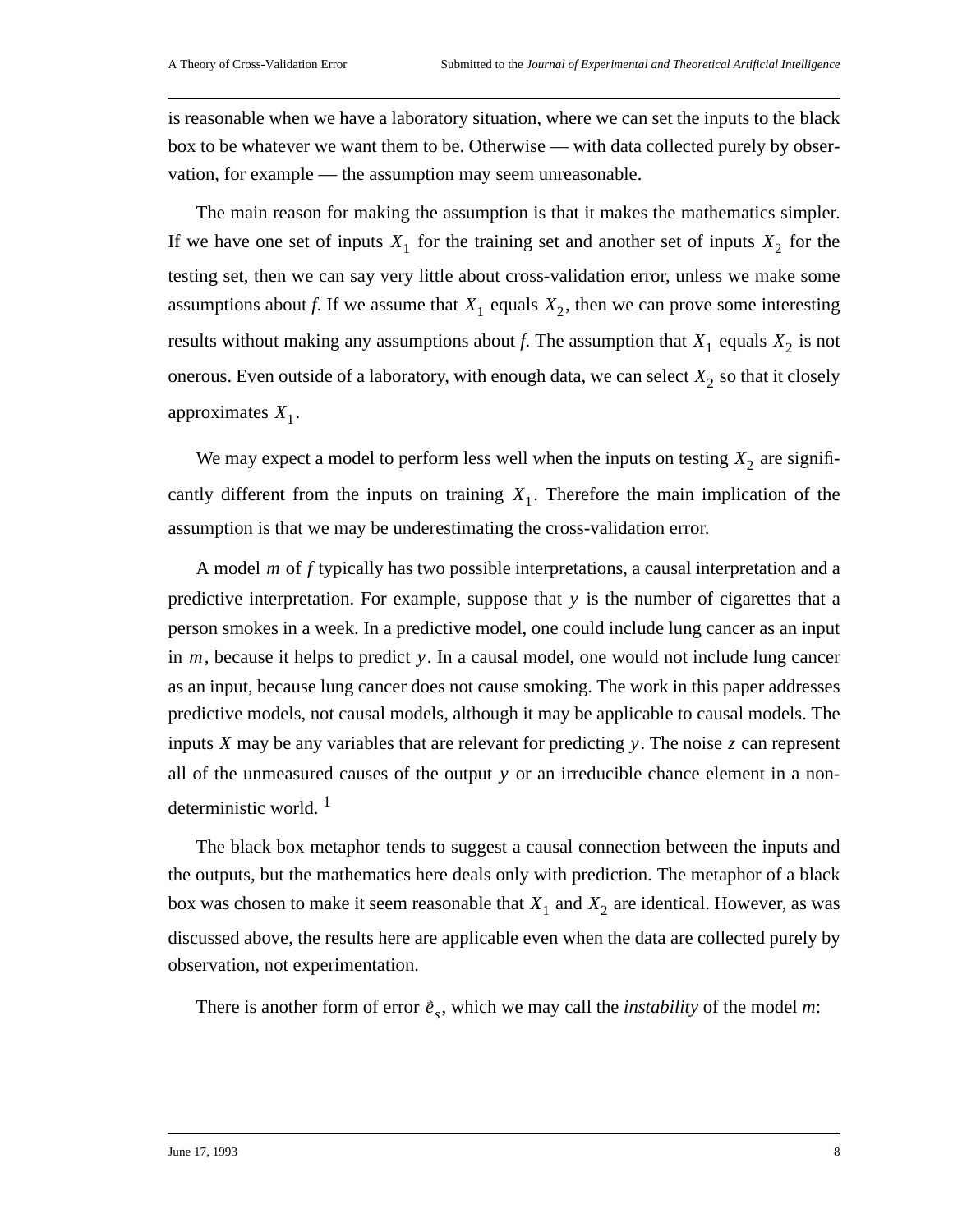$$
\vec{e}_s = \vec{m}(X | X, \vec{y}_2) - \vec{m}(X | X, \vec{y}_1) = \begin{bmatrix} e_{s,1} \\ \dots \\ e_{s,n} \end{bmatrix}
$$
(19)

Instability is a measure of how sensitive our modeling procedure is to noise in the data. It is the difference between the best fit of our model for the data  $(X, \tilde{y}_1)$  and the best fit for the data  $(X, \hat{y}_2)$ . If our modeling procedure resists noise (i.e. it is stable), then the two fits should be virtually the same, and thus  $E(\left\|\hat{e}_s\right\|)$  should be small. If our modeling procedure is sensitive to noise (i.e. it is unstable), then  $E(\|\tilde{e}_s\|)$  should be large.

Now we are ready for the main result of this section:

**Theorem 1:** The expected size of the cross-validation error is less than or equal to the sum of the expected size of the training set error and the expected size of the instability:

$$
E(||\hat{e}_c||) \le E(||\hat{e}_t||) + E(||\hat{e}_s||)
$$
\n(20)

*Proof*: Let us introduce a new term:

$$
\dot{\vec{e}}_{\omega} = \vec{m}(X|X,\dot{y}_2) - \dot{y}_1 \tag{21}
$$

By the symmetry of the training set and the testing set (14, 16, 21):

$$
E(\left\|\tilde{e}_c\right\|) = E(\left\|\tilde{e}_\omega\right\|) \tag{22}
$$

Note that (15, 19, 21):

$$
\dot{\vec{e}}_{\omega} = \dot{\vec{e}}_t + \dot{\vec{e}}_s \tag{23}
$$

Therefore, by the triangle inequality:

$$
\left| \hat{e}_{\omega} \right| = \left\| \hat{e}_t + \hat{e}_s \right\| \le \left\| \hat{e}_t \right\| + \left\| \hat{e}_s \right\| \tag{24}
$$

Finally:

$$
E(\|\hat{e}_c\|) = E(\|\hat{e}_t + \hat{e}_s\|) \le E(\|\hat{e}_t\| + \|\hat{e}_s\|) = E(\|\hat{e}_t\|) + E(\|\hat{e}_s\|)
$$
(25)

 $\square$ .

We may interpret Theorem 1 as follows. The term  $E(\|\hat{e}_t\|)$  is a measure of the accuracy of our model *m*. The term  $E(\|\tilde{e}_s\|)$  captures an aspect of our intuitive notion of the simplicity of *m*. It is often said that we should seek models that best balance the con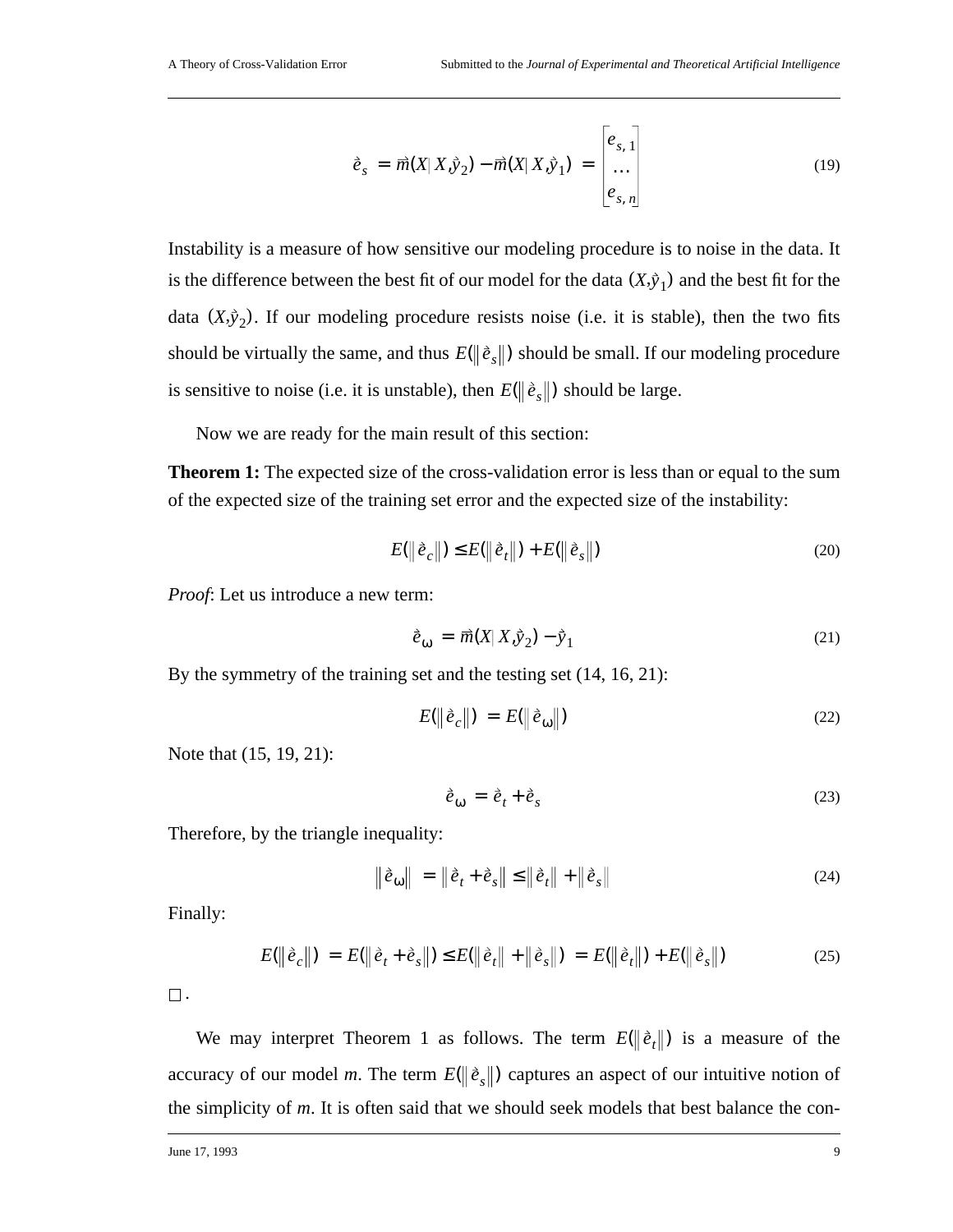flicting demands of accuracy and simplicity. As we shall see in the next two sections, there is some conflict between  $E(\|\tilde{e}_t\|)$  and  $E(\|\tilde{e}_s\|)$ . When we attempt to minimize one of these terms, the other tends to maximize. If we minimize the sum  $E(\|\hat{e}_t\|) + E(\|\hat{e}_s\|)$ , then we can set an upper bound on the expected cross-validation error  $E(\|\tilde{e}_c\|)$ . Thus Theorem 1 supports the traditional view that models should be both simple and accurate. Note that Theorem 1 requires no special assumptions about the form of either the deterministic aspect *f* of the black box or the random *z* aspect.

The following theorem sets a lower bound on cross-validation error:

**Theorem 2:** If *f* is known, then the best strategy to minimize the expected cross-validation error  $E(\|\tilde{e}_c\|)$  is to set the model equal to *f*:

$$
\vec{m}(X|X,\vec{y}_i) = \vec{f}(X) \tag{26}
$$

When the model is equal to *f*, we have:

$$
E(\left\|\hat{e}_s\right\|) = 0 \tag{27}
$$

$$
E(\left\|\hat{e}_t\right\|) = E(\left\|\hat{e}_c\right\|) \tag{28}
$$

$$
E(\left\|\hat{e}_c\right\|^2) = \sigma^2 n \tag{29}
$$

$$
E(\left\|\tilde{e}_c\right\|) \leq \sigma \sqrt{n} \tag{30}
$$

*Proof:* Suppose that we set the model equal to *f*:

$$
\vec{m}(X|X,\vec{y}_i) = \dot{f}(X) \tag{31}
$$

Consider the stability of the model:

$$
\|\tilde{e}_s\| = \|\vec{m}(X|X,\tilde{y}_2) - \vec{m}(X|X,\tilde{y}_1)\| = \|\tilde{f}(X) - \dot{f}(X)\| = 0
$$
\n(32)

$$
E(\left\|\hat{e}_s\right\|) = 0 \tag{33}
$$

Since the model is fixed, it is perfectly stable. Let us introduce a new term:

$$
\dot{\vec{e}}_{\omega} = \vec{m}(X|X,\dot{y}_2) - \dot{y}_1 \tag{34}
$$

We see that:

$$
\dot{e}_{\omega} = \vec{m}(X|X,\dot{y}_1) - \dot{y}_1 = \dot{e}_t \tag{35}
$$

Therefore:

$$
E(||\hat{e}_t||) = E(||\hat{e}_\omega||) = E(||\hat{e}_c||)
$$
\n(36)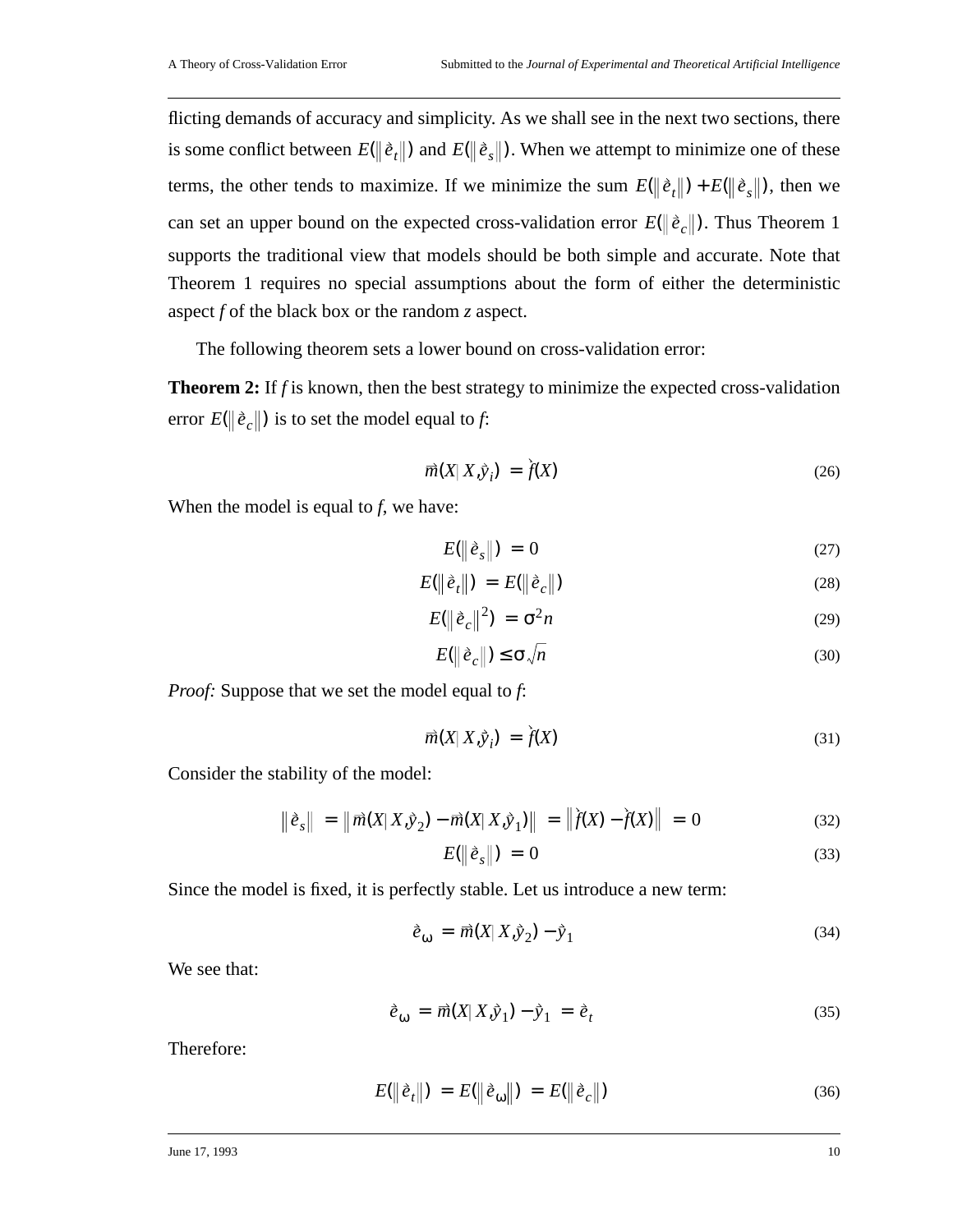In other words, when the model is equal to *f*, the expected magnitude of the cross-validation error equals the expected magnitude of the training set error. Furthermore, the expected magnitude of the cross-validation error is equal to the expected magnitude of the noise:

$$
E(\|\hat{e}_c\|) = E(\|\vec{m}(X|X,\hat{y}_1) - \hat{y}_2\|) = E(\|\hat{f}(X) - \hat{y}_2\|) = E(\|\sigma \hat{z}_2\|)
$$
(37)

Since  $E(\|\tilde{e}_c\|) = E(\|\sigma \tilde{z}_2\|)$ , it follows that the expected magnitude of the cross-validation error  $E(\|\tilde{e}_c\|)$  is minimal. Recall that  $y = f(\tilde{v}) + \sigma z$ , by definition. Thus the output y necessarily contains the random noise z. Since there is no way to predict the noise  $\dot{z}_2$ , there is no way to reduce  $E(\|\,{\r{e}}_c\|)$  below the level  $E(\|\,{\sigma}{\r{z}}_2\|).$   $^2$  This proves that the best strategy to minimize the expected cross-validation error  $E(\|\tilde{e}_c\|)$  is to set the model equal to *f*. Now, consider the squared length of the cross-validation error:

$$
E(\|\tilde{e}_c\|^2) = E(\|\sigma \tilde{z}_2\|^2) = \sigma^2 E(\|\tilde{z}_2\|^2) = \sigma^2 E\left(\sum_{i=1}^n z_{2,i}^2\right)
$$
(38)

Since  $\dot{z}_2$  is a sequence of independent samples from a standardized distribution (mean 0, variance 1), it follows that (Fraser, 1976):

$$
E(\left\|\tilde{e}_c\right\|^2) = \sigma^2 \left(\sum_{i=1}^n E(z_{2,i}^2)\right) = \sigma^2 \left(\sum_{i=1}^n 1\right) = \sigma^2 n \tag{39}
$$

Finally, applying Lemma 1 (which is proven immediately after this theorem):

$$
E(\|\tilde{e}_c\|) \le \sigma \sqrt{n} \tag{40}
$$

 $\square$  .

**Lemma 1:** Assume that we have a function  $t(x)$  of a random variable x, and a constant  $\tau$ , such that  $t(x) \ge 0$  and  $\tau \ge 0$ . If  $E(t(x)^2) = \tau^2$  then  $E(t(x)) \le \tau$ .

*Proof:* Consider the variance of  $t(x)$ :

$$
var(t(x)) = E((t(x) - E(t(x)))^{2}) \ge 0
$$
\n(41)

We see that:

$$
E((t(x) - E(t(x)))^{2}) = E(t(x)^{2} - 2t(x)E(t(x)) + (E(t(x)))^{2})
$$
\n(42)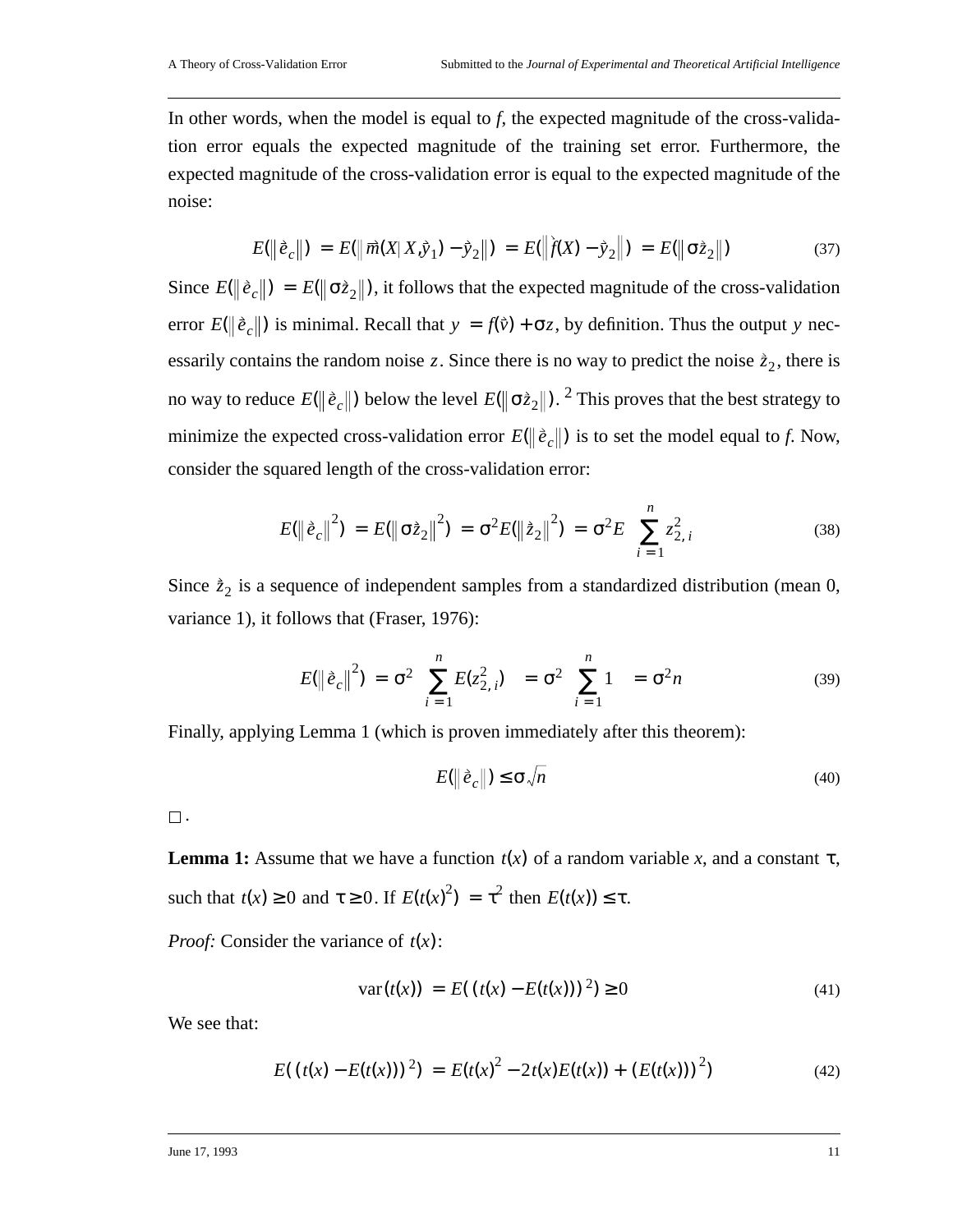$$
= E(t(x)^{2}) - 2(E(t(x)))^{2} + (E(t(x)))^{2}
$$
\n(43)

$$
= E(t(x)^{2}) - (E(t(x)))^{2}
$$
\n(44)

$$
= \tau^2 - (E(t(x)))^2
$$
 (45)

Combining these results, we get:

$$
\tau^2 - (E(t(x)))^2 \ge 0 \tag{46}
$$

Thus:

$$
\tau \ge E(t(x))\tag{47}
$$

 $\square$  .

Lemma 1 is a well-known result (Fraser, 1976).

It is natural to consider models that minimize the error on the training set:

**Theorem 3:** If:

$$
\vec{m}(X|X,\hat{y}_i) = \hat{y}_i \tag{48}
$$

Then:

$$
E(\left\|\hat{e}_t\right\|) = 0 \tag{49}
$$

$$
E(\left\|\hat{e}_s\right\|) = E(\left\|\hat{e}_c\right\|) \tag{50}
$$

$$
E(\left\|\hat{e}_c\right\|^2) = 2\sigma^2 n \tag{51}
$$

$$
E(\|\tilde{e}_c\|) \le \sigma \sqrt{2n} \tag{52}
$$

*Proof:* Consider the error on the training set:

$$
\|\tilde{e}_t\| = \|\vec{m}(X|X,\tilde{y}_1) - \tilde{y}_1\| = \|\tilde{y}_1 - \tilde{y}_1\| = 0
$$
\n(53)

$$
E(\left\|\hat{e}_t\right\|) = 0 \tag{54}
$$

Let us introduce a new term:

$$
\dot{\vec{e}}_{\omega} = \vec{m}(X|X,\dot{y}_2) - \dot{y}_1 \tag{55}
$$

We see that:

$$
\dot{e}_{\omega} = \vec{m}(X|X,\dot{y}_2) - \vec{m}(X|X,\dot{y}_1) = \dot{e}_s \tag{56}
$$

Therefore:

$$
E(||\hat{e}_s||) = E(||\hat{e}_\omega||) = E(||\hat{e}_c||)
$$
\n(57)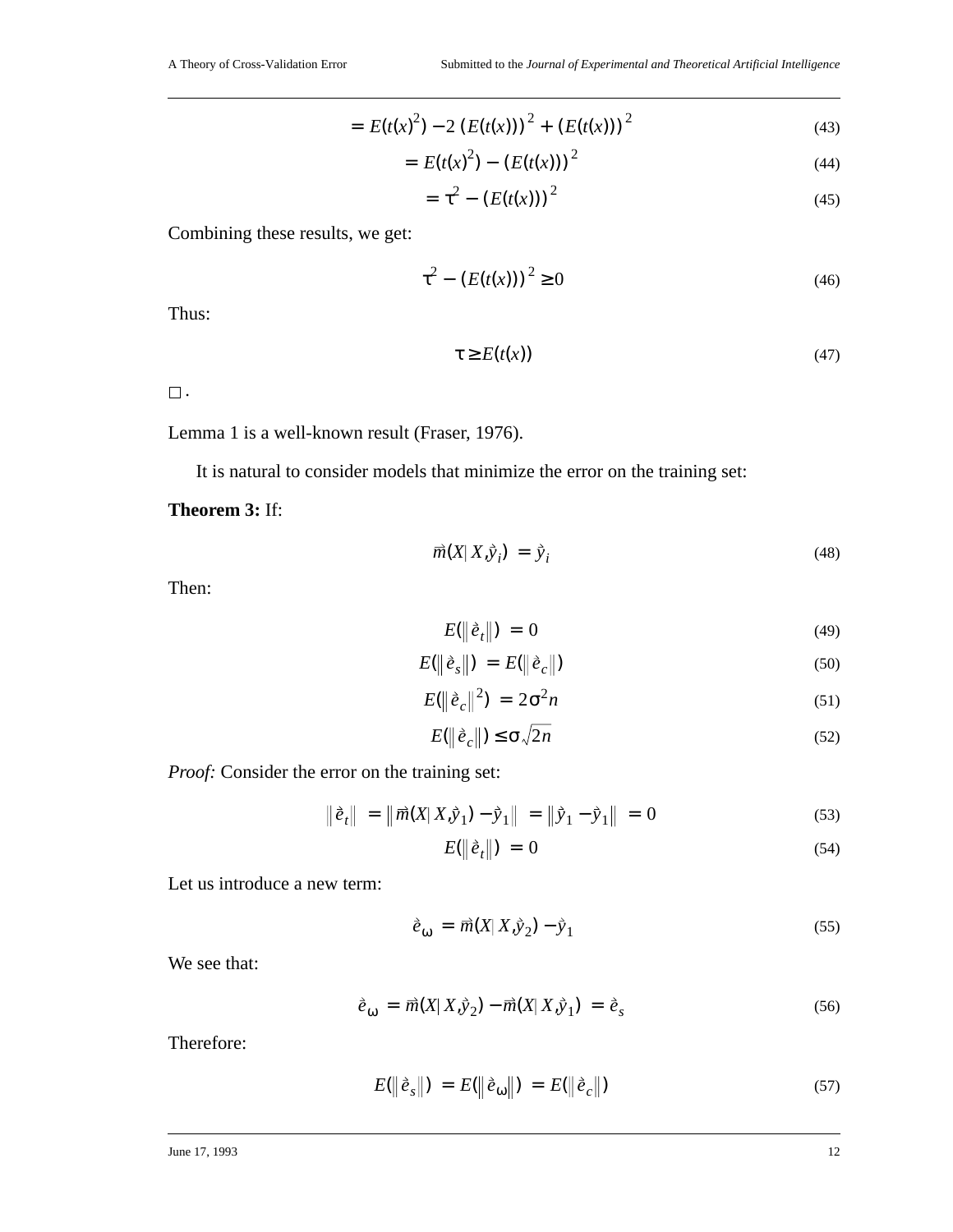Now, consider the cross-validation error:

$$
\dot{\vec{e}}_c = \vec{m}(X|X,\dot{y}_1) - \dot{y}_2 = \dot{y}_1 - \dot{y}_2
$$
\n(58)

Recall (14):

$$
\tilde{y}_1 = \tilde{f}(X) + \sigma \tilde{z}_1
$$
  
\n
$$
\tilde{y}_2 = \tilde{f}(X) + \sigma \tilde{z}_2
$$
\n(59)

It follows that:

$$
\dot{\vec{e}}_c = \sigma \dot{\vec{z}}_1 - \sigma \dot{\vec{z}}_2 = \sigma (\dot{\vec{z}}_1 - \dot{\vec{z}}_2)
$$
\n(60)

Let us introduce a new term  $\dot{z}_\delta$ , where  $\dot{z}_\delta = \dot{z}_1 - \dot{z}_2$ . Thus  $\dot{e}_c = \sigma \dot{z}_\delta$ . Since  $\dot{z}_1$  and  $\dot{z}_2$  are sequences of independent samples from a standardized distribution (mean 0, variance 1), it follows that  $\dot{z}_\delta$  has mean 0 and variance 2 (Fraser, 1976). Let us introduce another new term  $\dot{z}_v$ , where:

$$
\dot{\bar{z}}_{\mathbf{v}} = \frac{\dot{\bar{z}}_{\delta}}{\sqrt{2}} = \frac{\dot{\bar{z}}_1 - \dot{\bar{z}}_2}{\sqrt{2}} \tag{61}
$$

We see that  $\dot{z}_v$  is a sequence of samples from a distribution with mean 0 and variance 1, and that:

$$
\dot{\vec{e}}_c = \sigma \sqrt{2} \dot{\vec{z}}_v \tag{62}
$$

Thus:

$$
E(\|\tilde{e}_c\|^2) = E(\|\sigma \sqrt{2} \tilde{z}_v\|^2) = 2\sigma^2 E(\|\tilde{z}_v\|^2) = 2\sigma^2 E\left(\sum_{i=1}^n z_{v,i}^2\right) = 2\sigma^2 n \tag{63}
$$

Finally, applying Lemma 1:

$$
E(\|\tilde{e}_c\|) \le \sigma \sqrt{2n} \tag{64}
$$

 $\square$  .

Comparing Theorem 2 with Theorem 3, we see that models that minimize the error on the training set give sub-optimal performance. The squared length of the cross-validation error  $E(\|\hat{\bm{e}}_c\|^2)$  for  $\vec{m}(X|X,\hat{y}_i) = \hat{y}_i$  is two times larger than the squared length of the cross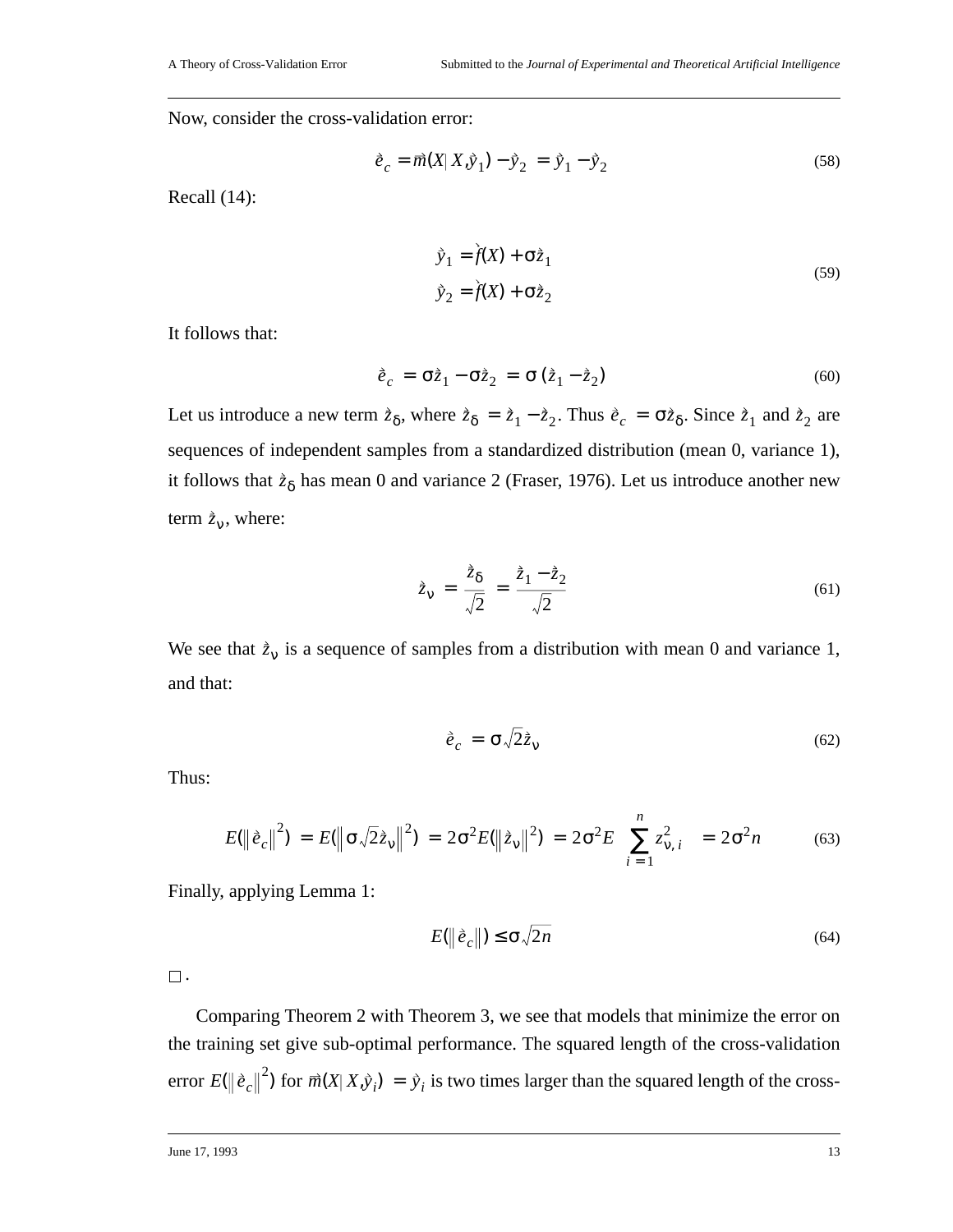validation error  $E(\|\tilde{e}_c\|^2)$  for  $\vec{m}(X|X, \tilde{y}_i) = \tilde{f}(X)$ .<sup>3</sup>

As we shall see in the next two sections, it is possible to theoretically analyze the expected error on the training set  $E(\|\hat{e}_t\|)$  and the instability  $E(\|\hat{e}_s\|)$  for some modeling techniques. Section 3 gives some results for linear regression and Section 4 gives some results for instance-based learning.

#### **3 Linear Regression**

With linear regression, the model *m* is a system of linear equations:

$$
\vec{m}(X|X,\hat{y}) = X\hat{b} = \sum_{i=1}^{r} \hat{x}_i b_i
$$
\n(65)

The coefficients  $\vec{b}$  of the equations are tuned to minimize  $\|\vec{e}_t\|$  for the data  $(X,\hat{y})$ :

$$
\vec{b} = \begin{bmatrix} b_1 \\ \dots \\ b_r \end{bmatrix} \tag{66}
$$

We can express the models for the data  $(X, \hat{y}_1)$  and for the data  $(X, \hat{y}_2)$  as follows (Draper and Smith, 1981; Fraser, 1976; Strang, 1976):

$$
\overrightarrow{m}(X|X,\overrightarrow{y}_1) = P\overrightarrow{y}_1
$$
  

$$
\overrightarrow{m}(X|X,\overrightarrow{y}_2) = P\overrightarrow{y}_2
$$
 (67)

The matrix *P* is called the *projection matrix*:

$$
P = X(X^{\mathrm{T}}X)^{-1}X^{\mathrm{T}}
$$
\n(68)

 $P\hat{y}$  is the projection of the vector  $\hat{y}$  onto the column space (the space spanned by the column vectors) of the matrix *X*. It is possible to prove that this projection gives the lowest  $\hat{e}_t$  that it is possible to get by setting the coefficients of the linear equation (Draper and Smith, 1981; Fraser, 1976; Strang, 1976).

An interesting issue in linear regression is the selection of the inputs to the black box. Let us imagine that we have an unlimited supply of potential inputs, and we wish to select a subset consisting of *r* of those inputs. Thus *r* is an adjustable parameter, under the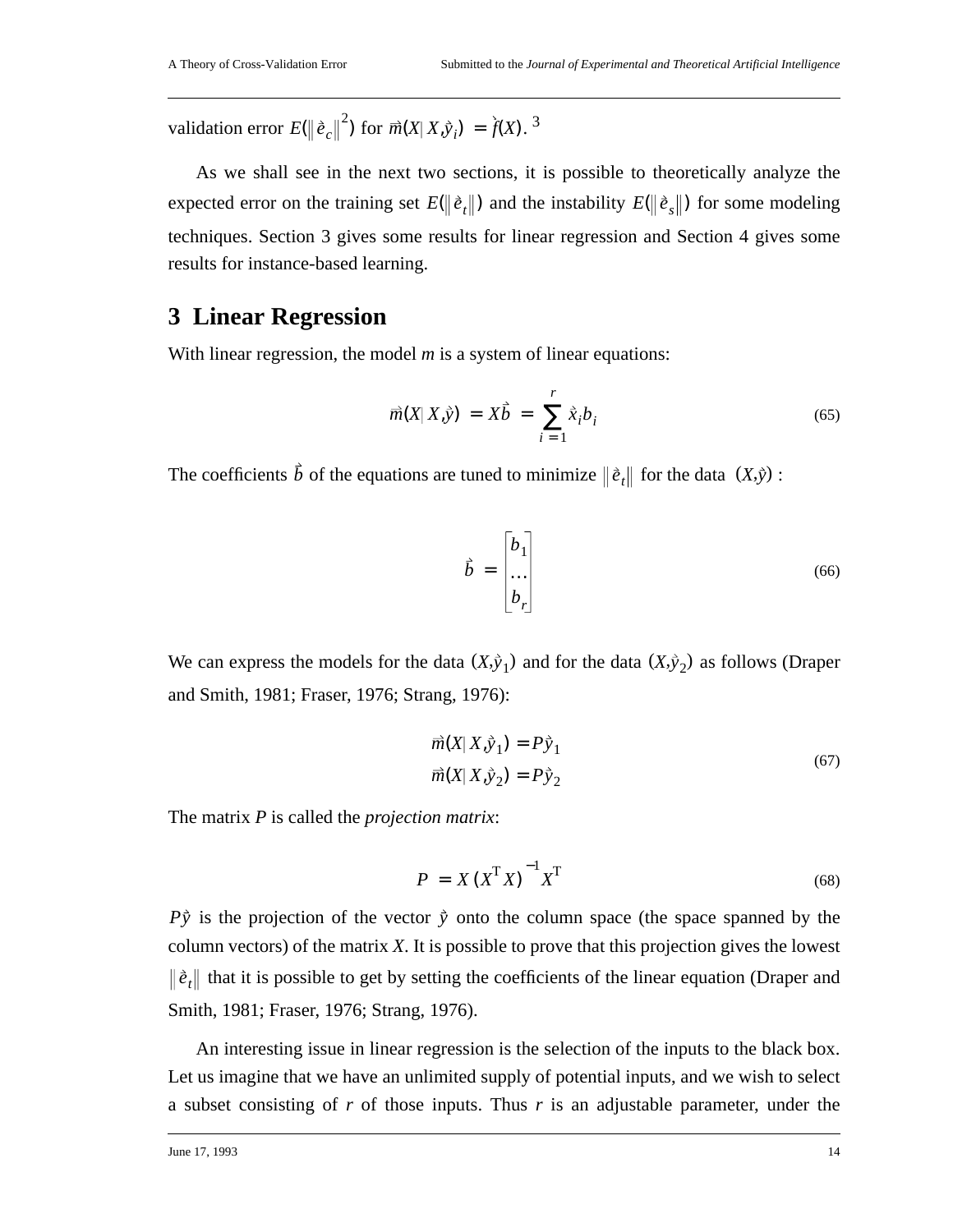control of the modeler. It is not a fixed value, given by the experimental design. This perspective lets us avoid some of the apparent limitations of linear regression. Although our model *m* must be linear, we can introduce an unlimited number of new inputs, by treating various functions of the given inputs as if they were themselves inputs. The parameter *r* is called the *number of terms* in the linear model (Draper and Smith, 1981).

Draper and Smith (1981) describe the process of selecting the inputs as follows:

Suppose we wish to establish a linear regression equation for a particular response *Y* in terms of the basic 'independent' or predictor variables  $X_1, X_2, ..., X_k$ . Suppose further that  $Z_1, Z_2, ..., Z_r$ , all functions of one or more of the *X*'s, represent the complete set of variables from which the equation is to be chosen and that this set includes any functions, such as squares, cross products, logarithms, inverses, and powers thought to be desirable and necessary. Two opposed criteria of selecting a resultant equation are usually involved:

- (1) To make the equation useful for predictive purposes we should want our model to include as many *Z*'s as possible so that reliable fitted values can be determined.
- (2) Because of the costs involved in obtaining information on a large number of *Z*'s and subsequently monitoring them, we should like the equation to include as few *Z*'s as possible.

The compromise between these extremes is what is usually called *selecting the best regression equation.* There is no unique statistical procedure for doing this.

Draper and Smith's variables  $Z_1, Z_2, ..., Z_r$  correspond to our variables  $\hat{x}_1, \hat{x}_2, ..., \hat{x}_r$ . We may agree with the criteria of Draper and Smith, but disagree with their explanations of why these criteria are desirable. An alternative explanation would be to say:

- (1) To minimize  $E(\|\tilde{e}_t\|)$  in other words, to maximize accuracy we want our model to include as many *Z*'s as possible.
- (2) To minimize  $E(\|\tilde{e}_s\|)$  in other words, to maximize simplicity or stability — we want our model to include as few *Z*'s as possible.

Theorem 1 tells us that, if we minimize the sum  $E(\|\hat{e}_t\|) + E(\|\hat{e}_s\|)$ , then we can set an upper bound on the expected cross-validation error  $E(\|\tilde{e}_c\|)$ . This suggests that we should balance the conflicting demands of simplicity and accuracy by minimizing the sum of the expected error on the training set and the instability. We may now prove some theorems that reveal the conflict between accuracy and simplicity.

**Theorem 4:** If  $r = n$  and the column vectors of *X* are linearly independent, then:

$$
\vec{m}(X|X,\vec{y}_i) = \vec{y}_i \tag{69}
$$

*Proof:* Assume that  $r = n$  and the column vectors of *X* are linearly independent. We need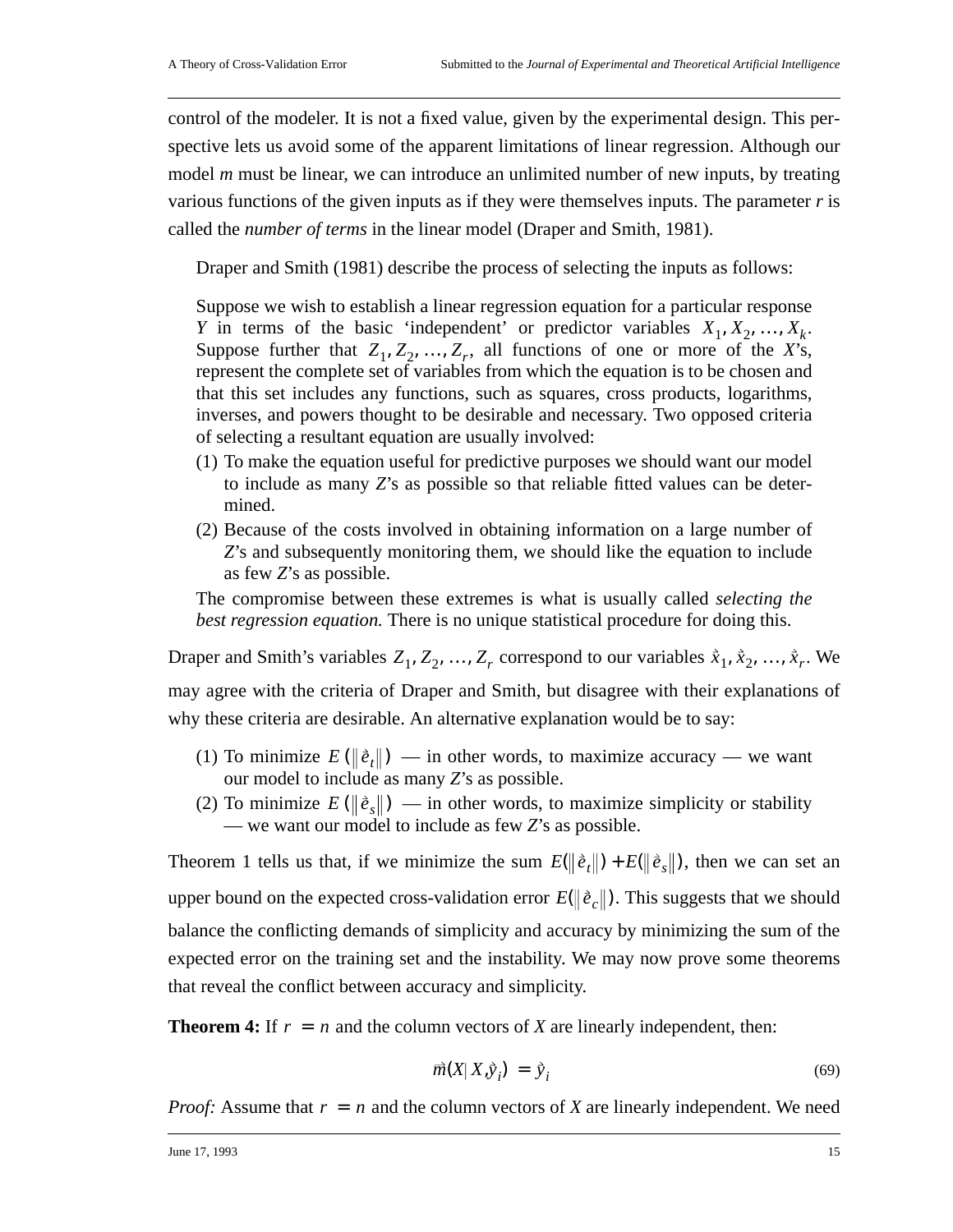to assume that the column vectors of *X* are linearly independent in order to calculate the inverse  $(X^TX)^{-1}$ . Since the column vectors are linearly independent, they span the full *n*dimensional space in which the vector  $\dot{y}_i$  lies. Therefore:

$$
\vec{m}(X|X,\vec{y}_i) = P\vec{y}_i = \vec{y}_i
$$
\n(70)

 $\square$  .

Note that linear regression requires that  $r \leq n$ . If  $r > n$ , then the column vectors cannot be linearly independent.

Theorem 4 is a well-known result in linear regression (Draper and Smith, 1981; Fraser, 1976; Strang, 1976). Combining Theorems 3 and 4, if  $r = n$  and the column vectors of *X* are linearly independent, then:

$$
E(\left\|\hat{e}_t\right\|) = 0 \tag{71}
$$

$$
E(\left\|\hat{e}_s\right\|) = E(\left\|\hat{e}_c\right\|) \tag{72}
$$

$$
E(\left\|\tilde{e}_c\right\|^2) = 2\sigma^2 n \tag{73}
$$

$$
E(\|\tilde{e}_c\|) \le \sigma \sqrt{2n} \tag{74}
$$

**Theorem 5:** If the column vectors in the matrix *X* are a subset of the column vectors in the matrix  $X'$ , then the error on the training set with  $X$  is greater than or equal to the error on the training set with  $X'$ :

$$
\dot{e}_t = P \dot{y}_1 - \dot{y}_1 \qquad P = X (X^{\mathrm{T}} X)^{-1} X^{\mathrm{T}}
$$
\n(75)

$$
\dot{e}_{t'} = P' \dot{y}_1 - \dot{y}_1 \qquad P' = X' \left(X'^T X'\right)^{-1} X'^T \tag{76}
$$

$$
\left\|\hat{\boldsymbol{e}}_{t}\right\| \geq \left\|\hat{\boldsymbol{e}}_{t'}\right\| \tag{77}
$$

$$
E(\left\|\tilde{e}_t\right\|) \ge E(\left\|\tilde{e}_t\right\|) \tag{78}
$$

*Proof:* Assume that the column vectors in the matrix *X* are a subset of the column vectors in the matrix  $X'$ . The space spanned by the column vectors in  $X$  must be a subspace of the space spanned by the column vectors in X'. Therefore the projection  $P^{\dagger}$ <sup>*y*</sup><sub>1</sub> must be closer to  $\hat{y}_1$  than the projection  $P\hat{y}_1$ . Thus:

$$
\left\|\hat{\boldsymbol{e}}_{t}\right\| \geq \left\|\hat{\boldsymbol{e}}_{t'}\right\| \tag{79}
$$

It follows that: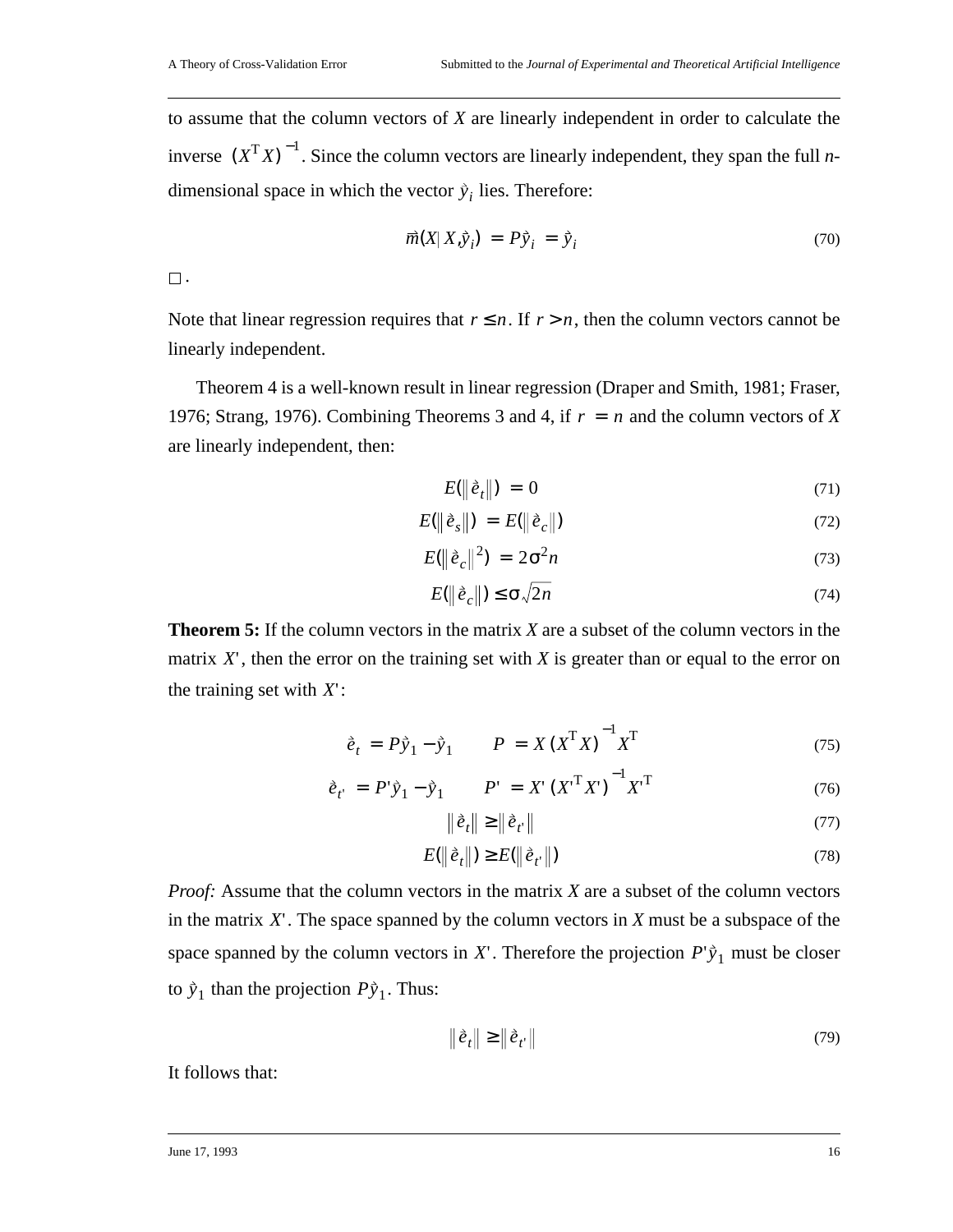$$
E(\left\|\left.\vec{e}_t\right\|\right) \ge E(\left\|\left.\vec{e}_t\right\|\right) \tag{80}
$$

 $\Box$  .

Theorem 5 is also a well-known result in linear regression (Draper and Smith, 1981; Fraser, 1976; Strang, 1976). The implication of Theorems 4 and 5 is that increasing *r* will decrease the error on the training set. That is, increasing *r* will increase accuracy.

The next theorem shows that increasing *r* will increase instability (as measured by  $E(\|\tilde{e}_s\|^2)$ , not  $E(\|\tilde{e}_s\|)$ ). <sup>3</sup> That is, increasing *r* will decrease simplicity.

**Theorem 6:** If *X* has *r* linearly independent column vectors, then:

$$
E(\left\|\hat{e}_s\right\|^2) = 2\sigma^2 r \tag{81}
$$

$$
E(\left\|\tilde{e}_s\right\|) \le \sigma \sqrt{2r} \tag{82}
$$

*Proof:* Assume that *X* has *r* column vectors and they are linearly independent. We need to assume that the column vectors of *X* are linearly independent in order to calculate the inverse  $(X^{\mathsf{T}} X)^{-1}$ . By the definition of  $\hat{e}_s$ , we have:

$$
\dot{\vec{e}}_s = P \dot{y}_2 - P \dot{y}_1 = P (\dot{y}_2 - \dot{y}_1)
$$
\n(83)

Recall (14):

$$
\begin{aligned}\n\hat{y}_1 &= \dot{\hat{f}}(X) + \sigma \dot{z}_1 \\
\hat{y}_2 &= \dot{f}(X) + \sigma \dot{z}_2\n\end{aligned}
$$
\n(84)

It follows that:

$$
\dot{\vec{e}}_s = P(\sigma \dot{\vec{z}}_2 - \sigma \dot{\vec{z}}_1) = \sigma P(\dot{\vec{z}}_2 - \dot{\vec{z}}_1)
$$
\n(85)

Let us introduce a new term  $\dot{z}_v$ , where:

$$
\dot{\vec{z}}_{\mathbf{v}} = \frac{\dot{\vec{z}}_2 - \dot{\vec{z}}_1}{\sqrt{2}} \tag{86}
$$

We see that  $\dot{z}_v$  is a sequence of samples from a distribution with mean 0 and variance 1, and that:

$$
\dot{\vec{e}}_s = \sigma \sqrt{2} P \dot{\vec{z}}_v \tag{87}
$$

Thus:

June 17, 1993 **17**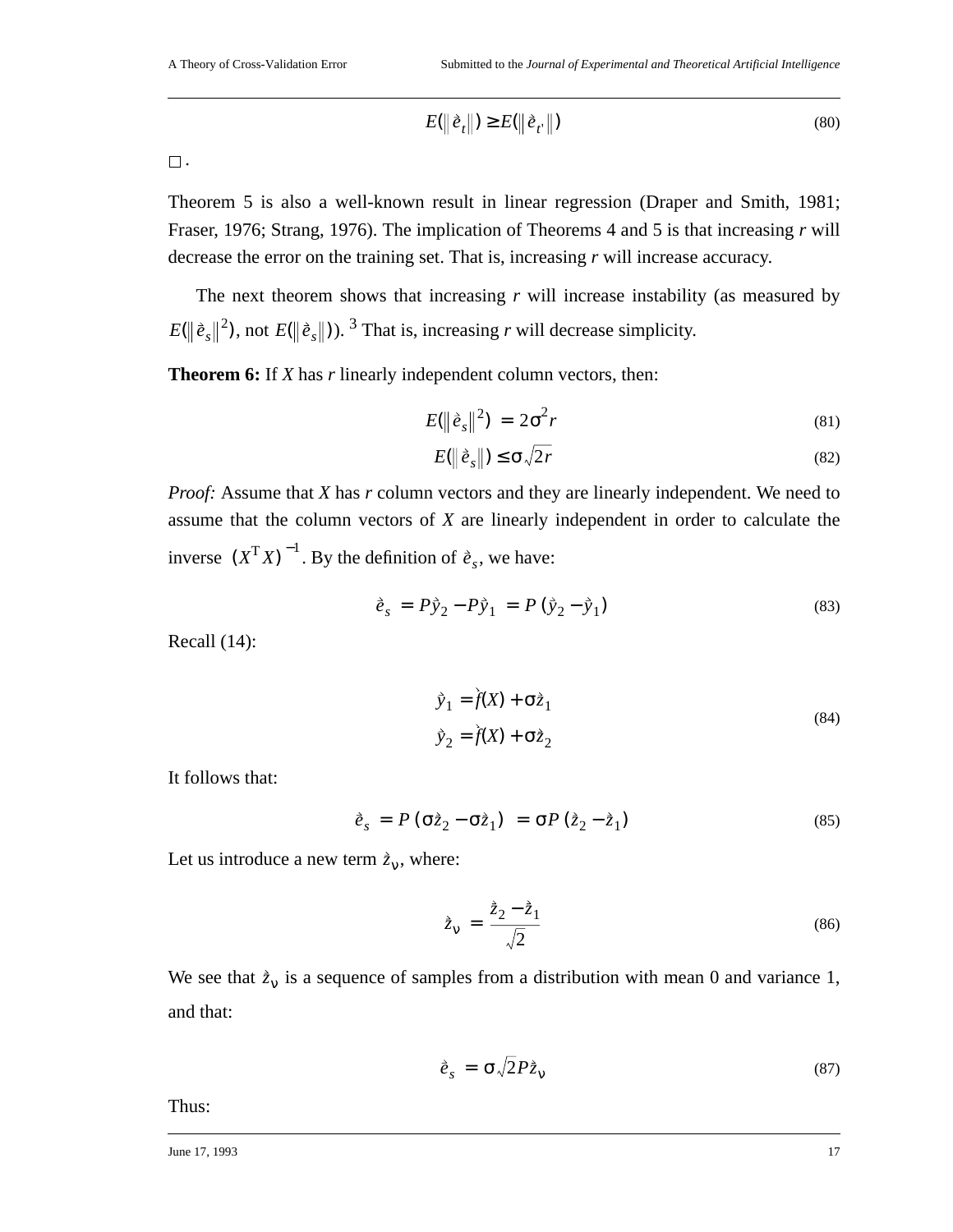$$
E(\|\tilde{e}_s\|) = E(\|\sigma \sqrt{2} P \dot{z}_v\|) = \sigma \sqrt{2} E(\|P \dot{z}_v\|)
$$
\n(88)

Using the Gram-Schmidt procedure, put the column vectors of *X* into orthonormal form *W* (Strang, 1976). Since *X* has *r* linearly independent column vectors, *W* has *r* orthonormal column vectors:

$$
W = \begin{bmatrix} \vec{w}_1 & \dots & \vec{w}_r \end{bmatrix} \qquad \vec{w}_j = \begin{bmatrix} w_{1,j} \\ \dots \\ w_{n,j} \end{bmatrix}
$$
 (89)

The following is a useful property of *W* (Fraser, 1976):

$$
W^{\mathrm{T}}W = I \tag{90}
$$

We can express the projection matrix *P* in terms of *W*:

$$
P = X(X^{\mathrm{T}}X)^{-1}X^{\mathrm{T}} = WW^{\mathrm{T}}
$$
\n(91)

*P* has the following properties (Strang, 1976):

$$
P = P^2 = P^T \tag{92}
$$

Consider the term  $P\dot{z}_v$ :

$$
P\dot{\vec{z}}_{\nu} = WW^{\mathsf{T}}\dot{\vec{z}}_{\nu} = \sum_{i=1}^{r} \vec{w}_{i} \vec{w}_{i}^{\mathsf{T}}\dot{\vec{z}}_{\nu}
$$
(93)

Now consider the squared length of this term:

$$
(P\dot{z}_{\nu})^{\mathrm{T}}(P\dot{z}_{\nu}) = \dot{z}_{\nu}^{\mathrm{T}}P^{\mathrm{T}}P\dot{z}_{\nu} = \dot{z}_{\nu}^{\mathrm{T}}P\dot{z}_{\nu} = \sum_{i=1}^{r} \dot{z}_{\nu}^{\mathrm{T}}\vec{w}_{i}^{\mathrm{T}}\dot{\vec{z}}_{\nu}
$$
(94)

$$
= \sum_{i=1}^{r} (\vec{w}_{i}^{T} \dot{z}_{v})^{T} (\vec{w}_{i}^{T} \dot{z}_{v}) = \sum_{i=1}^{r} \left( \sum_{j=1}^{n} w_{j,i} z_{v,j} \right)^{2}
$$
(95)

Hold *i* fixed for a moment and consider the squared term:

$$
\left(\sum_{j=1}^{n} w_{j,i} z_{\nu,j}\right)^2 = \sum_{j=1}^{n} \sum_{k=1}^{n} (w_{j,i} z_{\nu,j} w_{k,i} z_{\nu,k})
$$
(96)

We can represent this as two sums: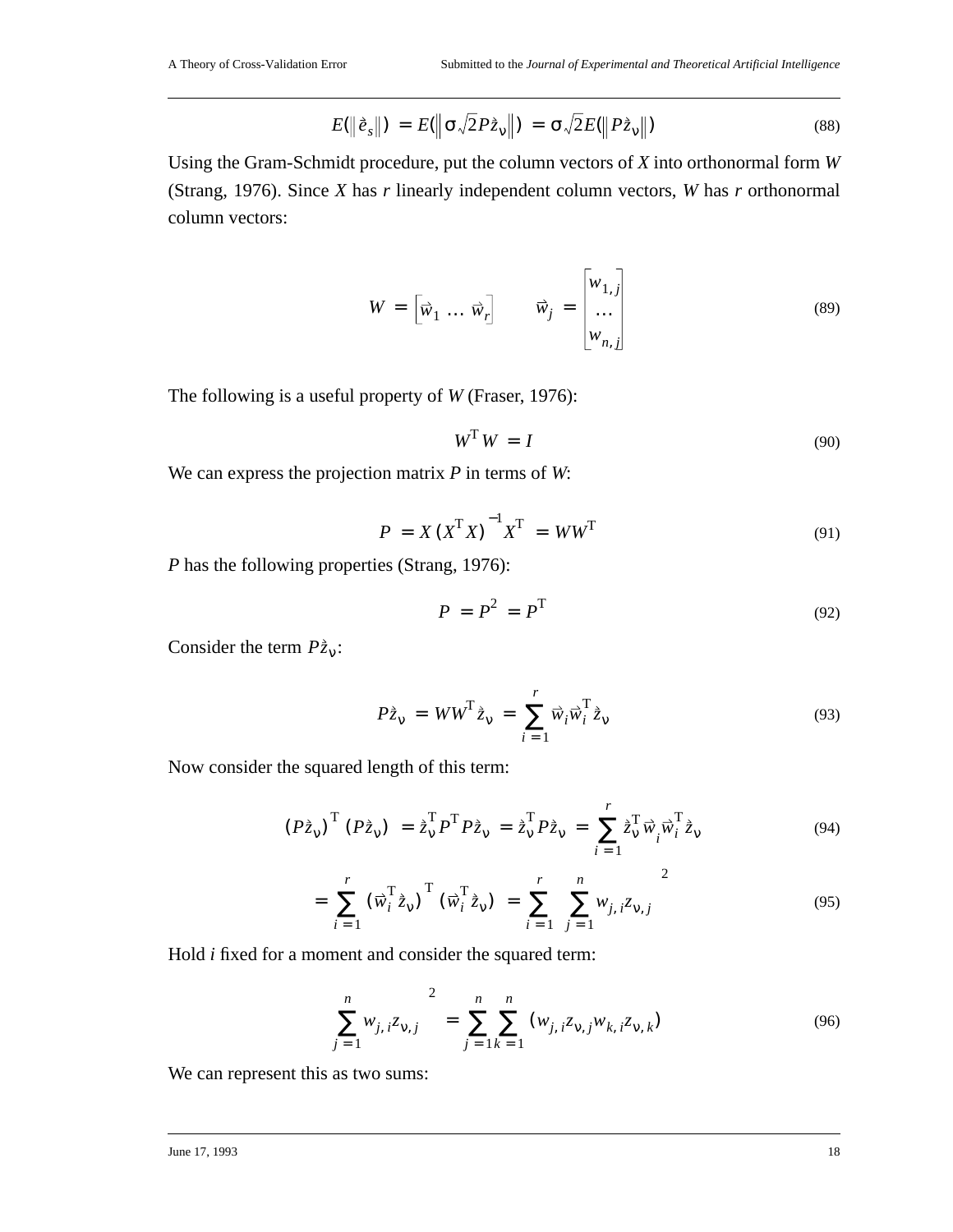$$
\sum_{j=1}^{n} \sum_{k=1}^{n} (w_{j,i}z_{v,j}w_{k,i}z_{v,k}) = \sum_{j=1}^{n} (w_{j,i}z_{v,j})^{2} + \sum_{j=1}^{n-1} \sum_{k=j+1}^{n} 2(w_{j,i}z_{v,j}w_{k,i}z_{v,k})
$$
(97)

Let us consider the expected value of the first of the two sums:

$$
E\left(\sum_{j=1}^{n} (w_{j,i}z_{v,j})^2\right) = \sum_{j=1}^{n} E((w_{j,i}z_{v,j})^2)
$$
\n(98)

$$
= \sum_{j=1}^{n} w_{j,i}^{2} E(z_{v,j}^{2}) = \sum_{j=1}^{n} w_{j,i}^{2} = 1
$$
\n(99)

This follows from the fact that  $\vec{w}_i$  is a normalized vector (it is of length 1) and  $z_{v,j}$  is a sample from a standardized distribution (it is of variance 1). Now, consider the expected value of the second of the two sums:

$$
E\left(\sum_{j=1}^{n-1}\sum_{k=j+1}^{n}2\left(w_{j,i}z_{v,j}w_{k,i}z_{v,k}\right)\right)=\sum_{j=1}^{n-1}\sum_{k=j+1}^{n}E(2\left(w_{j,i}z_{v,j}w_{k,i}z_{v,k}\right))\tag{100}
$$

$$
= \sum_{j=1}^{n-1} \sum_{k=j+1}^{n} 2w_{j,i} w_{k,i} E(z_{\nu,j} z_{\nu,k}) = 0
$$
 (101)

This follows from the fact that *j* does not equal *k* at any time, and that  $z_{v, j}$  and  $z_{v, k}$  are independent samples from a standardized distribution. <sup>4</sup> Thus, we now have:

$$
E((P\dot{z}_{v})^{T} (P\dot{z}_{v})) = \sum_{i=1}^{r} 1 = r
$$
 (102)

Therefore:

$$
E(||P\dot{z}_v||^2) = r \tag{103}
$$

Thus:

$$
E(\|\tilde{e}_s\|^2) = 2\sigma^2 E(\|P\dot{z}_v\|^2) = 2\sigma^2 r \tag{104}
$$

Applying Lemma 1, we get:

$$
E(\left\|\tilde{e}_s\right\|) \le \sigma \sqrt{2r} \tag{105}
$$

 $\square$  .

Theorem 6 is a variation on a theorem that first appeared in (Turney, 1990).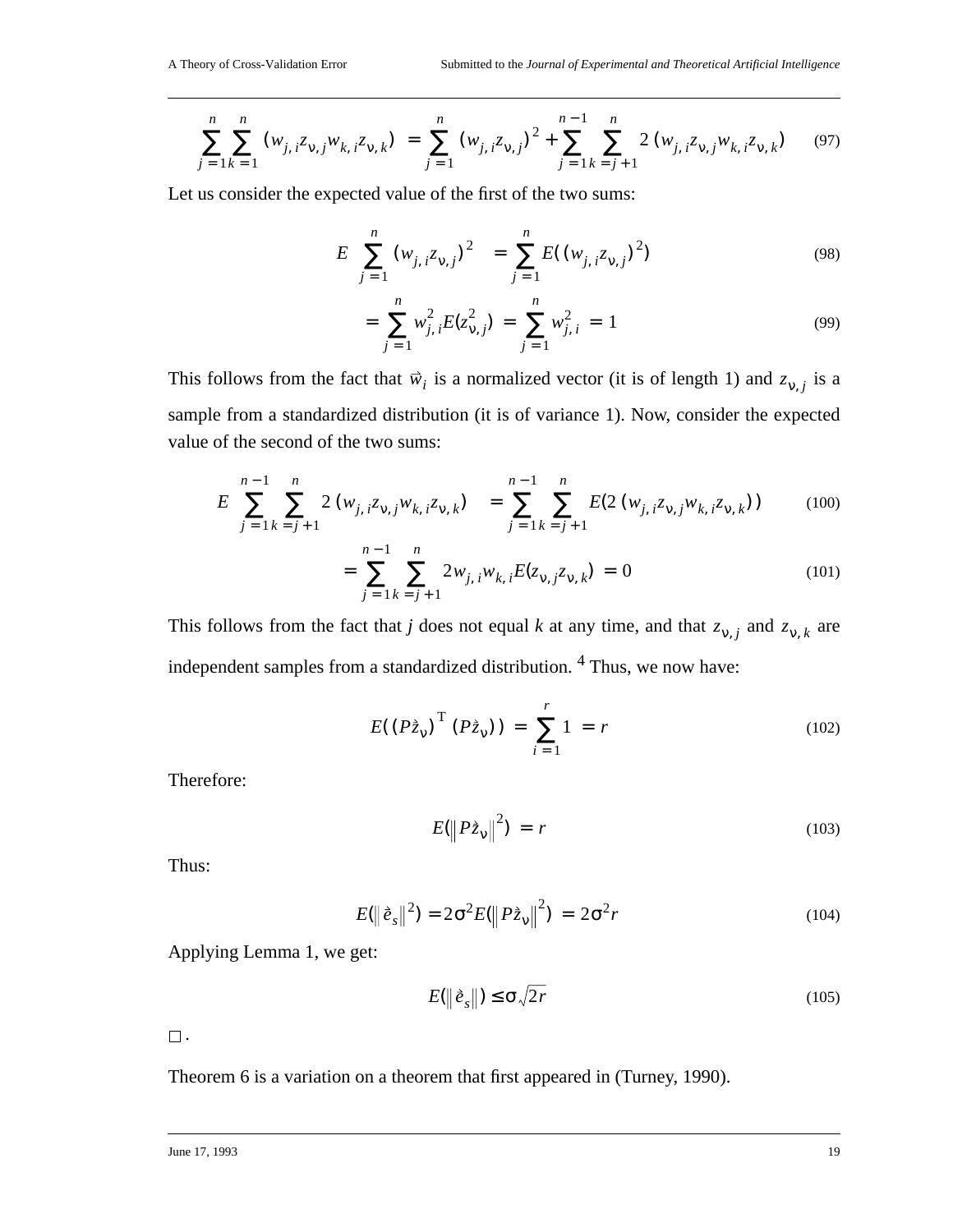It is common to view *r* as a measure of complexity (Fraser, 1976; Turney, 1990). In other words, we can make our model *m* simpler by decreasing *r*, the number of independent variables in the model. It has been argued elsewhere (Turney, 1990) that Theorem 6 is a justification of our intuitive desire for simplicity. We want to minimize *r*, because decreasing *r* will decrease the instability  $E(\|\tilde{e}_s\|)$ . Theorem 1 shows why we want to decrease instability.

On the other hand, it is common to view the error on the training set  $E(\|\hat{e}_t\|)$  as a measure of accuracy. In other words, we can make our model *m* more accurate by increasing *r*. Theorems 4 and 5 show that increasing *r* will increase accuracy.

We see that there is a conflict between simplicity (as measured by  $E(\|\tilde{e}_s\|)$ ) and accuracy (as measured by  $E(\|\hat{e}_t\|)$ ). If our goal is to minimize cross-validation error (as measured by  $E(\|\tilde{e}_c\|)$ ), then we must find a balance in the conflict between accuracy and simplicity. Theorem 1 shows us how to find the right balance, assuming our goal is to minimize cross-validation error.

For linear regression, it is possible to prove a stronger version of Theorem 1:

**Theorem 7:** For linear regression:

$$
E(||\vec{e}_c||^2) = E(||\vec{e}_t||^2) + E(||\vec{e}_s||^2)
$$
\n(106)

*Proof:* Let us introduce a new term:

$$
\dot{\vec{e}}_{\text{O}} = \vec{m}(X|X,\dot{y}_2) - \dot{y}_1 = P\dot{y}_2 - \dot{y}_1 \tag{107}
$$

Consider  $\vec{e}_t$  and  $\vec{e}_s$ :

$$
\dot{\vec{e}}_t = P\dot{\vec{y}}_1 - \dot{\vec{y}}_1 \tag{108}
$$

$$
\dot{\vec{e}}_s = P\ddot{y}_2 - P\ddot{y}_1 = P(\dot{y}_2 - \dot{y}_1)
$$
 (109)

 $P\hat{y}_i$  is the projection of the vector  $\hat{y}_i$  on to the column space of *X*. In linear regression,  $\hat{e}_t$ is called the *residual* (Draper and Smith, 1981). It is well-known that the residual is orthogonal to the column space of *X* (Strang, 1976). It is clear that  $\hat{e}_s$  lies in the column space of *X*. Therefore  $\dot{\vec{e}}_t$  and  $\dot{\vec{e}}_s$  are orthogonal. Note that:

$$
\dot{\vec{e}}_{\omega} = \dot{\vec{e}}_t + \dot{\vec{e}}_s \tag{110}
$$

By the Pythagorean Theorem: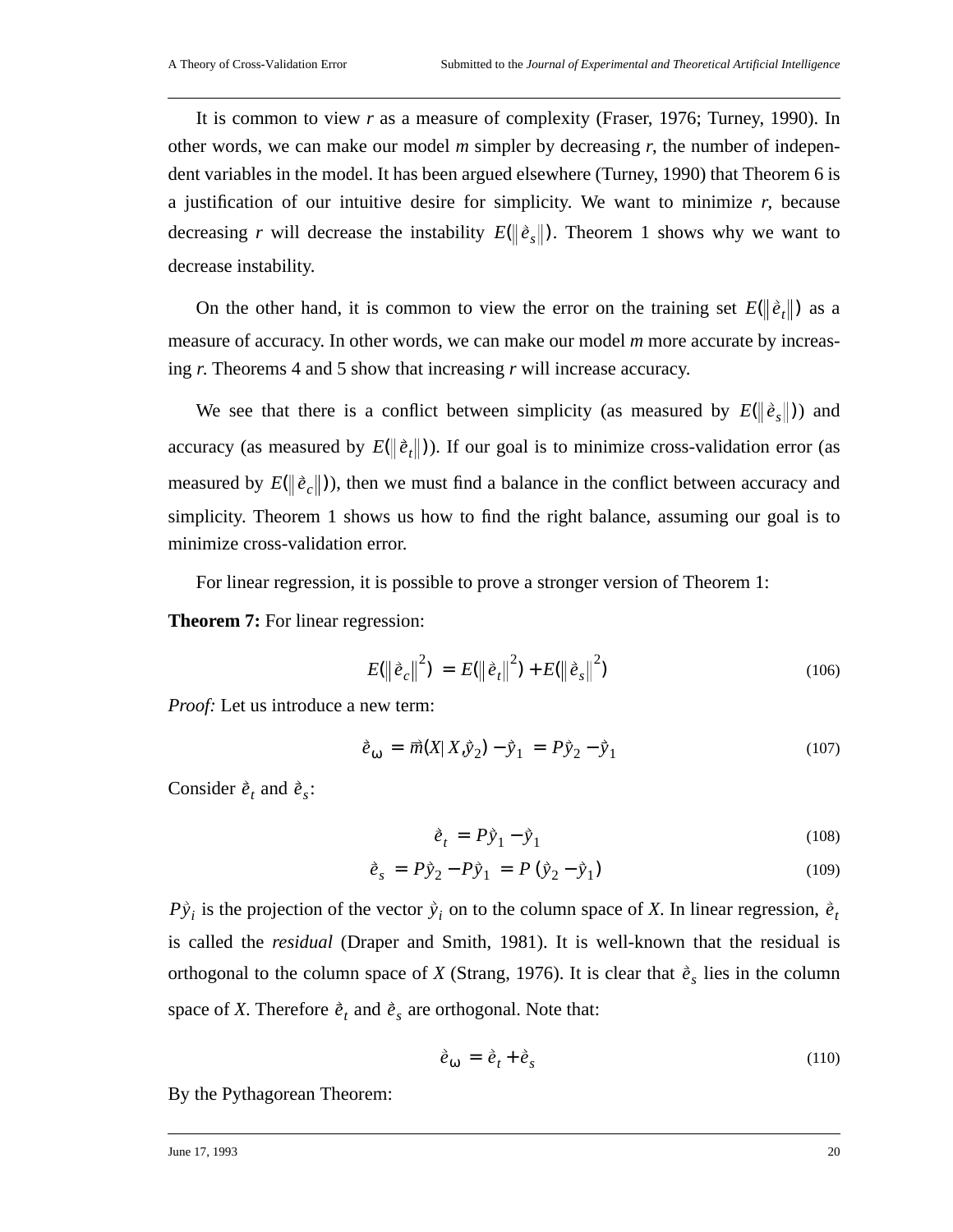$$
\left\|\tilde{e}_{\omega}\right\|^{2} = \left\|\tilde{e}_{t}\right\|^{2} + \left\|\tilde{e}_{s}\right\|^{2}
$$
 (111)

By the symmetry of the training and testing sets:

$$
E(\left\|\tilde{e}_c\right\|^2) = E(\left\|\tilde{e}_{\omega}\right\|^2) = E(\left\|\tilde{e}_t\right\|^2 + \left\|\tilde{e}_s\right\|^2) = E(\left\|\tilde{e}_t\right\|^2) + E(\left\|\tilde{e}_s\right\|^2)
$$
(112)

 $\square$  .

This leads to another interesting result:

**Theorem 8:** If *X* has *r* linearly independent column vectors, then:

$$
E(||\dot{\vec{e}}_c||^2) \ge 2\sigma^2 r \tag{113}
$$

*Proof:* By Theorem 6:

$$
E(\left\|\tilde{e}_s\right\|^2) = 2\sigma^2 r \tag{114}
$$

By Theorem 7:

$$
E(||\dot{e}_c||^2) = E(||\dot{e}_t||^2) + E(||\dot{e}_s||^2)
$$
\n(115)

Therefore:

$$
E(\left\|\tilde{e}_c\right\|^2) \ge 2\sigma^2 r \tag{116}
$$

 $\square$ .

Theorem 8 provides a clear justification for minimizing *r*. Of course, we must consider the effect of *r* on  $\dot{e}_t$ . That is, we must find a balance between the conflicting demands of simplicity and accuracy. Theorems 1 and 8 show us how to balance these demands.

Note that we have made minimal assumptions about *f* and *z*. We do not need to assume that *f* is linear and we do not need to assume that *z* is normal. We have assumed only that *f* is a deterministic function and that  $\dot{z}$  is a sequence of independent random samples from a standardized probability distribution.

#### **4 Instance-Based Learning**

With instance-based learning, the model  $m(\vec{v} | X, \vec{y})$  is constructed by simply storing the data  $(X, \hat{y})$ . These stored data are the *instances*. In order to make a prediction for the input  $\vec{v}$ , we examine the row vectors  $\vec{v}_1, \dots, \vec{v}_n$  of the matrix *X*. In the simplest version of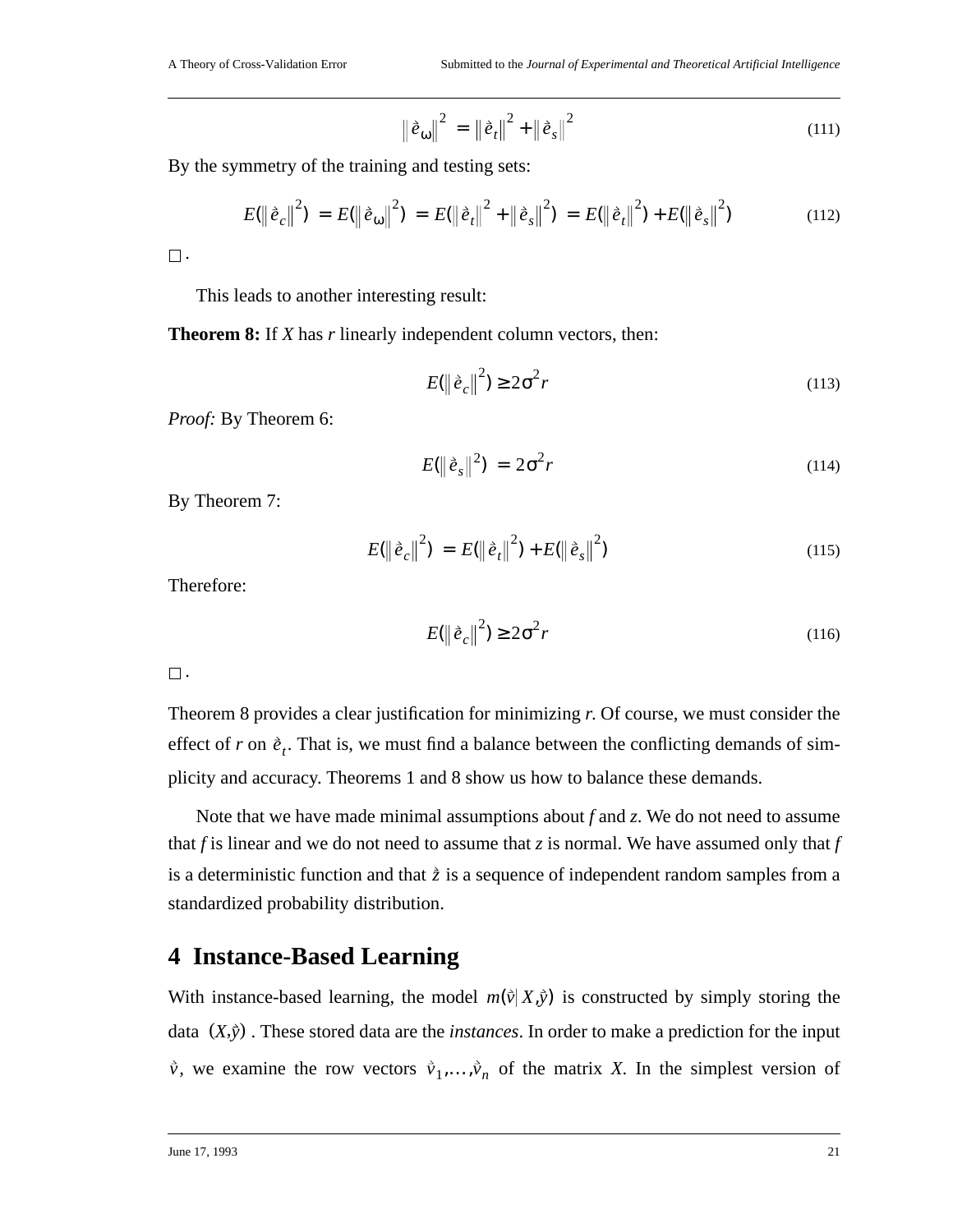instance-based learning, we look for the row vector  $\vec{v}_i$  that is most similar to the input  $\vec{v}$ . The prediction for the output is  $m(\vec{v} | X, \vec{y}) = y_i$ , the element of  $\vec{y}$  that corresponds to the row vector  $\vec{v}_i$  (Kibler *et al.*, 1989). This describes instance-based learning for predicting real-valued attributes. It is easy to see how the same procedure could be used for predicting discrete, symbolic attributes (Aha *et al*., 1991). Instance-based learning is a form of nearest neighbor pattern recognition (Dasarathy, 1991).

There are many ways that one might choose to measure the similarity between two vectors. Let us assume only that we are using a reasonable measure of similarity. Let us say that a similarity measure  $\sin(\vec{u}_1, \vec{u}_2)$  is *reasonable* if:

$$
\vec{u}_1 \neq \vec{u}_2 \to \text{sim}(\vec{u}_1, \vec{u}_2) < \text{sim}(\vec{u}_1, \vec{u}_1) \tag{117}
$$

That is, the similarity between distinct vectors is always less than the similarity between identical vectors.

The following will present several different forms of instance-based learning. In order to distinguish these forms, let us use different subscripts  $m_1, m_2, \ldots$  for each different version.

Let us start by examining the simple form of instance-based learning described above. We may label this  $m_1$ . If  $\vec{v}_i$  is most similar, of all the row vectors  $\vec{v}_1, \dots, \vec{v}_n$  in the matrix *X*, to the input  $\vec{v}$ , then the prediction for the output is  $m_1(\vec{v}|X,\vec{y}) = y_i$ . Let us assume  $m_1$  uses a reasonable measure of similarity.

**Theorem 9:** For  $m_1$ , if no two rows in *X* are identical, then:

$$
\vec{m}_1(X|X,\vec{y}_i) = \vec{y}_i \tag{118}
$$

*Proof:* Since  $m_1$  uses a reasonable measure of similarity and no two rows in *X* are identical, it follows that:

$$
m_1(\hat{v}_j|X,\hat{y}_i) = y_{i,j} \tag{119}
$$

Therefore:

$$
\vec{m}_1(X|X,\hat{y}_i) = \hat{y}_i \tag{120}
$$

 $\square$  .

Combining Theorems 3 and 9, for  $m_1$ :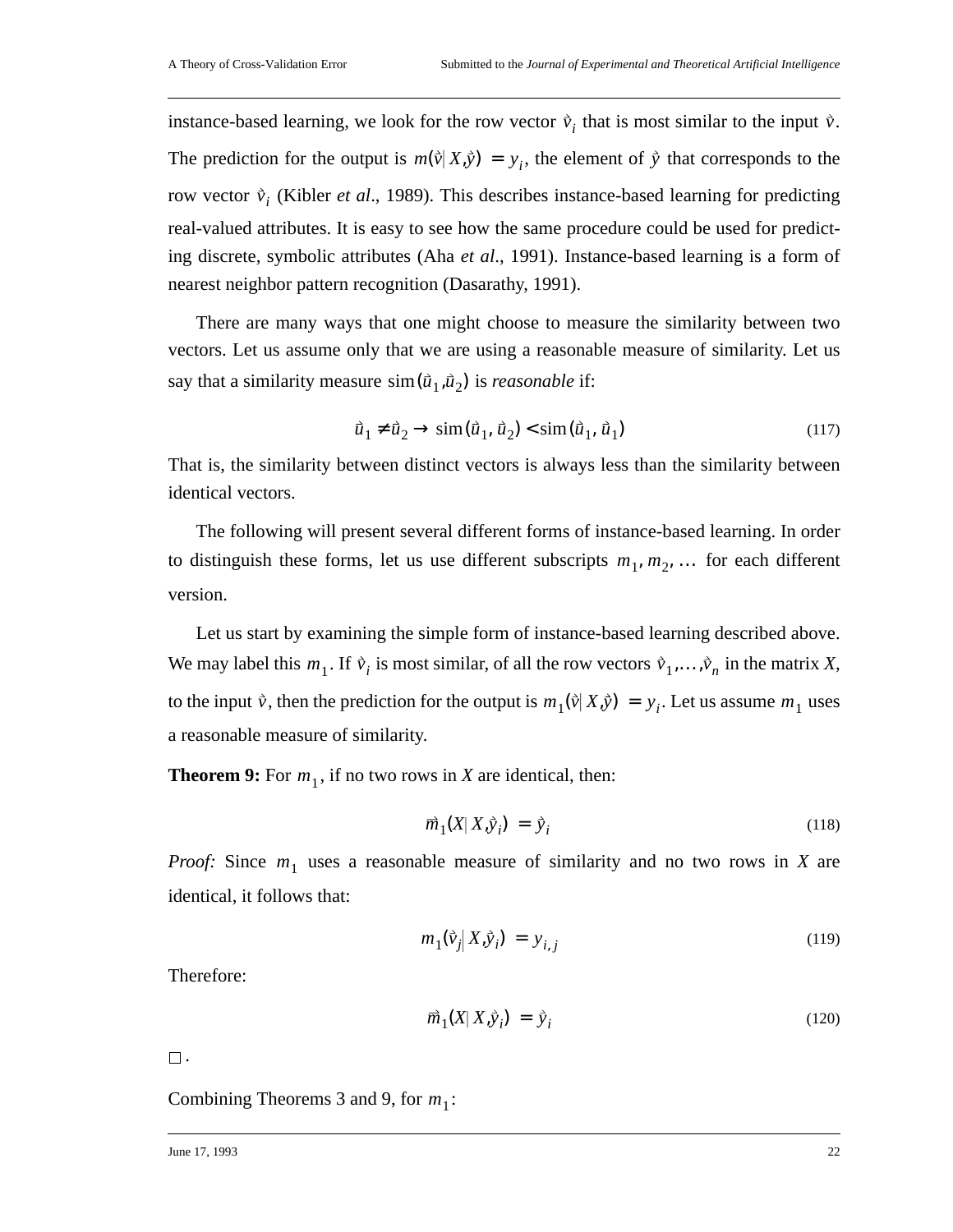$$
E(\left\|\tilde{e}_t\right\|) = 0 \tag{121}
$$

$$
E(\|\hat{e}_s\|) = E(\|\hat{e}_c\|) \tag{122}
$$

$$
E(\left\|\tilde{e}_c\right\|^2) = 2\sigma^2 n \tag{123}
$$

$$
E(\|\dot{e}_c\|) \le \sigma \sqrt{2n} \tag{124}
$$

Theorem 9 shows that the simple form of instance-based learning used by  $m_1$  achieves perfect accuracy on the training set. Theorem 9 for instance-based learning is comparable to Theorem 4 for linear regression. We see that  $m_1$  is similar to linear regression when  $r = n$ . We know from Theorems 2 and 3 that  $m_1$  is sub-optimal.

Kibler *et al.* (1989) note that  $m_1$  may be sensitive to noise, and they suggest a solution, which we may label  $m_2$ . Given an input vector  $\hat{v}$ , find the *k* row vectors in *X* that are most similar to  $\vec{v}$ , where  $1 \le k \le n$ . The predicted output  $m_2(\vec{v} | X, \vec{y})$  is a weighted average of the *k* elements in  $\hat{y}$  that correspond to the *k* most similar rows in *X*. The weights are proportional to the degree of similarity between the input vector  $\hat{v}$  and each of the *k* rows.

Let  $\vec{v}_1, \ldots, \vec{v}_k$  be the *k* row vectors in *X* that are most similar to the input vector  $\vec{v}$ . Let  $w_1, \ldots, w_k$  be weights such that:

$$
w_i \approx \text{sim}(\vec{v}, \vec{v}_i) \qquad 0 \le w_i \le 1 \qquad \sum_{i=1}^k w_i = 1 \qquad (125)
$$

Let  $y_1, ..., y_k$  be the *k* elements in  $\hat{y}$  that correspond to the *k* row vectors  $\hat{v}_1, ..., \hat{v}_k$ . The predicted output  $m_2(\vec{v} | X, \vec{y})$  is:

$$
m_2(\vec{v}|X,\vec{y}) = \sum_{i=1}^{k} w_i y_i
$$
 (126)

Clearly  $m_2$  equals  $m_1$  when  $k = 1$ . The parameter k is called the *size of the neighborhood* in nearest neighbor pattern recognition (Dasarathy, 1991).

**Theorem 10:** For  $m_2$ , if no two rows in *X* are identical, then the least stable situation arises when there is a weight  $w_i$ , such that:

$$
w_i = 1 \t j \neq i \rightarrow w_j = 0 \t(127)
$$

When this situation arises for every row in *X*, we have: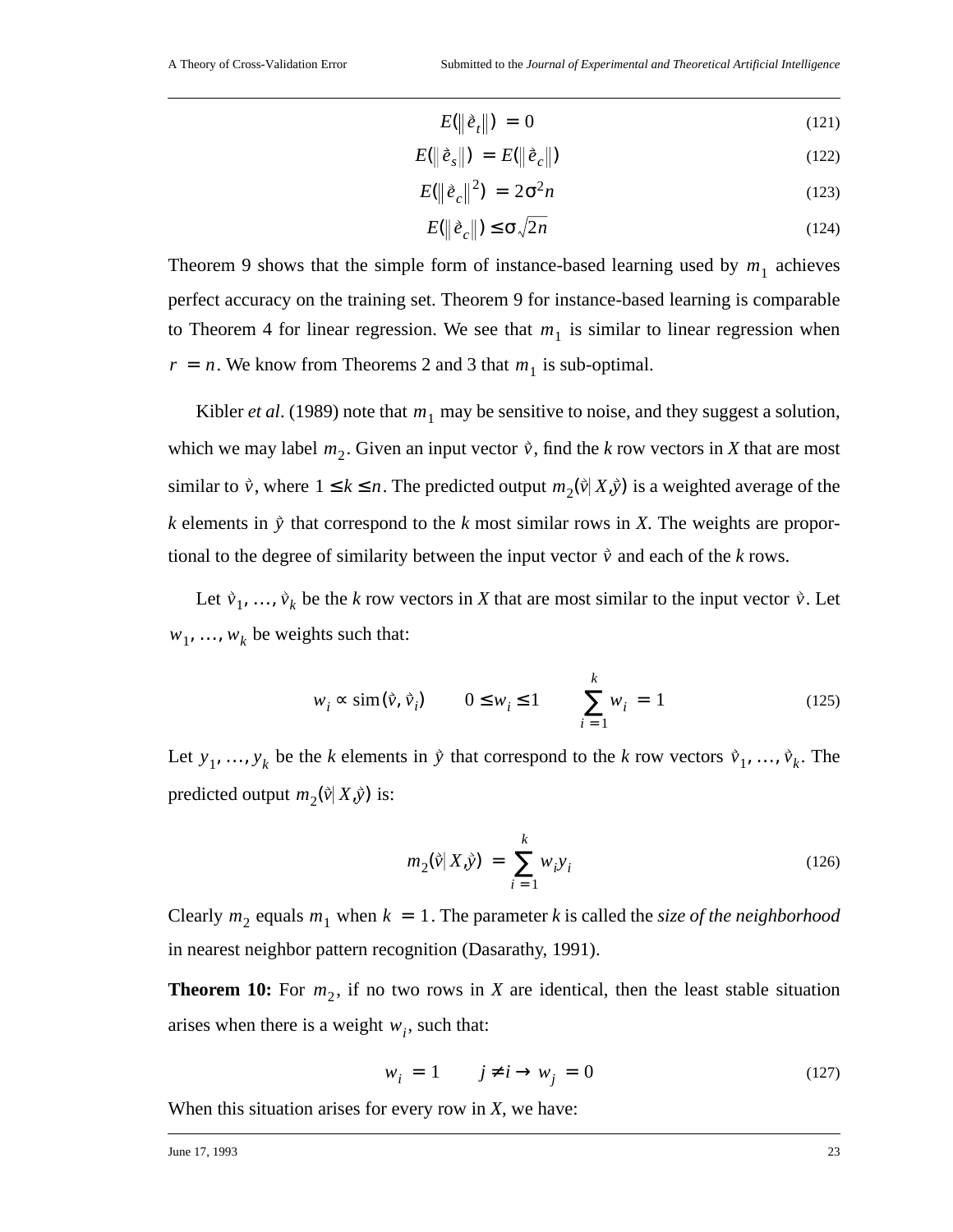$$
E(\left\|\tilde{e}_t\right\|) = 0 \tag{128}
$$

$$
E(\left\|\hat{e}_s\right\|) = E(\left\|\hat{e}_c\right\|) \tag{129}
$$

$$
E(\left\|\hat{e}_c\right\|^2) = 2\sigma^2 n \tag{130}
$$

$$
E(\|\tilde{e}_c\|) \le \sigma \sqrt{2n} \tag{131}
$$

The most stable situation arises when:

$$
w_i = \frac{1}{k} \qquad i = 1, ..., k \tag{132}
$$

When this situation arises for every row in *X*, we have:

$$
E(\left\|\tilde{e}_s\right\|^2) = 2\sigma^2 n/k \tag{133}
$$

$$
E(\|\tilde{e}_s\|) \le \sigma \sqrt{2n/k} \tag{134}
$$

In general:

$$
2\sigma^2 n/k \le E(\|\tilde{e}_s\|^2) \le 2\sigma^2 n \tag{135}
$$

*Proof:* Let us consider, as an input vector, a single row  $\vec{v}_i$  in *X*. Let  $\vec{v}_1, \ldots, \vec{v}_k$  be the *k* row vectors in *X* that are most similar to the input vector  $\vec{v}_i$ . Let  $w_1, \ldots, w_k$  be weights such that:

$$
w_j \propto \text{sim}(\vec{v}_i, \vec{v}_j) \qquad 0 \le w_j \le 1 \qquad \sum_{j=1}^k w_j = 1 \qquad (136)
$$

Let  $y_{1,1},..., y_{1,k}$  be the *k* elements in  $\hat{y}_1$  that correspond to the *k* row vectors  $\hat{v}_1,..., \hat{v}_k$ . The predicted output  $m_2(\vec{v}_i | X, \vec{y}_1)$  is:

$$
m_2(\vec{v}_i | X, \vec{y}_1) = \sum_{j=1}^k w_j y_{1,j}
$$
 (137)

Let  $y_{2,1},..., y_{2,k}$  be the *k* elements in  $\dot{y}_2$  that correspond to the *k* row vectors  $\dot{v}_1,..., \dot{v}_k$ . The predicted output  $m_2(\vec{v}_i | X, \vec{y}_2)$  is:

$$
m_2(\vec{v}_i | X, \vec{y}_2) = \sum_{j=1}^k w_j y_{2,j}
$$
\n(138)

The weights  $w_1, ..., w_k$  are the same for both  $m_2(\vec{v}_i | X, \vec{y}_1)$  and  $m_2(\vec{v}_i | X, \vec{y}_2)$ , since the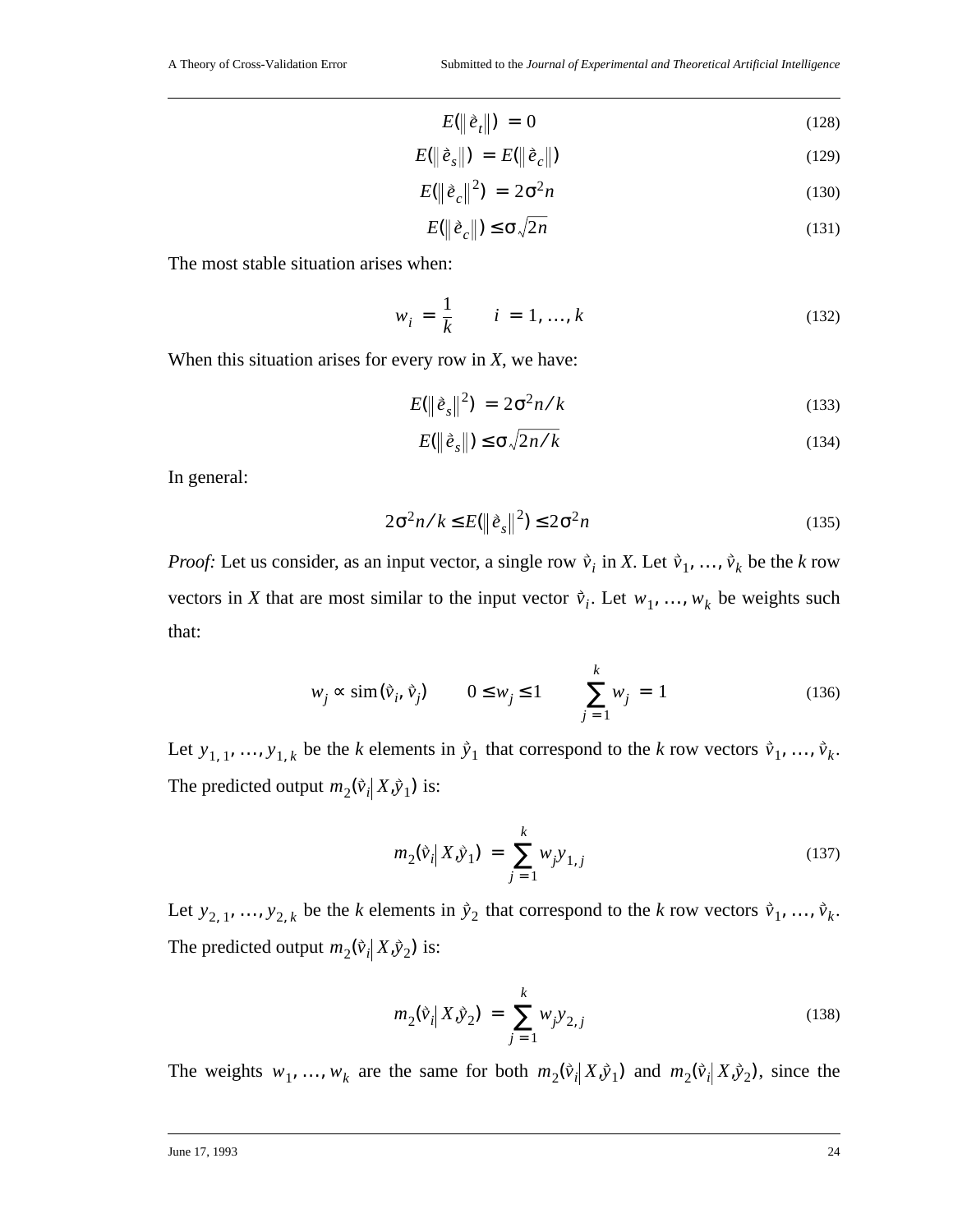weights are based on *X* alone. We see that: <sup>4</sup>

$$
E((m_2(\tilde{v}_i|X,\tilde{y}_2) - m_2(\tilde{v}_i|X,\tilde{y}_1))^2) = E\left(\left(\sum_{j=1}^k w_j y_{2,j} - \sum_{j=1}^k w_j y_{1,j}\right)^2\right)
$$
(139)

$$
= E\left( \left( \sum_{j=1}^{k} \sigma w_j (z_{2,j} - z_{1,j}) \right)^2 \right) \tag{140}
$$

Let us introduce a new term  $\dot{z}_v$ , where:

$$
\dot{\vec{z}}_{\mathbf{v}} = \frac{\dot{\vec{z}}_2 - \dot{\vec{z}}_1}{\sqrt{2}} \tag{141}
$$

Thus:

$$
E((m_2(\vec{v}_i|X,\vec{y}_2) - m_2(\vec{v}_i|X,\vec{y}_1))^2) = 2\sigma^2 E\left(\left(\sum_{j=1}^k w_j z_{\nu,j}\right)^2\right)
$$
(142)

Since the random samples are independent and standardized, it follows that:

$$
E((m_2(\vec{v}_i|X,\vec{y}_2) - m_2(\vec{v}_i|X,\vec{y}_1))^2) = 2\sigma^2 \sum_{j=1}^{k} E((w_j z_{v,j})^2)
$$
 (143)

$$
= 2\sigma^2 \sum_{j=1}^k w_j^2 E(z_{\nu,j}^2) = 2\sigma^2 \sum_{j=1}^k w_j^2
$$
 (144)

From the constraints on the weights  $w_1, ..., w_k$ , it follows that:

$$
\frac{1}{k} \le \sum_{j=1}^{k} w_j^2 \le 1
$$
\n(145)

We reach the upper bound 1 when there is a weight  $w_i$ , such that:

$$
w_i = 1 \t j \neq i \rightarrow w_j = 0 \t(146)
$$

Since we have a reasonable measure of similarity, the weights are proportional to the similarity, and no two rows in *X* are identical, it follows that the single non-zero weight can only be the weight  $w_i$  corresponding to the row  $\vec{v}_i$ . We reach the lower bound  $1/k$  when:

$$
w_j = \frac{1}{k} \qquad j = 1, ..., k \tag{147}
$$

Suppose the first situation holds, so we are at the upper bound: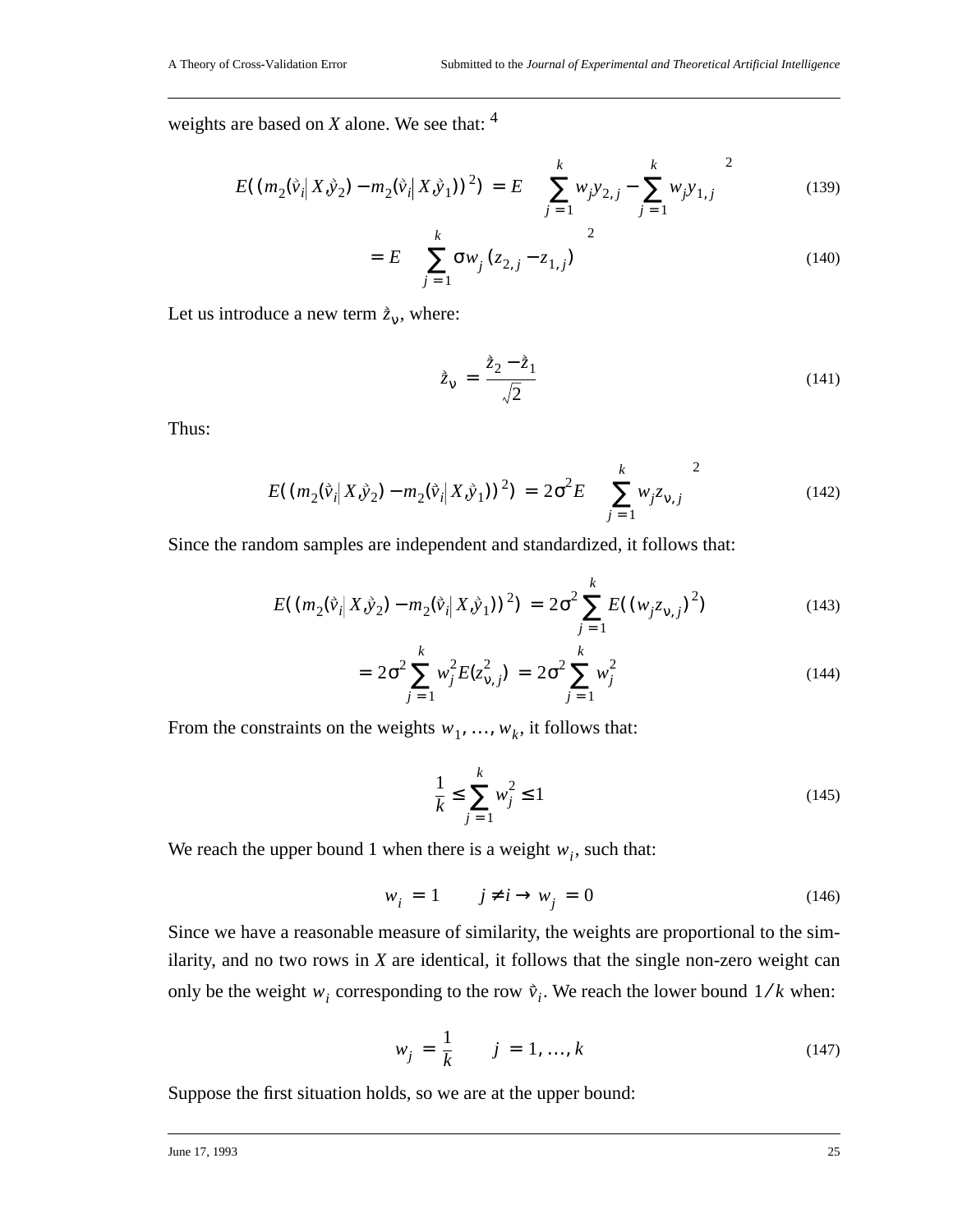$$
E((m_2(\hat{v}_i|X,\hat{y}_2) - m_2(\hat{v}_i|X,\hat{y}_1))^2) = 2\sigma^2 \sum_{j=1}^k w_j^2 = 2\sigma^2
$$
 (148)

Suppose the first situation holds for every row vector  $\vec{v}_1, \ldots, \vec{v}_n$  in *X*:

$$
E(||\hat{e}_s||^2) = nE((m_2(\hat{v}_i|X,\hat{y}_2) - m_2(\hat{v}_i|X,\hat{y}_1))^2) = 2n\sigma^2
$$
 (149)

By Lemma 1:

$$
E(\left\|\tilde{e}_s\right\|) \le \sigma \sqrt{2n} \tag{150}
$$

We see that this is the least stable situation. In this case,  $m_2$  is essentially the same as  $m_1$ , so we can apply Theorems 3 and 9:

$$
E(\left\|\hat{e}_t\right\|) = 0 \tag{151}
$$

$$
E(||\dot{e}_s||) = E(||\dot{e}_c||) \tag{152}
$$

$$
E(\left\|\tilde{e}_c\right\|^2) = 2\sigma^2 n \tag{153}
$$

$$
E(\|\tilde{e}_c\|) \le \sigma \sqrt{2n} \tag{154}
$$

Suppose the second situation holds, so we are at the lower bound:

$$
E((m_2(\tilde{v}_i|X,\tilde{y}_2) - m_2(\tilde{v}_i|X,\tilde{y}_1))^2) = 2\sigma^2 \sum_{j=1}^k w_j^2 = \frac{2\sigma^2}{k}
$$
 (155)

Suppose the second situation holds for every row vector  $\vec{v}_1, \ldots, \vec{v}_n$  in *X*:

$$
E(||\hat{e}_s||^2) = nE((m_2(\hat{v}_i|X,\hat{y}_2) - m_2(\hat{v}_i|X,\hat{y}_1))^2) = \frac{2n\sigma^2}{k}
$$
 (156)

By Lemma 1:

$$
E(\left\|\tilde{e}_s\right\|) \le \sigma \sqrt{2n/k} \tag{157}
$$

We see that this is the most stable situation  $\Box$ .

The term  $n/k$  plays a role in Theorem 10 similar to the role played by  $r$  in Theorem 6. To find the best model (in the sense of minimal cross-validation error) is to find the best balance between accuracy and stability. High values of *r* and  $n/k$  (such as  $r = n/k = n$ ) yield high accuracy (such as  $E(\|\hat{e}_t\|) = 0$ ), but low stability (such as  $E(\|\hat{e}_s\|) \le \sigma \sqrt{2n}$ ).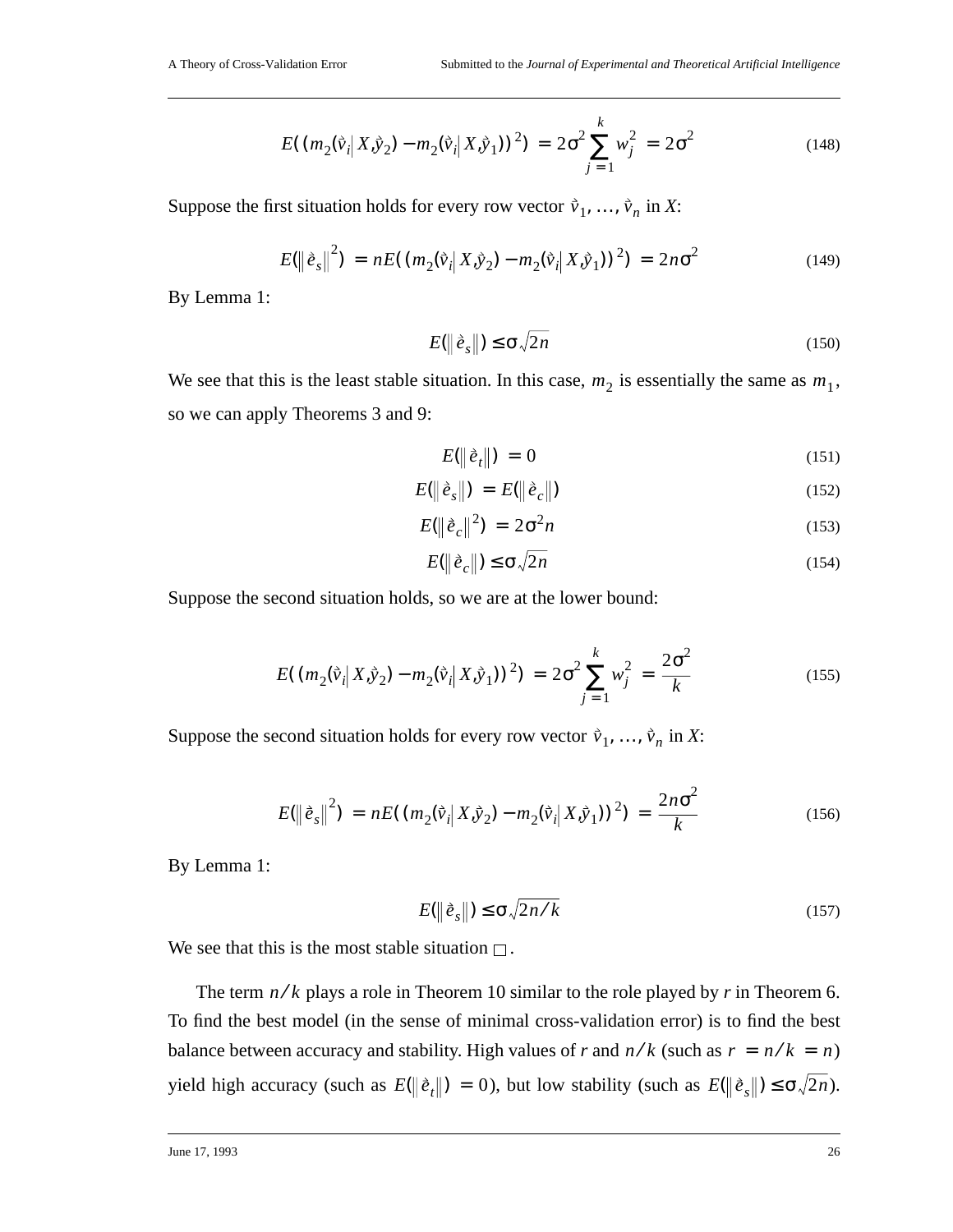Low values of *r* and  $n/k$  (such as  $r = n/k = 1$ ) tend to have low accuracy (depending on the data — but even the best data cannot realistically give  $E(\|\hat{e}_t\|) = 0$ ), but high stability (such as  $E(\|\hat{e}_s\|) \leq \sigma \sqrt{2}$ ).

Kibler *et al.* (1989) prove a theorem concerning the accuracy of  $m_1$ . They then discuss the problem of noise and introduce  $m_2$ . However, they were unable to theoretically demonstrate the benefit of  $m_2$ :

While these results establish the appropriateness of IBP [instance-based prediction] for noise-free functions, real-world data require attention to noise. The standard method for tolerating noise is to use some form of averaging. In particular, we believe that the following change to the algorithm  $[m_1]$  yields a method  $[m_2]$  which works for noise in the function value, but the proof eludes us.

Theorem 10 may be seen as the proof that eluded Kibler *et al*. (1989).

Theorem 10 shows that a straight average, where the weights are all set to  $1/k$ , is the most stable situation. This suggests that the weights should not be proportional to the similarities. However, we must consider both stability and accuracy. A straight average may be less accurate than a weighted average, where the weights are proportional to the similarities. The choice will depend on the data. Also, it seems likely that, in general, the best balance of accuracy and stability will be a value of  $k$  that is much smaller than  $n, k \ll n$ . When *k* is much smaller than *n*, we may expect that the *k* nearest neighbors to an input vector  $\vec{v}$  will have almost the same degree of similarity. Thus the weights will be nearly identical. This suggests that we will usually be closer to the lower bound  $E(\|\tilde{e}_s\|) \le \sigma \sqrt{2n/k}.$ 

It is common practice in instance-based learning to reduce the size of the model by eliminating redundant instances (Aha & Kibler, 1989). Let us consider how this practice affects the stability of the model. For simplicity, let us consider a variation on the basic algorithm  $m_1$ , rather than a variation on the more complex algorithm  $m_2$ . Let us use  $m_3$  to refer to this new algorithm.

The model  $m_3(\vec{v} | X, \vec{y})$  consists of storing *X* and  $\vec{y}$ , but with redundant rows eliminated from *X*, and their corresponding elements eliminated from  $\dot{y}$ . The procedure for deciding whether a row is redundant uses *X*, but not  $\hat{y}$ . As with  $m_1$ , we predict the output, given the input  $\dot{v}$ , by looking for the single most similar row vector in *X*. Let us assume a reasonable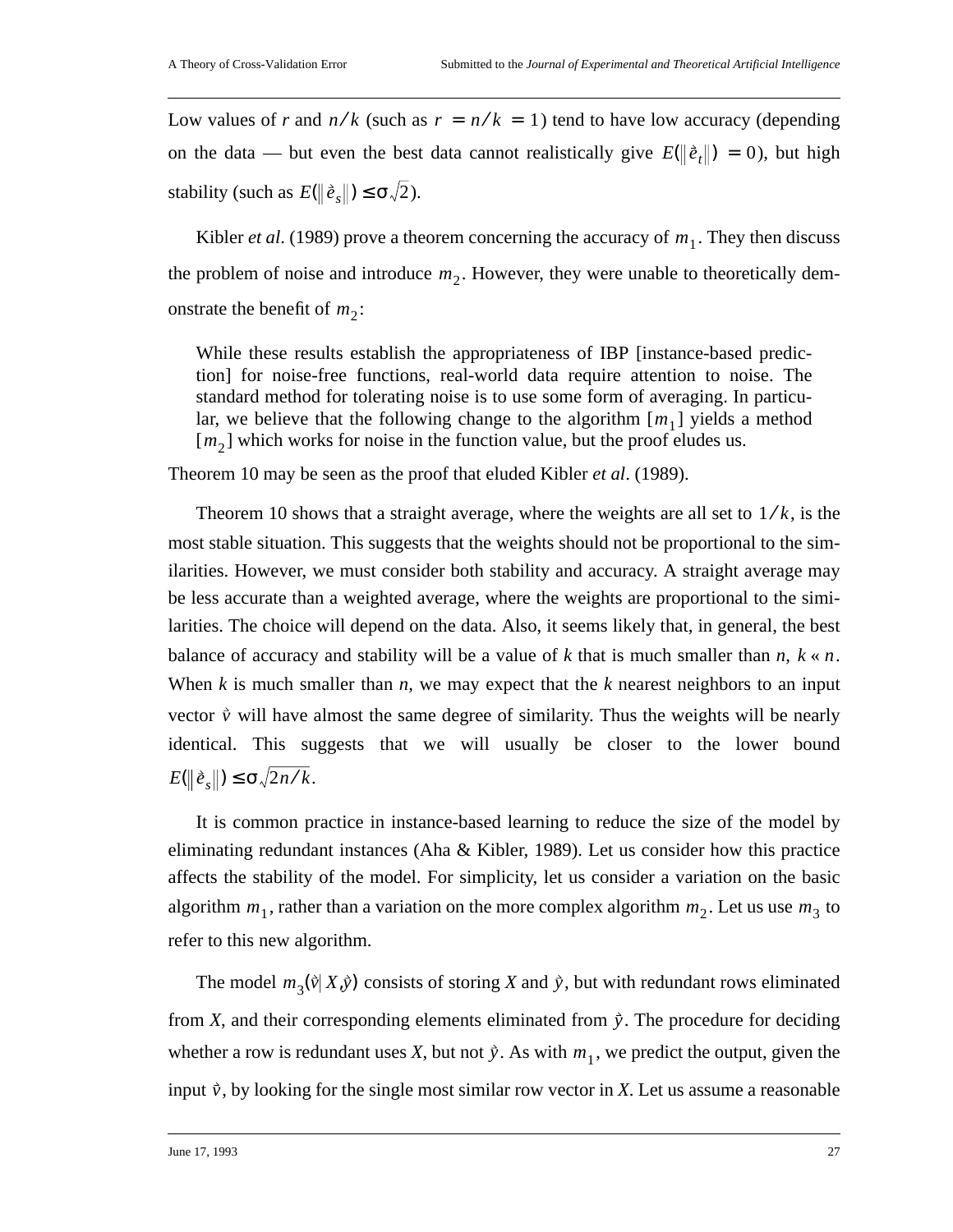measure of similarity.

**Theorem 11:** For  $m_3$ , if no two rows in *X* are identical, then:

$$
E(\left\|\tilde{e}_s\right\|^2) = 2\sigma^2 n \tag{158}
$$

$$
E(\left\|\tilde{e}_s\right\|) \le \sigma \sqrt{2n} \tag{159}
$$

That is, the stability of  $m_3$  is the same as the stability of  $m_1$ .

*Proof:* Let us consider the most extreme case, in which our model has eliminated all of the rows of *X* except one. Suppose this last remaining row is the *i*-th row  $\dot{v}_i$ . Then we have:

$$
m_3(\vec{v}|X,\vec{y}) = y_i \qquad \vec{m}_3(X|X,\vec{y}_1) = \begin{bmatrix} y_{1,i} \\ \dots \\ y_{1,i} \end{bmatrix} \qquad \vec{m}_3(X|X,\vec{y}_2) = \begin{bmatrix} y_{2,i} \\ \dots \\ y_{2,i} \end{bmatrix}
$$
(160)

Since the procedure for deciding whether a row is redundant uses  $X$ , but not  $\dot{y}$ , the last remaining row must be the same row  $\vec{v}_i$  for both  $\vec{m}_3(X|X,\hat{y}_1)$  and  $\vec{m}_3(X|X,\hat{y}_2)$ . Now we have:

$$
\tilde{e}_s = \overrightarrow{m}_3(X|X,\hat{y}_2) - \overrightarrow{m}_3(X|X,\hat{y}_1) = \begin{bmatrix} y_{2,i} - y_{1,i} \\ \dots \\ y_{2,i} - y_{1,i} \end{bmatrix} = \begin{bmatrix} \sigma(z_{2,i} - z_{1,i}) \\ \dots \\ \sigma(z_{2,i} - z_{1,i}) \end{bmatrix}
$$
(161)

Let us introduce a new term  $\dot{z}_v$ , where:

$$
\dot{\bar{z}}_{\mathbf{v}} = \frac{\dot{\bar{z}}_2 - \dot{\bar{z}}_1}{\sqrt{2}} \tag{162}
$$

Thus:

$$
E(\|\tilde{e}_s\|^2) = E(2n\sigma^2 z_{\nu,i}^2) = 2n\sigma^2 E(z_{\nu,i}^2) = 2n\sigma^2
$$
 (163)

By Lemma 1:

$$
E(\left\|\tilde{e}_s\right\|) \le \sigma \sqrt{2n} \tag{164}
$$

This proof readily generalizes to cases where two to *n* rows remain in the model  $\Box$ .

Theorem 11 tells us that eliminating rows from *X* does not affect the stability of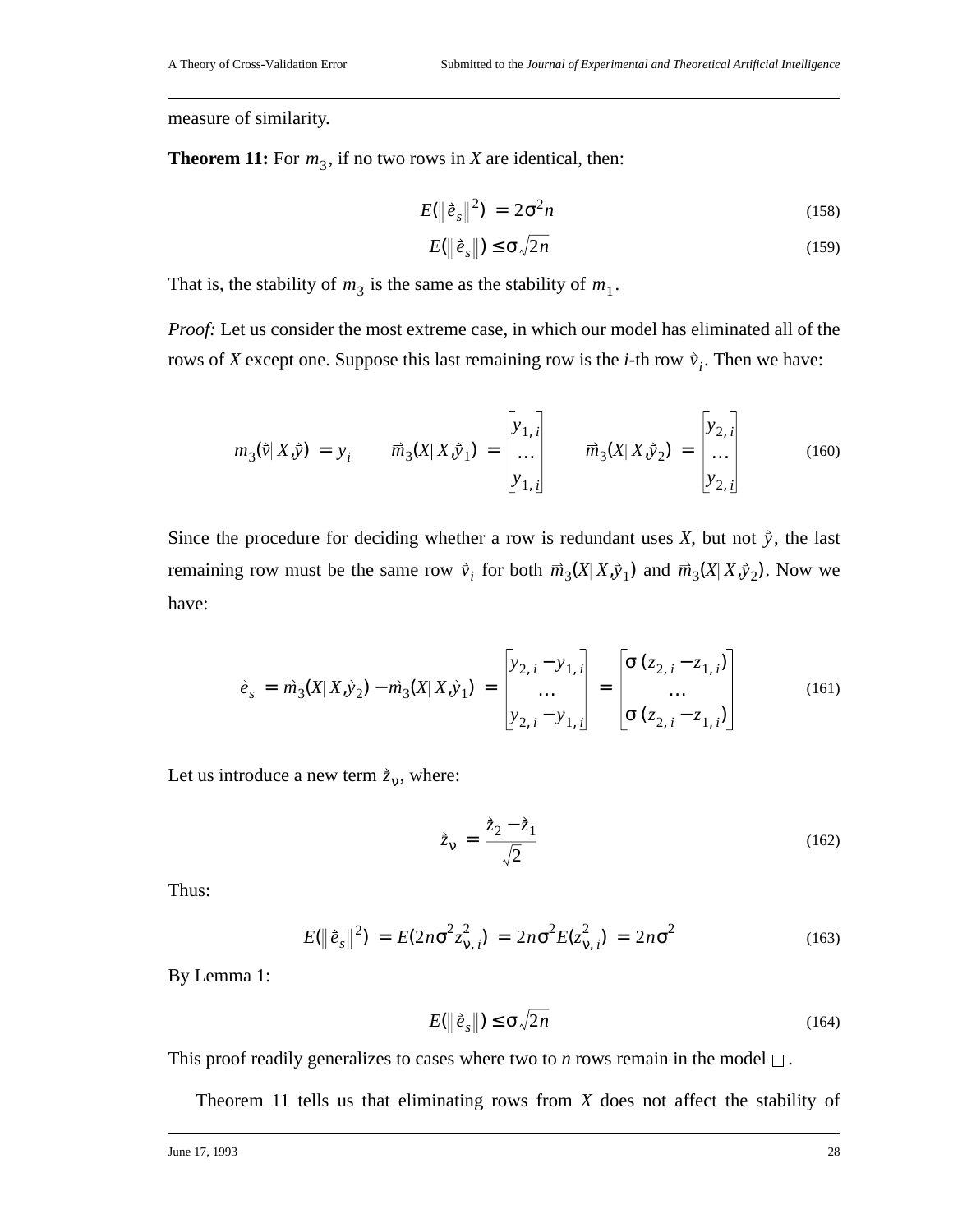instance-based learning. This is conditional on the procedure used for eliminating rows. The proof of Theorem 11 requires the assumption that the procedure for deciding whether a row is redundant uses  $X$ , but not  $\tilde{y}$ . A natural procedure for eliminating rows is to set a threshold on similarity. If any pair of rows are more similar than the threshold permits, then one member of the pair is eliminated. This procedure uses  $X$ , but not  $\hat{y}$ , so it satisfies the assumptions of Theorem 11. If  $\tilde{y}$  is treated as another column vector in *X* during this reduction procedure, then the conditions of Theorem 11 are not met. However, Theorem 11 may still be approximately true, since  $\dot{y}$  would be only one of  $r + 1$  columns, so its influence should be negligible, especially when *r* is large.

Although eliminating rows does not affect stability, it may affect accuracy. That is, although the stability of  $m_3$  is the same as the stability of  $m_1$ , the accuracy of  $m_3$  is the not necessarily same as the accuracy of  $m_1$ . This will depend on the data. The procedure for eliminating rows should ensure that there is a balance between the costs (in computer memory and time) and the benefits (in accuracy) of having many rows.

We may now prove a stronger version of Theorem 1, analogous to Theorem 7 for linear regression:

**Theorem 12:** Let  $\theta$  be the angle (in radians) between  $\dot{\vec{e}}_t$  and  $\dot{\vec{e}}_s$ . Let the angle  $\theta$  be statistically independent of the lengths  $\|\dot{e}_t\|$  and  $\|\dot{e}_s\|$ . If  $\theta$  is a random sample from the uniform distribution on the interval  $[0, 2\pi]$ , then:

$$
E(||\dot{e}_c||^2) = E(||\dot{e}_t||^2) + E(||\dot{e}_s||^2)
$$
\n(165)

*Proof:* Let us introduce a new term:

$$
\dot{e}_{\omega} = \vec{m}(X|X,\dot{y}_2) - \dot{y}_1
$$
\n(166)

Consider  $\vec{e}_t$  and  $\vec{e}_s$ :

$$
\dot{e}_t = \vec{m}(X|X,\hat{y}_1) - \hat{y}_1 \tag{167}
$$

$$
\dot{\vec{e}}_s = \vec{m}(X|X,\dot{y}_2) - \vec{m}(X|X,\dot{y}_1)
$$
\n(168)

Note that:

$$
\dot{\vec{e}}_{\omega} = \dot{\vec{e}}_t + \dot{\vec{e}}_s \tag{169}
$$

Using some trigonometry, we see that: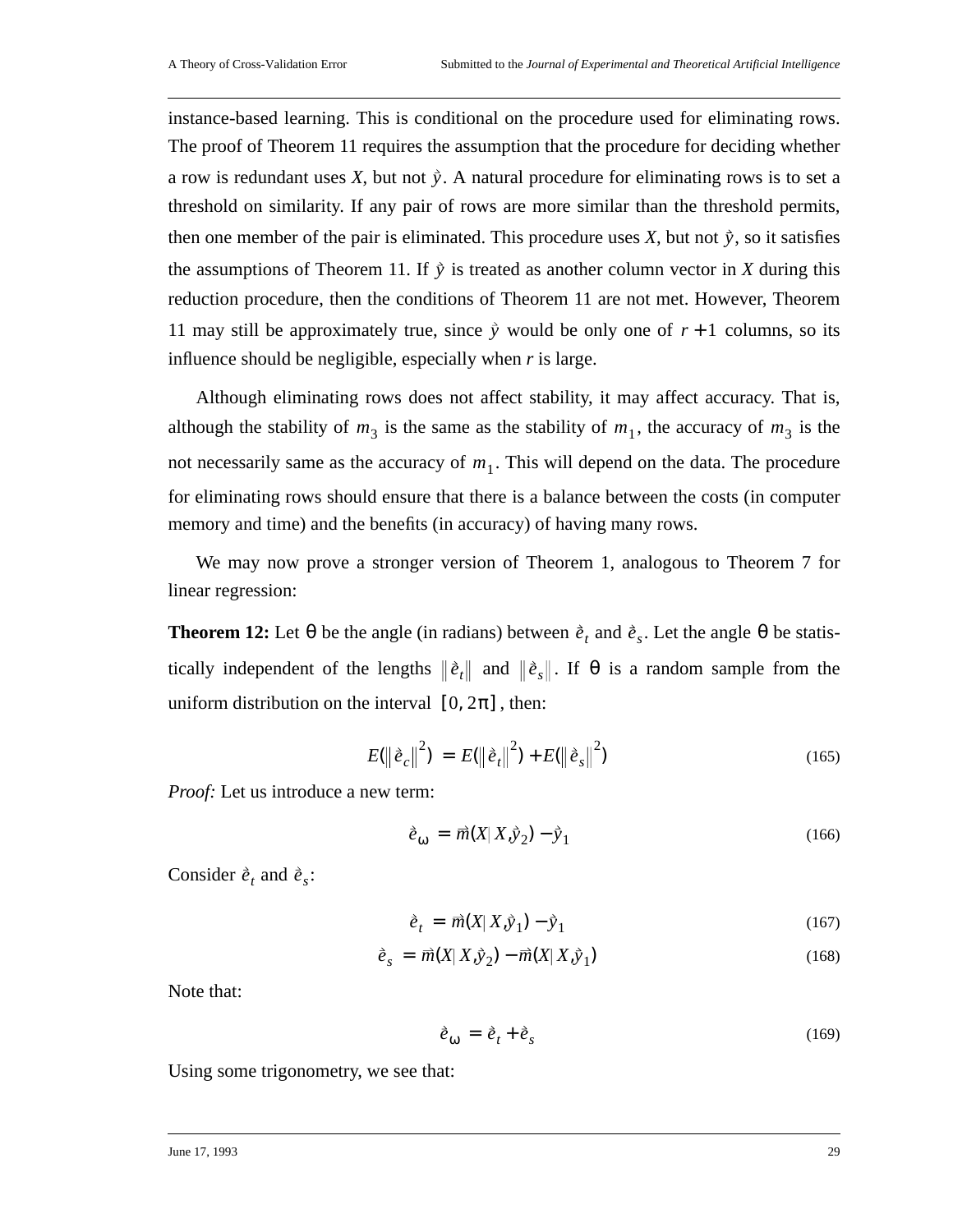$$
\left\|\hat{e}_{\omega}\right\|^{2} = \left\|\hat{e}_{t}\right\|^{2} + \left\|\hat{e}_{s}\right\|^{2} + 2\left\|\hat{e}_{t}\right\| \left\|\hat{e}_{s}\right\| \cos \theta \tag{170}
$$

Since  $\theta$  is a random sample from the uniform distribution on the interval  $[0, 2\pi]$ , the probability density for  $\theta$  is  $1/(2\pi)$ :

$$
\int_{0}^{2\pi} \frac{1}{2\pi} d\theta = 1
$$
\n(171)

Let us consider the expectation  $E(\|\hat{e}_{\omega}\|^{2})$ :

$$
E(||\hat{e}_{\omega}||^{2}) = E(||\hat{e}_{t}||^{2} + ||\hat{e}_{s}||^{2} + 2||\hat{e}_{t}|| ||\hat{e}_{s}||\cos\theta)
$$
 (172)

$$
= E(||\hat{e}_t||^2) + E(||\hat{e}_s||^2) + E(2||\hat{e}_t|| ||\hat{e}_s|| \cos \theta)
$$
\n(173)

Since the angle  $\theta$  is statistically independent of the lengths  $\|\hat{e}_t\|$  and  $\|\hat{e}_s\|$ , we have:

$$
E(2\|\dot{e}_t\|\|\dot{e}_s\|\cos\theta) = 2E(\|\dot{e}_t\|\|\dot{e}_s\|)E(\cos\theta)
$$
\n(174)

Let us examine  $E(\cos \theta)$ :

$$
E(\cos \theta) = \int_{0}^{2\pi} \frac{\cos \theta}{2\pi} d\theta = 0
$$
 (175)

Therefore:

$$
E(||\hat{e}_{\omega}||^{2}) = E(||\hat{e}_{t}||^{2}) + E(||\hat{e}_{s}||^{2})
$$
\n(176)

Finally, from the symmetry of the training set and the testing set, we have:

$$
E(||\dot{\vec{e}}_c||^2) = E(||\dot{\vec{e}}_{\omega}||^2) = E(||\dot{\vec{e}}_t||^2) + E(||\dot{\vec{e}}_s||^2)
$$
\n(177)

 $\square$  .

Theorem 12 is intended to apply to  $m_2$ . It is conjectured that  $m_2$  satisfies the assumptions of Theorem 12, but there is not yet a proof for this.

The theorems in this section have required minimal assumptions. The main assumptions were that the noise is standardized (mean 0 and variance 1) and statistically independent, and that the similarity measure is reasonable.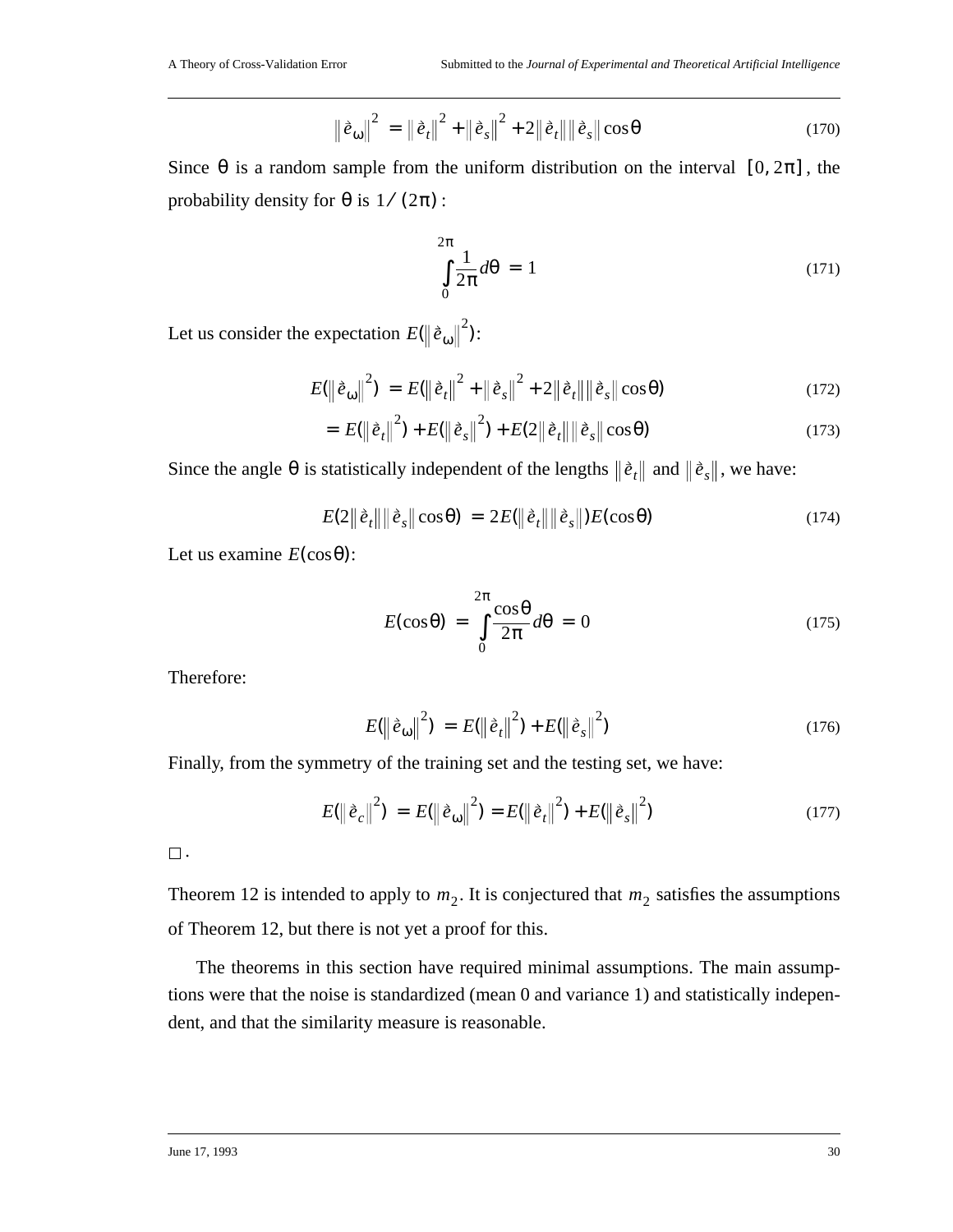## **5 Application**

If we wish to apply this theory of cross-validation error to a real problem, the first question that arises is how can we estimate the accuracy  $E(\|\hat{e}_t\|)$  and the stability  $E(\|\hat{e}_s\|)$ ? Estimating the accuracy is fairly straightforward. The actual error on the training set  $\|\dot{e}_t\|$  is a reasonable estimate of the expected error on the training set  $E(\|\dot{\vec{e}}_t\|)$ . Since, in general, the variance of the error on the training set will be greater than zero,  $var(\Vert \hat{e}_t \Vert) > 0$ ,  $\Vert \hat{e}_t \Vert$  may happen to be far from  $E(\|\tilde{e}_t\|)$  by random chance. However, the variance becomes smaller as *n* becomes larger, so  $\|\vec{e}_t\|$  is a reasonable estimate of the expected error on the training set  $E(\|\tilde{e}_t\|)$ , especially when *n* is large.

If we are not careful, we may undermine the value of  $\|\tilde{e}_t\|$  as an estimate of  $E(\|\tilde{e}_t\|)$ . Suppose we use the data  $(X, \hat{y}_1)$  to arbitrarily freeze our model:

$$
\vec{m}(X|X,\vec{y}_i) = \vec{y}_1 \tag{178}
$$

Note that this is quite different from  $m_1$  in instance-based learning, where:

$$
\vec{m}_1(X|X,\vec{y}_i) = \vec{y}_i \tag{179}
$$

In (178), the model is static; it does not respond to changes in the given data  $(X, \hat{y}_i)$ . In (179), the model is dynamic; it adjusts to the data. In (178),  $\|\hat{e}_t\| = 0$ , but  $\|\hat{e}_t\|$  is not a good estimate of  $E(\|\dot{e}_t\|)$ . We have destroyed the symmetry (14) between the testing data and the training data, by arbitrarily freezing the model on the training data  $(X, \hat{y}_1)$ . The equation (178) is making the claim that the value of  $\hat{y}_i$  in the data has no influence on the prediction of the model. If this is true, then it is just a statistical fluke that  $\|\dot{e}_t\| = 0$  for the data  $(X, \hat{y}_1)$ . A better estimate of  $E(\|\hat{e}_t\|)$  would be the error of the model (178) on the data  $(X, \hat{y}_2)$ .

Estimating the instability  $E(\|\tilde{e}_s\|)$  is slightly more difficult. If we are using linear regression or instance-based learning, then we may apply the theorems of Sections 3 and 4. We need only estimate the level of the noise  $\sigma$ . This may be done either empirically or theoretically. The theoretical approach is to examine the black box. We may arrive at an estimate of  $\sigma$  from the design of the experimental set-up. The empirical approach is to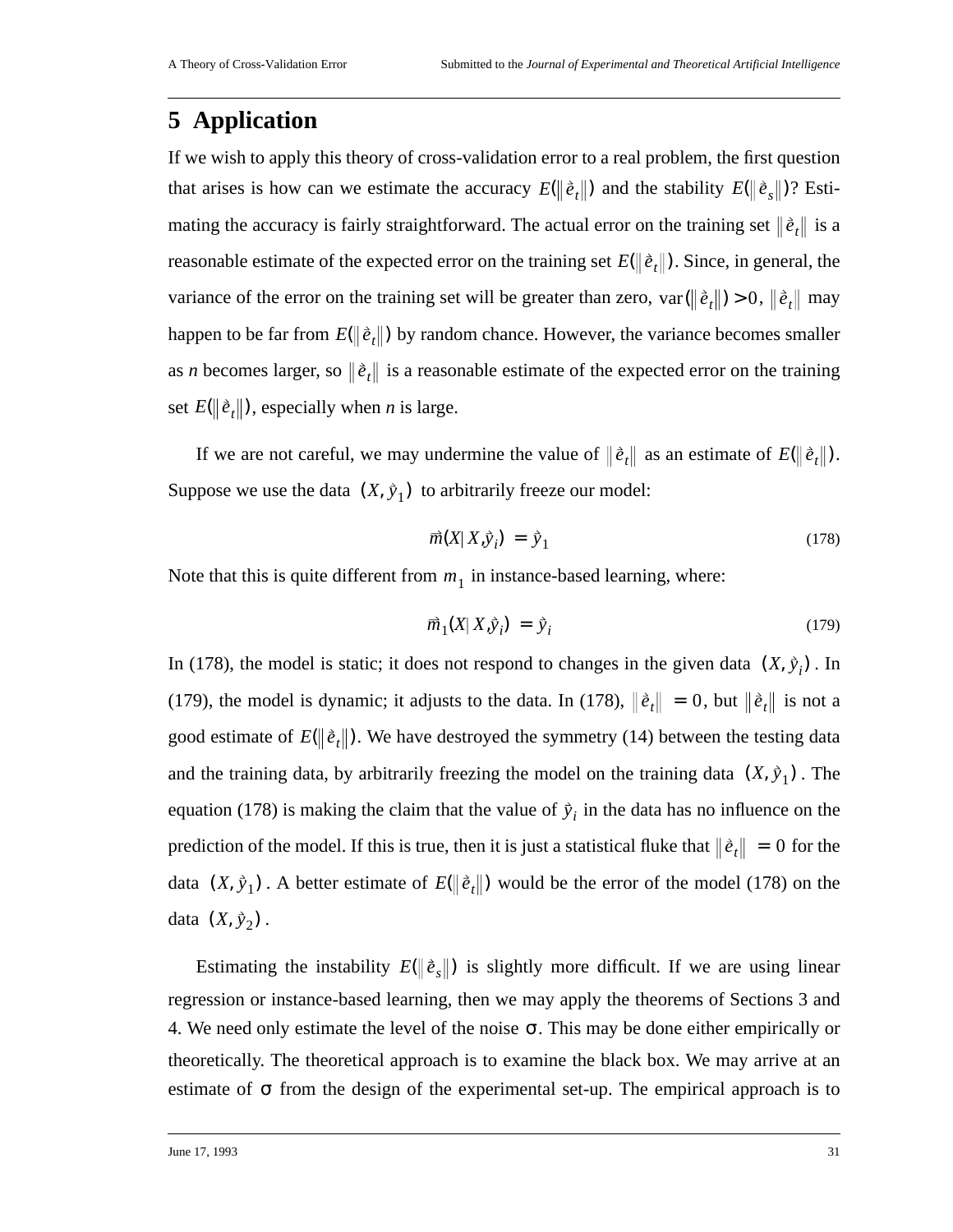apply statistical estimators of  $\sigma$  (Fraser, 1976). Of course, some combination of these approaches may be fruitful.

When we are using a modeling technique, such as neural networks, where we do not (yet) have theorems like those of Sections 3 and 4 to guide us, it may be more difficult to estimate  $E(\|\tilde{e}_s\|)$ . One possibility is to employ Monte Carlo techniques. We can simulate testing data  $(X, \hat{y}_2)$  by randomly perturbing the training data  $(X, \hat{y}_1)$ , using random numbers generated with a distribution that matches the assumed distribution of the noise. The actual instability  $\|\tilde{e}_s\|$ , which we measure on the simulated testing data  $(X, \tilde{y}_2)$  and the real training data  $(X, \hat{y}_1)$ , may be used to estimate the expected instability  $E(\|\hat{e}_s\|)$ . We may improve this estimate by averaging the instabilities  $\|\hat{e}_s\|$  measured from several sets of simulated testing data.

When we can estimate the accuracy  $E(\|\tilde{e}_t\|)$  and the stability  $E(\|\tilde{e}_s\|)$ , we can then adjust the parameters of our model to minimize the sum  $E(||\hat{e}_t||) + E(||\hat{e}_s||)$ . In the case of linear regression, we can adjust the number of terms *r* in the linear equation. In the case of instance-based learning, we can adjust the size of the neighborhood *k*. Theorem 1 tells us that, if we minimize the sum  $E(\|\hat{e}_t\|) + E(\|\hat{e}_s\|)$ , then we can set an upper bound on the expected cross-validation error  $E(\|\tilde{e}_c\|)$ .

Kibler *et al*. (1989) report the results of an empirical comparison of linear regression and instance-based learning. The form of instance-based learning that they used was essentially what is called here  $m_2$ . Let us consider their Experiment 1. In Experiment 1,  $n = 209$ ,  $r = 4$  (Ein-Dor and Feldmesser, 1987), and  $k = 6$  (Kibler *et al.*, 1989). Therefore  $n/k = 34.8$ . From Theorems 6 and 10, we see that linear regression will be more stable, for these values of *n*, *r*, and *k*, than instance-based learning. Kibler *et al*. (1989) did not use cross-validation testing, but they did report the error on the training set. They found that linear regression and instance-based learning had very similar training set error. We may take this to indicate that they would have very similar expected training set error. Although we do not know the level of noise  $\sigma$ , if there is a significant amount of noise, then Theorems 1, 6, and 10, taken together, suggest that linear regression will have lower cross-validation error than instance-based learning. This result must certainly depend on the data. For some data, linear regression will have a lower cross-validation error than instance-based learning. For other data, instance-based learning will have a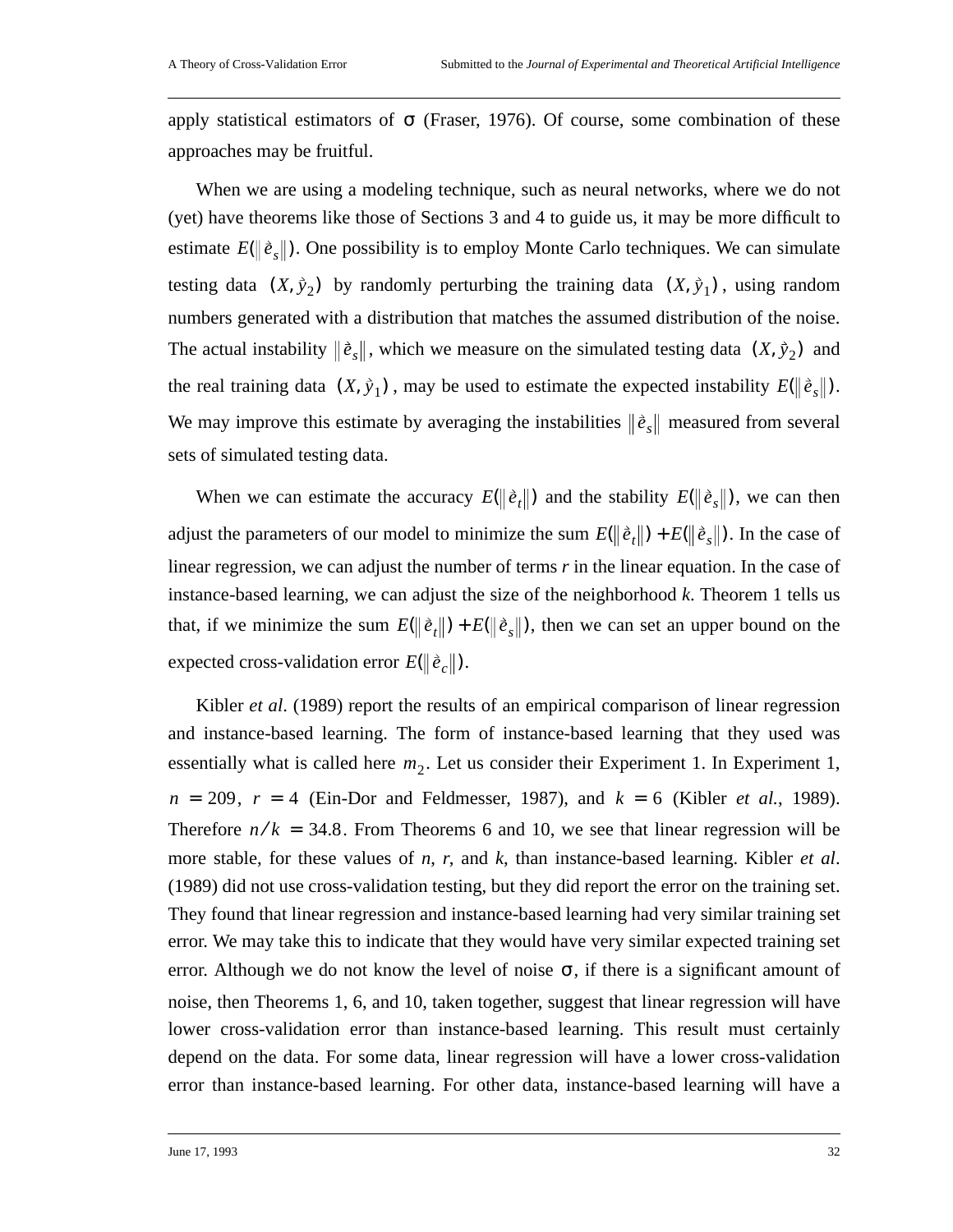lower cross-validation error than linear regression.

## **6 An Example**

Let us consider a two-dimensional example. Suppose the training set consists of four points  $(n = 4)$  in  $\mathfrak{R}^2$ :

$$
\vec{x} = \begin{bmatrix} x_1 \\ x_2 \\ x_3 \\ x_4 \end{bmatrix} = \begin{bmatrix} 0.20 \\ 0.35 \\ 0.60 \\ 0.80 \end{bmatrix} \qquad \vec{y} = \begin{bmatrix} y_1 \\ y_2 \\ y_3 \\ y_4 \end{bmatrix} = \begin{bmatrix} 0.15 \\ 0.85 \\ 0.55 \\ 0.75 \end{bmatrix}
$$
(180)

Each point has the form  $(x_i, y_i)$ . Our task is to form a model of this data.

Let us first apply linear regression. As discussed in Section 3, we are not limited to the given inputs  $\dot{x}$ . We may introduce an unlimited number of functions of  $\dot{x}$ . Let us consider here the natural number powers of  $\dot{x}$ :

$$
\tilde{x}_i = \begin{bmatrix} x_1^{i-1} \\ \dots \\ x_4^{i-1} \end{bmatrix} \qquad i = 1, ..., 4
$$
\n(181)

Let us consider four different linear regression models,  $m_{LR1}$ ,  $m_{LR2}$ ,  $m_{LR3}$ ,  $m_{LR4}$ . These four different models are based on four different choices for the inputs:

$$
X_i = \begin{bmatrix} \hat{x}_1, \dots, \hat{x}_i \end{bmatrix} \qquad i = 1, \dots, 4
$$
 (182)

For example:

$$
X_3 = \begin{bmatrix} \hat{x}_1, \hat{x}_2, \hat{x}_3 \end{bmatrix} = \begin{bmatrix} x_1^0 & x_1^1 & x_1^2 \\ \dots & \dots & \dots \\ x_4^0 & x_4^1 & x_4^2 \end{bmatrix} = \begin{bmatrix} 1 & x_1 & x_1^2 \\ \dots & \dots & \dots \\ 1 & x_4 & x_4^2 \end{bmatrix}
$$
(183)

Our four models are: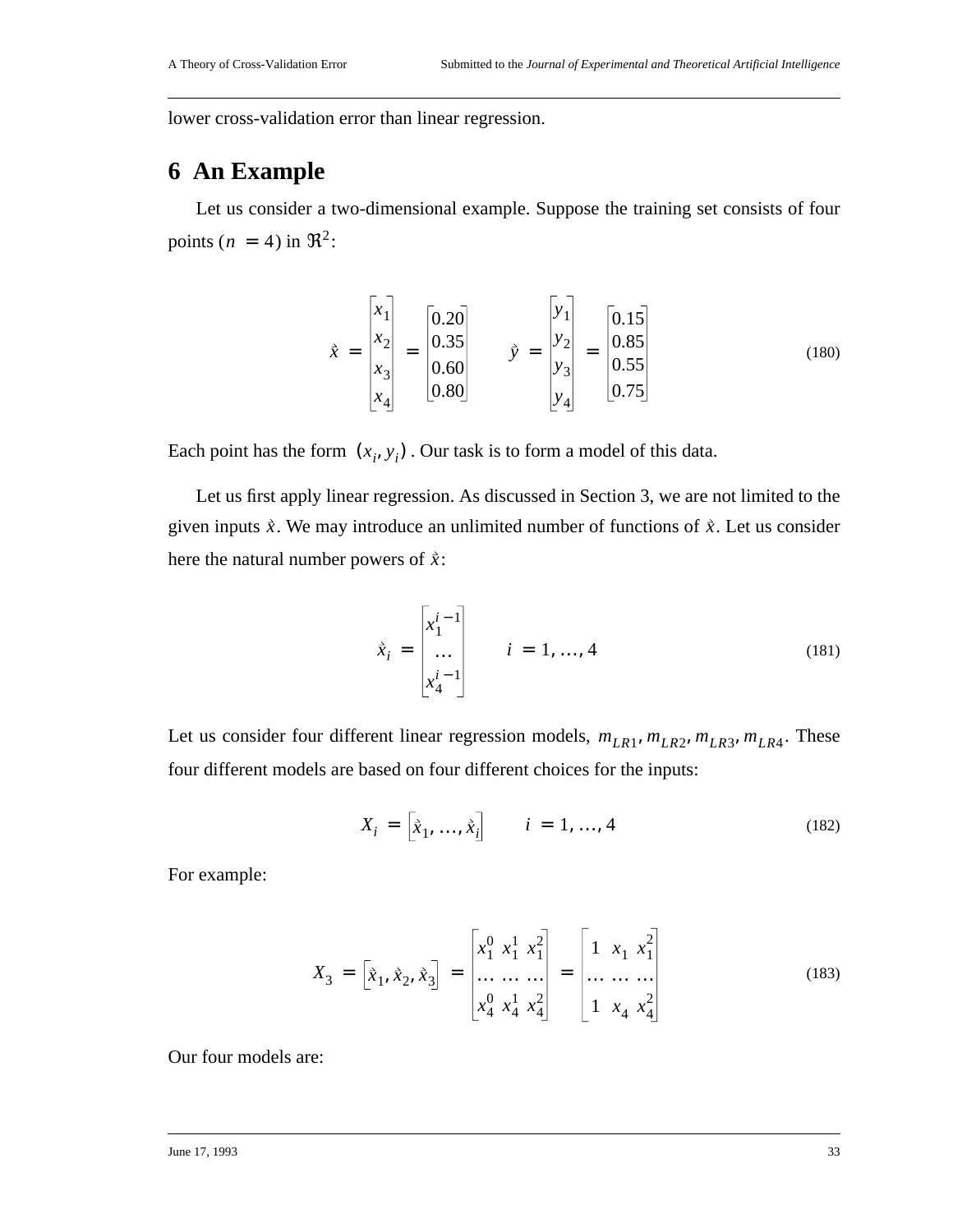$$
P_i = X_i (X_i^{\mathrm{T}} X_i)^{-1} X_i^{\mathrm{T}} \qquad i = 1, ..., 4
$$
 (184)

$$
\vec{m}_{LRi}(X_i|X_i,\hat{y}) = P_i \hat{y} \qquad i = 1, ..., 4
$$
\n(185)

Each model  $m_{LRi}$  is the polynomial equation of order  $i - 1$  that best fits the data. That is, linear regression sets the coefficients of the polynomial equations in order to minimize the error on the training set  $\|\dot{\vec{e}}_t\|$  . Note that the instability of the model  $m_{LRi}$  is proportional to  $r = i$ , the number of terms in the model. Figure 1 shows the data fitted with the four linear regression models. The boxes in the plot indicate the data points.



Figure 1. Four points fitted with linear regression.

Let us now apply instance-based learning. Let us consider four different instancebased learning models,  $m_{IBL1}$ ,  $m_{IBL2}$ ,  $m_{IBL3}$ ,  $m_{IBL4}$ . All four models use the same inputs *X*:

$$
X = \tilde{x} = \begin{bmatrix} x_1 \\ \dots \\ x_4 \end{bmatrix}
$$
 (186)

The model  $m_{IBLi}$  is essentially the model  $m_2$  of Section 4, with  $k = i$ . The four instancebased learning models use the following measure of similarity (Kibler *et al*., 1989):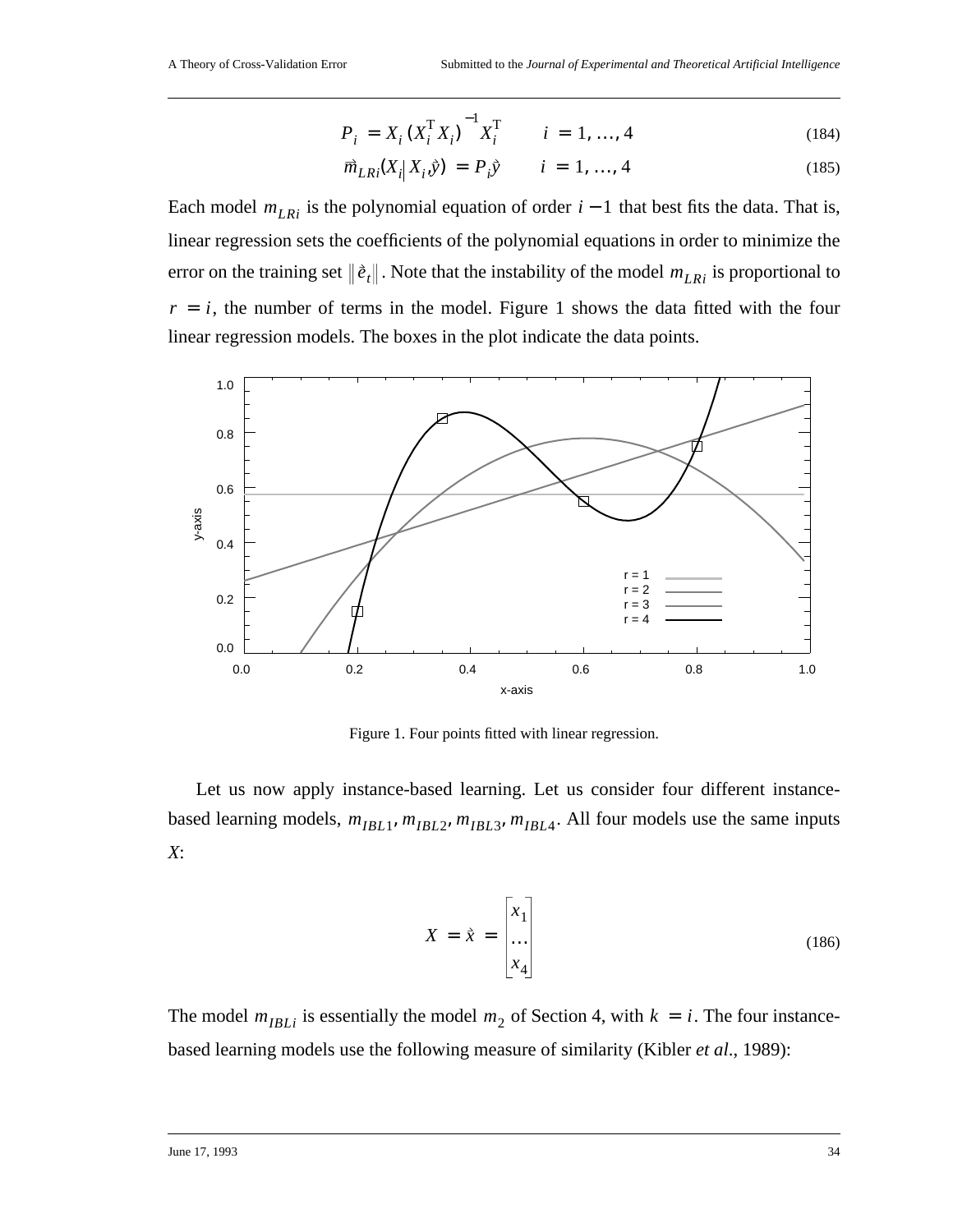$$
\text{sim}(\vec{u}_1, \vec{u}_2) = \sum_j (1 - |u_{1,j} - u_{2,j}|) \tag{187}
$$

Here  $\left| \ldots \right|$  is the absolute value function. In this example, the rows in *X* are scalars, not vectors, so the formula for similarity simplifies:

$$
\text{sim}(u_1, u_2) = 1 - |u_1 - u_2| \tag{188}
$$

It is clear that this is a reasonable measure of similarity. The four models use a straight average ( $w_i = 1/k$ ) of the *k* nearest neighbors, in order to get the maximum stability  $E(||\hat{e}_s||^2) = 2\sigma^2 n/k$ . For the model  $m_{IBLi}$ , we see that the instability is proportional to  $n/k = n/i$ . Figure 2 shows the data fitted with the four instance-based learning models.



Figure 2. Four points fitted with instance-based learning.

Instability  $E(\|\hat{e}_s\|)$  captures an important aspect of our intuitive notion of simplicity. This claim cannot be proven, since it involves intuition. However, examination of Figures 1 and 2 should support the claim. In Figure 1, we see that the curves appear increasingly complex as *r* increases. From Theorem 6, we know that  $E(\|\hat{e}_s\|^2) = 2\sigma^2 r$ . Thus instability increases as *r* increases. In Figure 2, we see that the curves appear increasingly complex as  $n/k$  increases. From Theorem 10, we know that  $E(\|\hat{e}_s\|^2) = 2\sigma^2 n/k$ . Thus instability increases as  $n/k$  increases. Figures 1 and 2 show that instability is related to our intuitive feeling of complexity.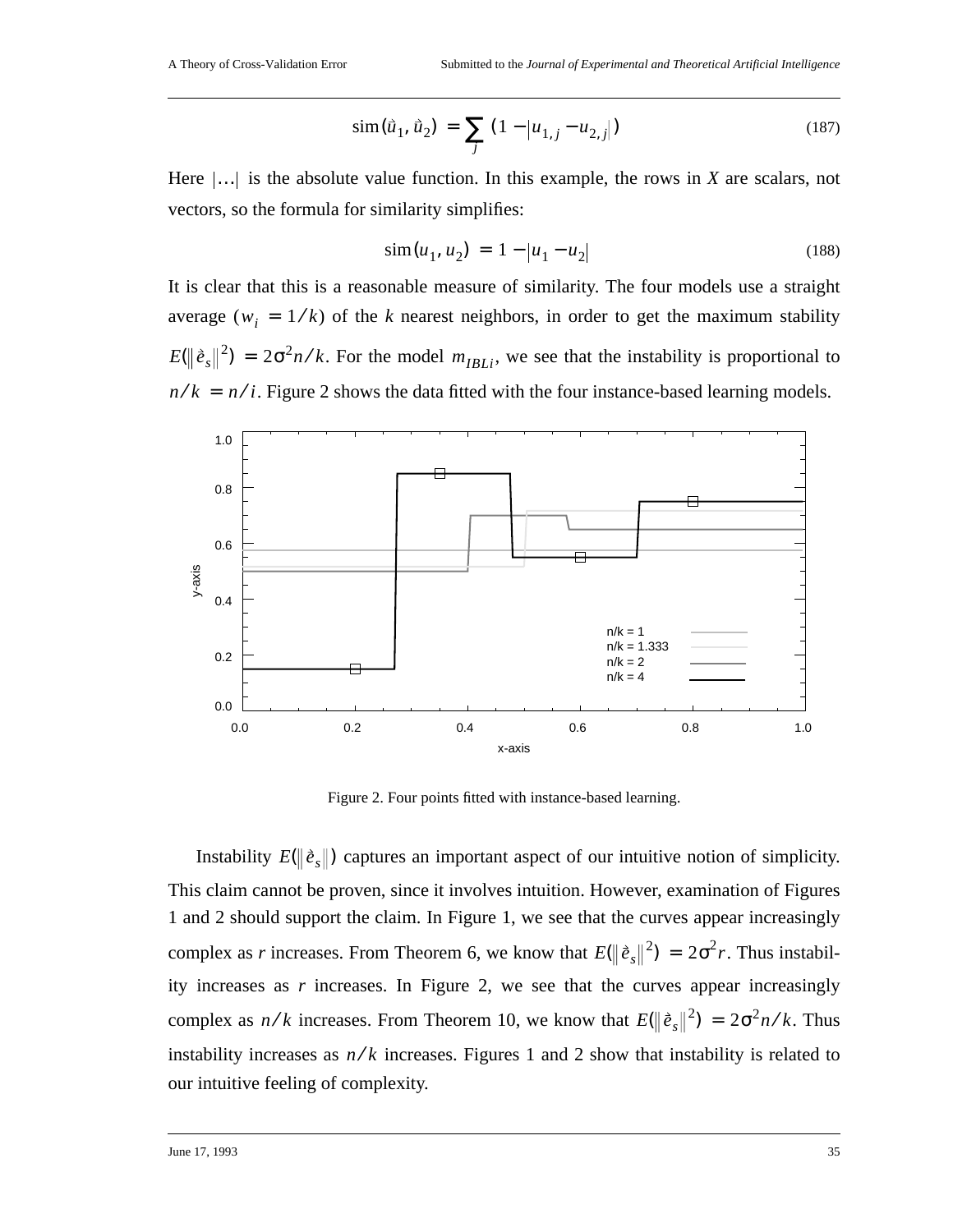Section 5 argued that we can use  $\|\dot{e}_t\|$  as an estimate of  $E(\|\dot{e}_t\|)$ . By the same argument, we can use  $\|\tilde{e}_t\|^2$  as an estimate of  $E(\|\tilde{e}_t\|^2)$ . For linear regression, we have  $E(\|\hat{e}_s\|^2) = 2\sigma^2 r$ . For instance-based learning, we have  $E(\|\hat{e}_s\|^2) = 2\sigma^2 n/k$ , since our weights are a straight average. Given Theorems 7 and 12, we can now estimate  $E(\|\tilde{e}_c\|^2)$ , since  $E(\|\tilde{e}_c\|^2) = E(\|\tilde{e}_t\|^2) + E(\|\tilde{e}_s\|^2)$ . For linear regression:

$$
E(||\vec{e}_c||^2) \approx ||\vec{e}_t||^2 + 2\sigma^2 r \tag{189}
$$

Table 1 shows the estimated expected cross-validation error for linear regression, as a function of the level of noise  $\sigma^2$ . For instance-based learning:

$$
E(||\dot{e}_c||^2) \approx ||\dot{e}_t||^2 + 2\sigma^2 n/k
$$
 (190)

Table 2 shows the estimated expected cross-validation error for instance-based learning. If we can estimate the level of noise  $\sigma^2$  in our data, then we can use Tables 1 and 2 to find the model with minimal expected cross-validation error  $E(\|\tilde{e}_c\|^2)$ .

| <b>Model</b> | <b>Estimate of</b> $E(\ \tilde{e}_t\ ^2)$ | $E(\ \tilde{e}_s\ ^2)$ | <b>Estimate of</b> $E(\ \vec{e}_c\ ^2)$ |
|--------------|-------------------------------------------|------------------------|-----------------------------------------|
| $m_{LR1}$    | 0.2875                                    | $2\sigma^2$            | $0.2875 + 2\sigma^2$                    |
| $m_{LR2}$    | 0.1999                                    | $4\sigma^2$            | $0.1999 + 4\sigma^2$                    |
| $m_{LR3}$    | 0.1491                                    | $6\sigma^2$            | $0.1491 + 6\sigma^2$                    |
| $m_{LR4}$    | 0.0000                                    | $8\sigma^2$            | $8\sigma^2$                             |

Table 1. Estimated cross-validation error for linear regression.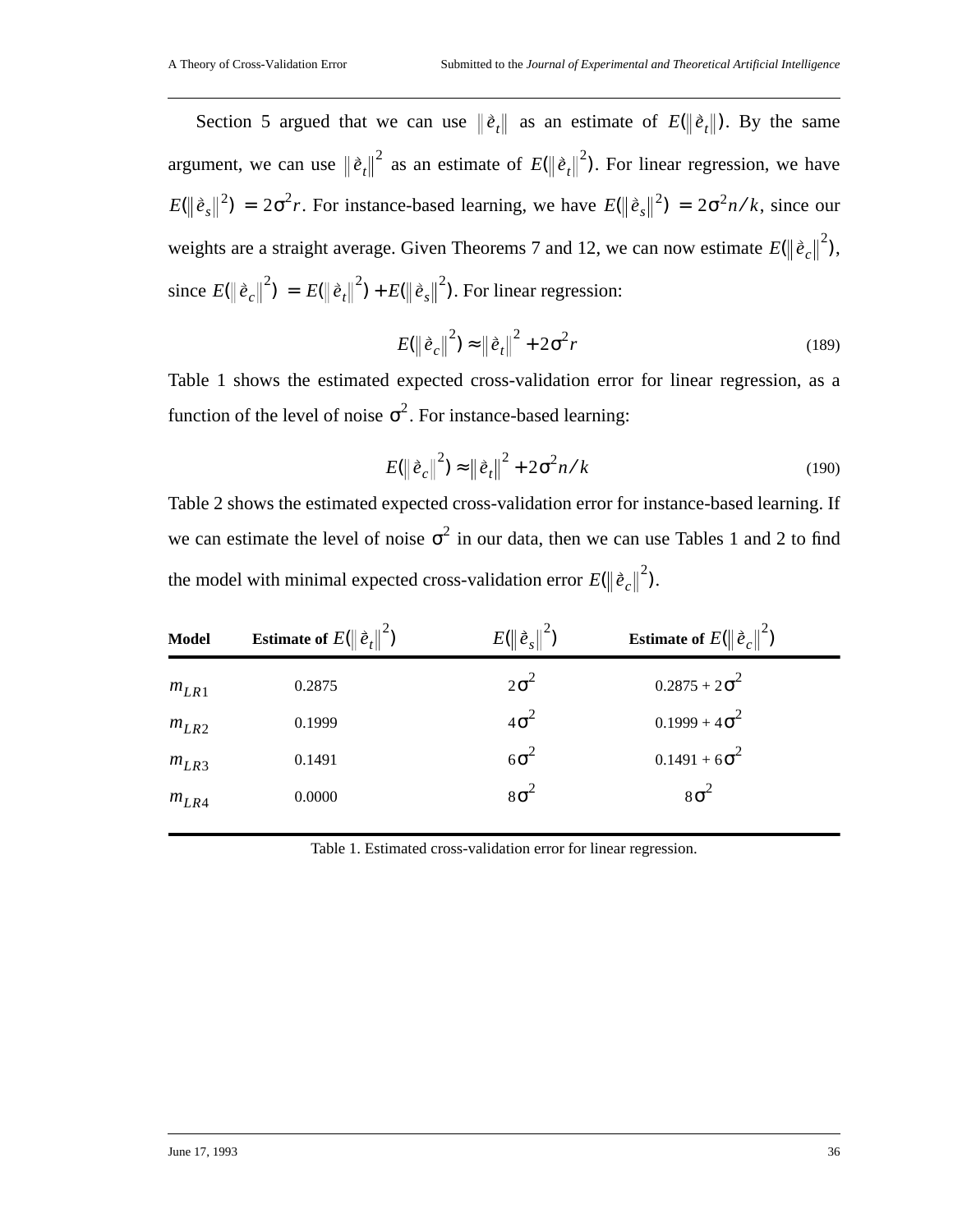| <b>Model</b> | <b>Estimate of</b> $E(\ \hat{e}_t\ ^2)$ | $E(\ \vec{e}_{s}\ ^{2})$ | <b>Estimate of</b> $E(\ \hat{e}_c\ ^2)$ |
|--------------|-----------------------------------------|--------------------------|-----------------------------------------|
| $m_{IBL1}$   | 0.0000                                  | $8\sigma^2$              | $8\sigma^2$                             |
| $m_{IBL2}$   | 0.2650                                  | $4\sigma^2$              | $0.2650 + 4\sigma^2$                    |
| $m_{IBL3}$   | 0.2744                                  | $2.666\sigma^2$          | $0.2744 + 2.666 \sigma^2$               |
| $m_{IBL4}$   | 0.2875                                  | $2\sigma^2$              | $0.2875 + 2\sigma^2$                    |

Table 2. Estimated cross-validation error for instance-based learning.

When  $\sigma^2$  is large, we will prefer  $m_{LR1}$  and  $m_{IBL4}$ . These two models have the same expected cross-validation error. When  $\sigma^2$  is small, we will prefer  $m_{LR4}$  and  $m_{IBL1}$ . These two models also have the same expected cross-validation error. For intermediate values of  $\sigma^2$ , it appears from Tables 1 and 2 that linear regression will perform better than instancebased learning, since  $m_{LR2}$  has a lower expected cross-validation error than  $m_{IBL2}$ .

#### **7 Related Work**

There is some similarity between this theory of cross-validation error and the work in Akaike Information Criterion (AIC) statistics (Akaike, 1970, 1973, 1974; Sakamoto *et al*., 1986). <sup>5</sup> AIC is a criterion for choosing among competing models, similar to  $E(\|\hat{e}_c\|^2)$ .

AIC has the general form (Sakamoto *et al*., 1986):

$$
AIC = -2l + 2k \tag{191}
$$

In this formula, *l* is the maximum log likelihood of the model and *k* is the number of free parameters in the model. This is analogous to the equation in Theorems 7 and 12:

$$
E(||\dot{e}_c||^2) = E(||\dot{e}_t||^2) + E(||\dot{e}_s||^2)
$$
\n(192)

Both *l* and  $E(\|\tilde{e}_t\|^2)$  may be thought of as measures of accuracy, since the maximum log likelihood *l* of the model is closely related to the error on the training set. Both *k* and  $E(\|\hat{e}_s\|^2)$  may be thought of as measures of stability, since Theorem 6 shows that the number of free parameters *k* in the model is closely related to the instability  $E(\|\hat{e}_s\|^2)$ .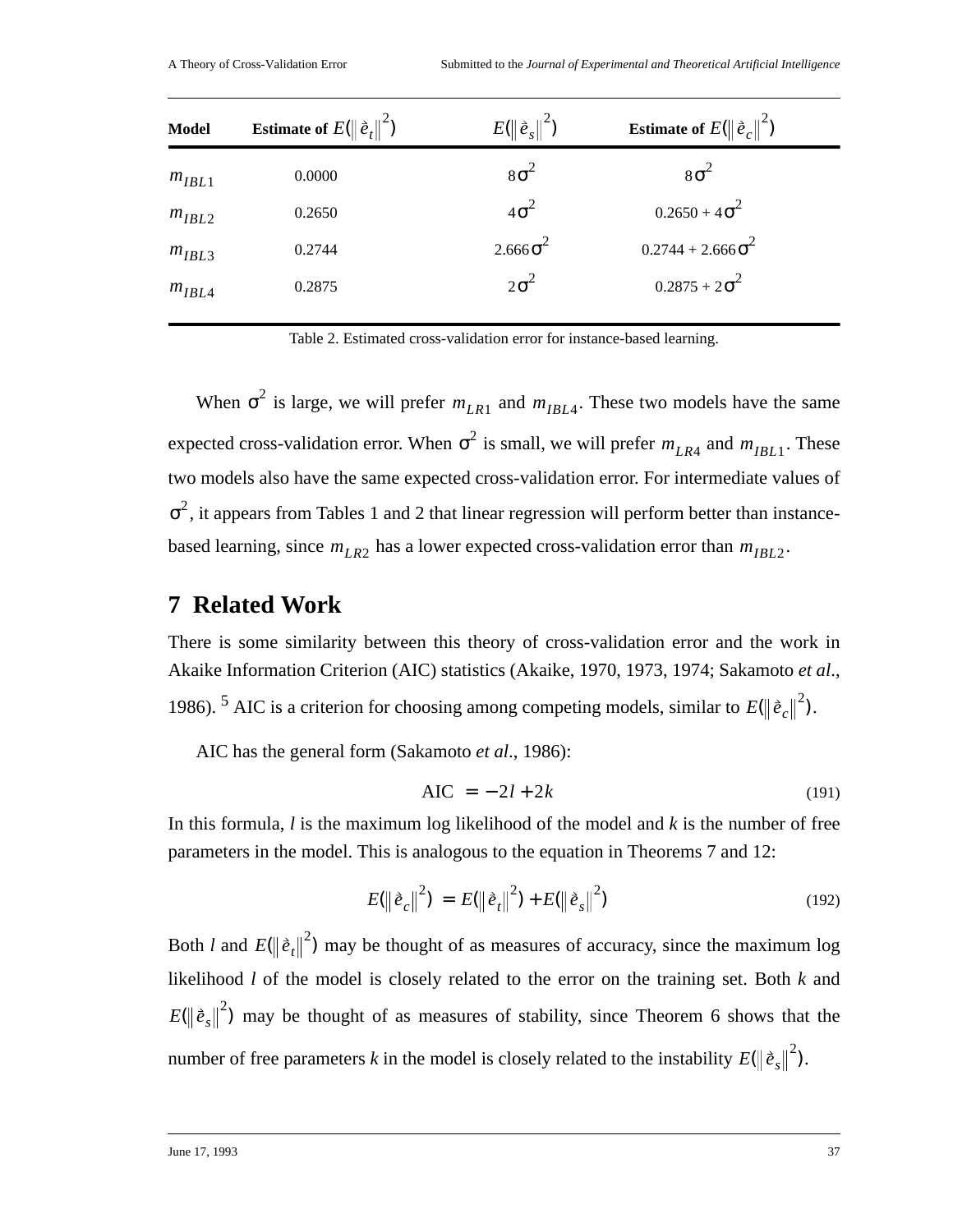Just as we want to minimize  $E(\|\hat{e}_c\|^2)$ , we also want to minimize AIC. The argument for minimizing AIC is that  $(-1/2)$  AIC is an asymptotically unbiased estimator of the *mean expected log likelihood*. The mean expected log likelihood is the mean of the expected log likelihood of the maximum likelihood model (Sakamoto *et al*., 1986). The definition of mean expected log likelihood is somewhat similar to the definition of  $E(\|\tilde{e}_c\|^2)$ . Both definitions involve finding the best fit for one set of outputs  $\tilde{y}_1$  and then evaluating the fit with a second set of outputs  $\dot{y}_2$  (compare (16) and (17) above with (4.8) and (4.9) in (Sakamoto *et al*., 1986)).

Let us compare AIC and  $E(\|\tilde{e}_c\|^2)$  for linear regression. For AIC, we have (see (8.29) in (Sakamoto *et al*., 1986)):

$$
l = -\frac{n \log 2\pi \sigma^2}{2} - \frac{\left\|\dot{e}_t\right\|^2}{2\sigma^2} \tag{193}
$$

$$
k = r \tag{194}
$$

$$
AIC = -2l + 2k = n \log 2\pi \sigma^2 + \frac{\|\hat{e}_t\|^2}{\sigma^2} + 2r
$$
 (195)

In order to derive this equation for AIC, we must assume that the noise has a normal distribution. For comparison, let us introduce CVC (Cross-Validation Criterion):

$$
CVC = \left\|\tilde{e}_t\right\|^2 + 2\sigma^2 r \tag{196}
$$

We see that CVC is an unbiased estimator of the expected cross-validation error for linear regression:

$$
E(\text{CVC}) = E(||\hat{e}_t||^2 + 2\sigma^2 r)
$$
\n(197)

$$
= E(||\vec{e}_t||^2) + E(||\vec{e}_s||^2)
$$
\n(198)

$$
= E(\left\|\vec{e}_c\right\|^2) \tag{199}
$$

In the equations (195) and (196), we may consider  $\sigma^2$  and *n* to be constants, outside of the modeler's control. Therefore AIC and CVC are linearly proportional to each other:

$$
c_1 = n \log 2\pi \sigma^2 \tag{200}
$$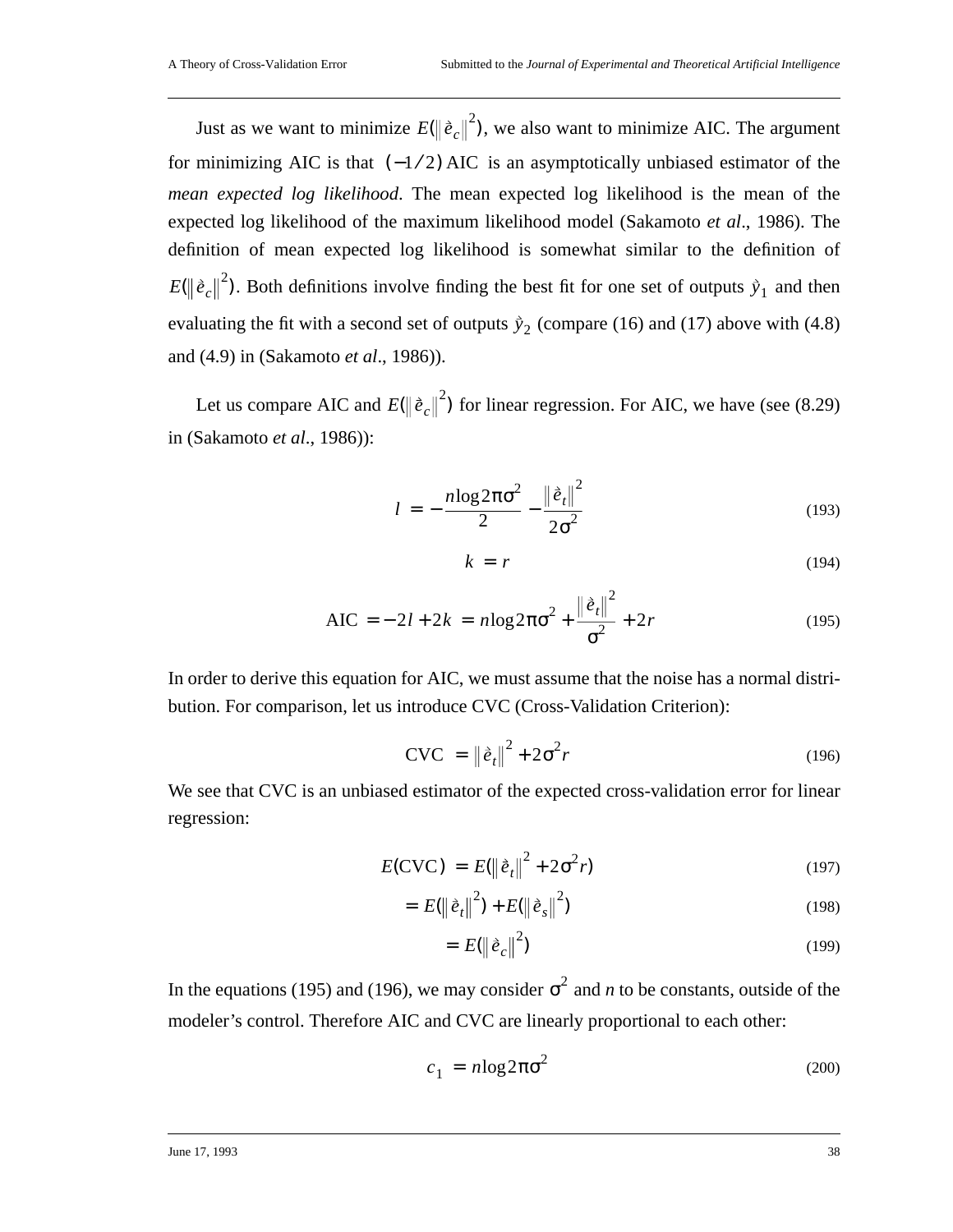$$
c_2 = 1/\sigma^2 \tag{201}
$$

$$
AIC = c_1 + c_2 CVC \tag{202}
$$

Thus minimizing AIC is equivalent to minimizing CVC.

There are some differences between the approach in this paper and the AIC approach. Note that the derivation of CVC does not require the assumption that the noise has a normal distribution, unlike the derivation of AIC. Furthermore, CVC is an unbiased estimator of  $E(\|\tilde{e}_c\|^2)$ , but AIC is only an asymptotically unbiased estimator of the mean expected log likelihood.  $6$  Perhaps the most profound difference between the two approaches is that mean expected log likelihood is defined using the *parameters* (the coefficients  $\vec{b}$  of equation (65)) of the model (Sakamoto *et al.*, 1986), while  $E(\|\vec{e}_c\|^2)$  is defined without reference to parameters. This makes  $E(\left\|\hat{\bm{e}}_c\right\|^2)$  particularly suitable for instance-based learning, which is a type of nonparametric analysis (Dasarathy, 1991). In general, machine learning algorithms tend to be nonparametric (in the statistical sense of "parametric"), thus this theory of cross-validation error is particularly suitable for machine learning.

More generally, the work here is related to the view that selecting a model involves a trade-off between bias and variance (Barron, 1984; Eubank, 1988; Geman *et al.*, 1992; Moody, 1991, 1992). Bias and variance are defined as follows (Geman *et al.*, 1992):

bias: 
$$
[E_{X, \hat{y}}(m(\hat{v}|X, \hat{y})) - E(y|\hat{v})]^2
$$
 (203)

variance: 
$$
E_{X, \hat{y}} [ (m(\hat{v}|X, \hat{y}) - E_{X, \hat{y}}(m(\hat{v}|X, \hat{y})))^2 ]
$$
 (204)

The bias of the model  $m(\vec{v} | X, \vec{y})$  for the value  $\vec{v}$  is the square of the difference between the expected output of the model  $E_{X, \hat{y}}(m(\vec{v} | X, \vec{y}))$  and the expected value of y, given  $\hat{v}$ . Note that expected value of y given  $\vec{v}$  is  $f(\vec{v})$ :

$$
E(y|\tilde{v}) = E(f(\tilde{v}) + \sigma z|\tilde{v}) = E(f(\tilde{v})|\tilde{v}) + E(\sigma z|\tilde{v}) = f(\tilde{v})
$$
\n(205)

The expected output of the model is calculated with respect to  $X$  and  $\dot{y}$ , which requires a probability distribution over X and  $\tilde{y}$ . The variance of the model  $m(\tilde{v} | X, \tilde{y})$  for the value  $\tilde{v}$ is the expected value of the square of the difference between the actual output of the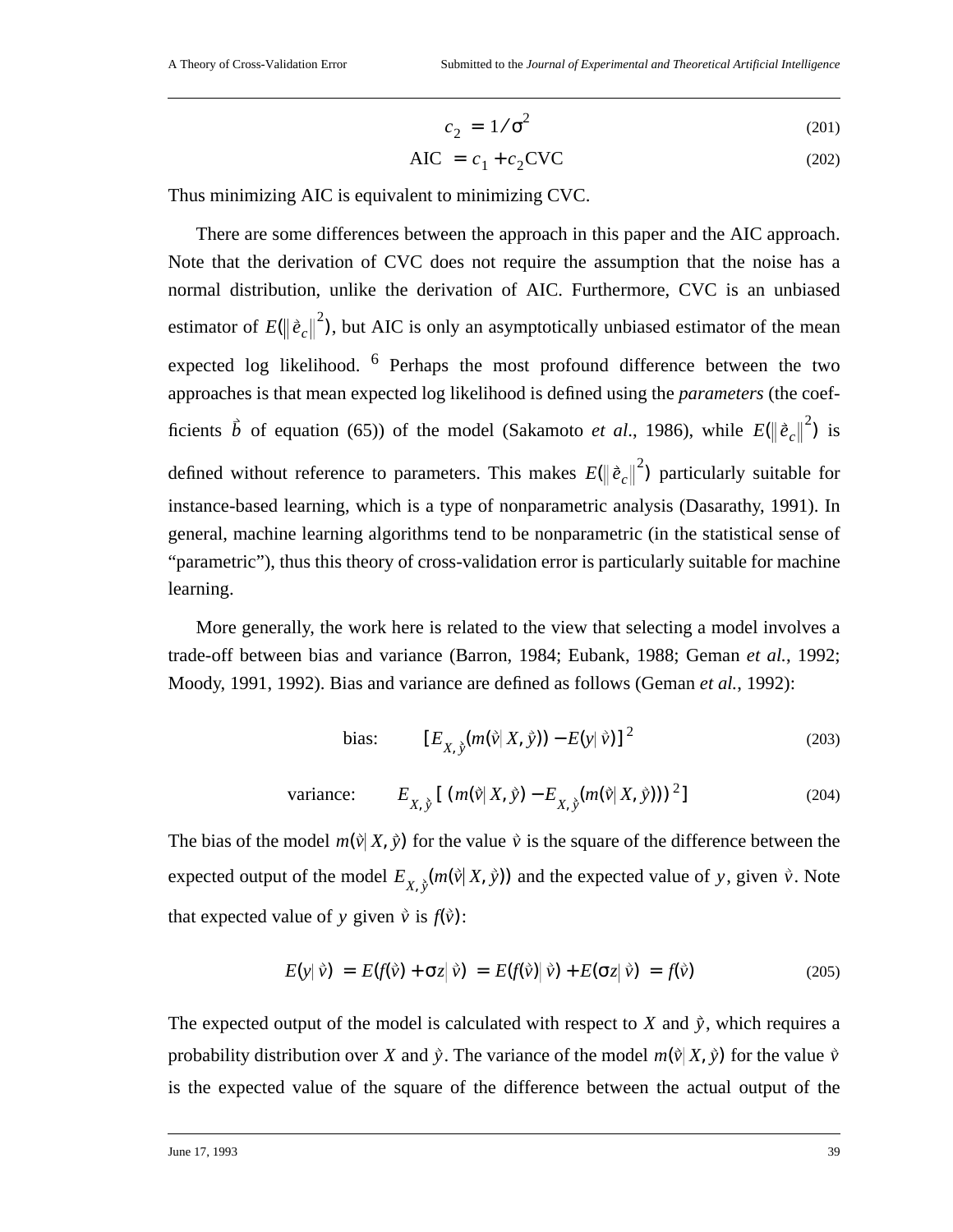model and the expected output of the model.

It is possible to prove that the expected value of the square of the difference between the output of the model and the expected value of y given  $\dot{v}$  is the sum of the bias and the variance for  $\vec{v}$  (Geman *et al.*, 1992):

$$
E_{X, \hat{y}} \left[ (m(\hat{v} | X, \hat{y}) - E(y | \hat{v}))^{2} \right] = E_{X, \hat{y}} \left[ (m(\hat{v} | X, \hat{y}) - f(\hat{v}))^{2} \right]
$$
  
= 
$$
[E_{X, \hat{y}}(m(\hat{v} | X, \hat{y})) - E(y | \hat{v})]^{2} + E_{X, \hat{y}} \left[ (m(\hat{v} | X, \hat{y}) - E_{X, \hat{y}}(m(\hat{v} | X, \hat{y})))^{2} \right]
$$
 (206)

This is analogous to the relationship between expected cross-validation error, expected training set error, and expected instability (Theorems 7 and 12):

$$
E(||\hat{e}_c||^2) = E(||\vec{m}(X|X,\hat{y}_1) - \hat{y}_2||^2) = E(||\hat{e}_t||^2) + E(||\hat{e}_s||^2)
$$
  
= 
$$
E(||\vec{m}(X|X,\hat{y}_1) - \hat{y}_1||^2) + E(||\vec{m}(X|X,\hat{y}_2) - \vec{m}(X|X,\hat{y}_1)||^2)
$$
 (207)

Expected training set error is related to bias and expected instability is related to variance.

Bias and variance, as defined by (Geman *et al.*, 1992), are difficult to use in practice, for several reasons:

- 1. To calculate the expectation  $E_{X, \hat{y}}$  requires a probability distribution over X and  $\hat{y}$ . In most applications, the probability distribution will not be known. With  $E(\|\tilde{e}_t\|^2)$  and  $E(\|\tilde{e}_s\|^2)$ , it is assumed that the actual, observed value of X has a probability of one, and other possible values of X have a probability of zero. It is assumed that  $\dot{y}$  has an arbitrary probability distribution with mean  $\hat{f}(X)$  and variance  $\sigma^2$ . When there is no prior information about the probability distribution over  $X$  and  $\hat{y}$ , these assumptions seem to be the weakest, useful, reasonable assumptions.
- 2. Bias and variance are functions of  $\vec{v}$ . With  $E(||\vec{e}_t||^2)$  and  $E(||\vec{e}_s||^2)$ , in effect,  $\vec{v}$  ranges over the rows in X. This is consistent with the assumption that the actual, observed value of X has a probability of one.
- 3. Bias and variance cannot be calculated when  $E(y | \vec{v})$  is unknown. Bias compares the model *m* to the underlying deterministic function f, while  $E(\|\hat{e}_t\|^2)$  compares the model  $m$  to the actual, observed value  $y$ . In essence,  $y$  is used as a substitute for the unknown function  $f$ . Variance compares the actual value of the model  $m$  to the mean value of the model m, while  $E(\|\hat{e}_s\|^2)$  compares the actual value of the model m to another possible value of the model  $m$ .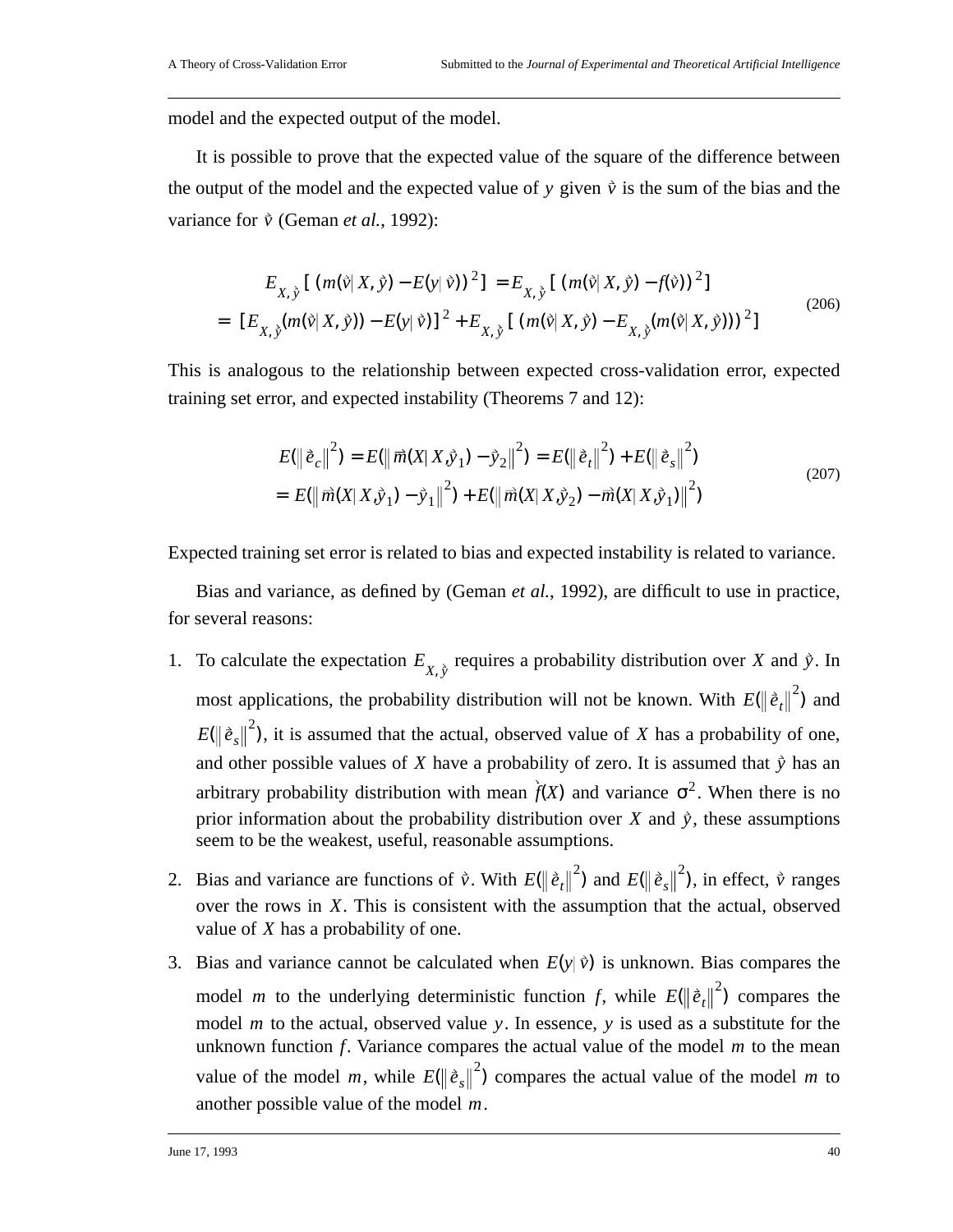In summary, we may think of the expected training set error and the expected instability as practical ways of evaluating bias and variance.

## **8 Future Work**

There is another source of error in cross-validation testing, that has not been examined here. This is the error that the model *m* makes when it is confronted with input values in the testing set that it has not seen in the training set. The weak point of this theory is the assumption (14) that *X* is the same in the training data and the testing data. The reasons for this assumption were discussed in Section 2. It makes the mathematics simpler and it lets us avoid making any assumptions about *f* the deterministic aspect of the black box. The main implication of the assumption is that we may be underestimating the cross-validation error. This is an area for future research. It may be possible to prove some interesting results by making some weak assumptions about *f*, such as the assumptions made in Kibler *et al*. (1989). For example, we might assume that there is an upper bound on the absolute value of the derivative of *f*. In other words, the slope of *f* cannot be too steep.

This paper has dealt exclusively with predicting real-valued attributes. Another paper will deal with the extension of the theory to predicting symbolic attributes.

Another open problem is showing that  $m_2$  satisfies the assumptions of Theorem 12. It seems likely that it does, but there is not yet a proof.

## **9 Conclusion**

This paper presents three main results concerning error in cross-validation testing of algorithms for predicting real-valued attributes. First, cross-validation error can be thought of as having two components, error on the training set and instability of the model. In other words, a good model should be both accurate and stable. Second, for linear regression, the number of terms in the linear equations affects both accuracy and stability. Increasing the number of terms will improve accuracy. Decreasing the number of terms will improve stability. Third, for instance-based learning, the size of the neighborhood affects both accuracy and stability. Increasing the size of the neighborhood will improve stability. Decreasing the size of the neighborhood will improve accuracy.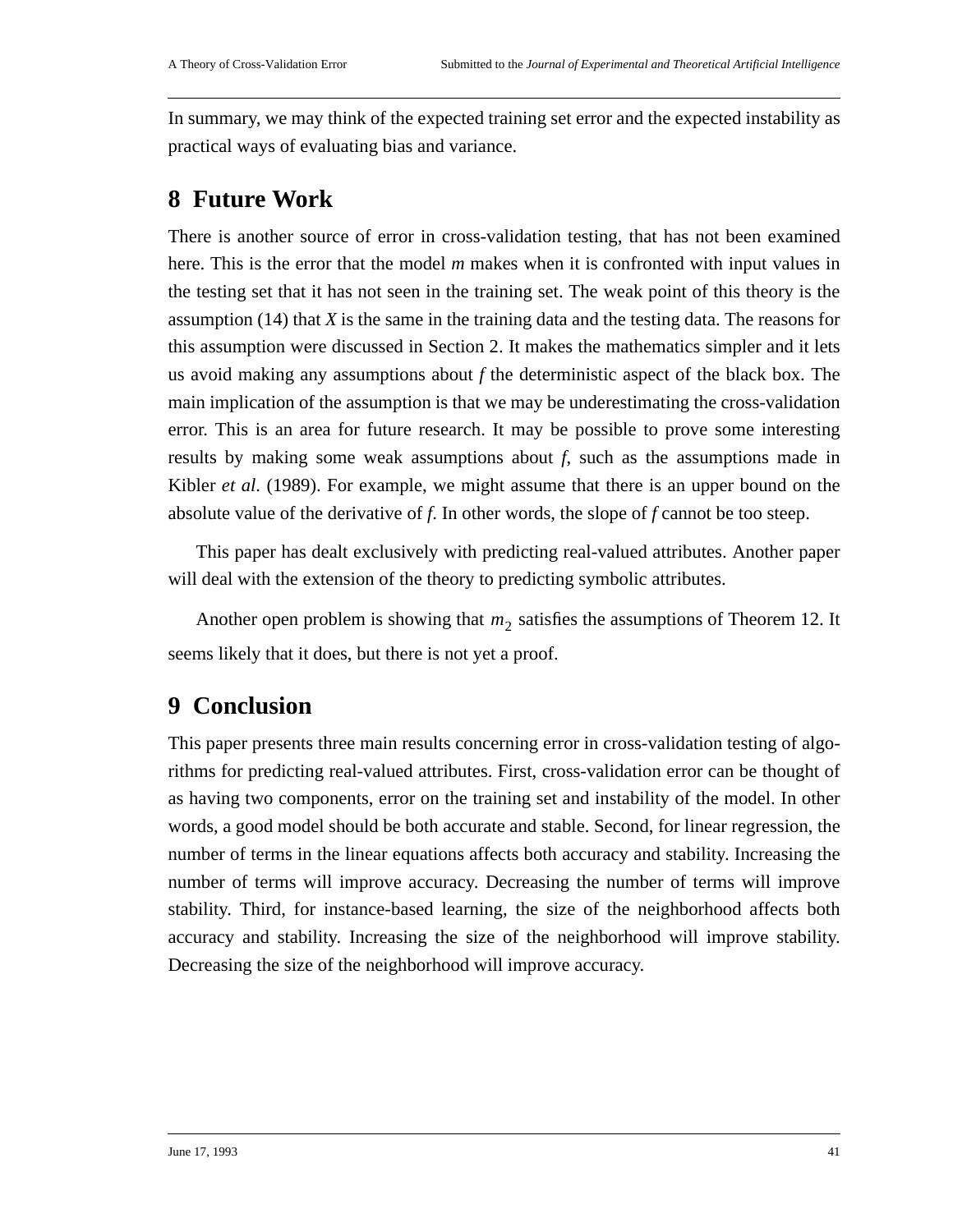## **Acknowledgments**

I would like to thank Professors Malcolm Forster and Elliott Sober of the University of Wisconsin for discussing their own, related work with me. I would also like to thank an anonymous referee of the *Journal of Experimental and Theoretical Artificial Intelligence* for several helpful comments.

## **Notes**

- 1. This point was made by an anonymous referee of the *Journal of Experimental and Theoretical Artificial Intelligence*.
- 2. Remember that the concern here is prediction, not causal modelling. A causal model might be able to account for the noise after the fact, but our task is to predict the noise before the fact. We assume that the random noise  $\dot{z}$  is independent of X. The best that we can do is to guess the mean of the noise. This follows from the Cramér-Rao inequality (Fraser, 1976).
- 3. The theorems here often mention both the expected squared length (e.g.  $E(||\hat{e}_c||^2)$ ) and the expected length (e.g.  $E(\|\tilde{e}_c\|)$ ). This is because the relation between expected squared length and expected length is not simple, as we can see from Lemma 1. For example, in Theorem 6 we have:

$$
E(\left\|\hat{e}_s\right\|^2) = 2\sigma^2 r \tag{208}
$$

$$
E(\left\|\hat{e}_s\right\|) \le \sigma \sqrt{2r} \tag{209}
$$

From (208) we might expect to derive  $E(\|\tilde{e}_s\|) = \sigma \sqrt{2r}$ , but Lemma 1 stands in our way. It would have been possible to refer exclusively to expected squared length, but it was felt that the reader may benefit from seeing both expected squared length and expected length.

- 4. Since  $z_{v,i}$  and  $z_{v,k}$  are independent samples from a distribution with a mean of zero, it follows that  $E(z_{v, j}z_{v, k}) = E(z_{v, j})E(z_{v, k}) = 0$ .
- 5. The relation of this work to Akaike's work was pointed out to me by Malcolm Forster of the University of Wisconsin.
- 6. It is important to be clear about the distinction between an estimator and the quantity that it estimates. AIC and CVC are both estimators; they can be calculated exactly for a given model and data. AIC is an estimator of the mean expected log likelihood and CVC is an estimator of the expected cross-validation error for linear regression. The mean expected log likelihood and the expected cross-validation error cannot be calculated exactly; they can only be estimated.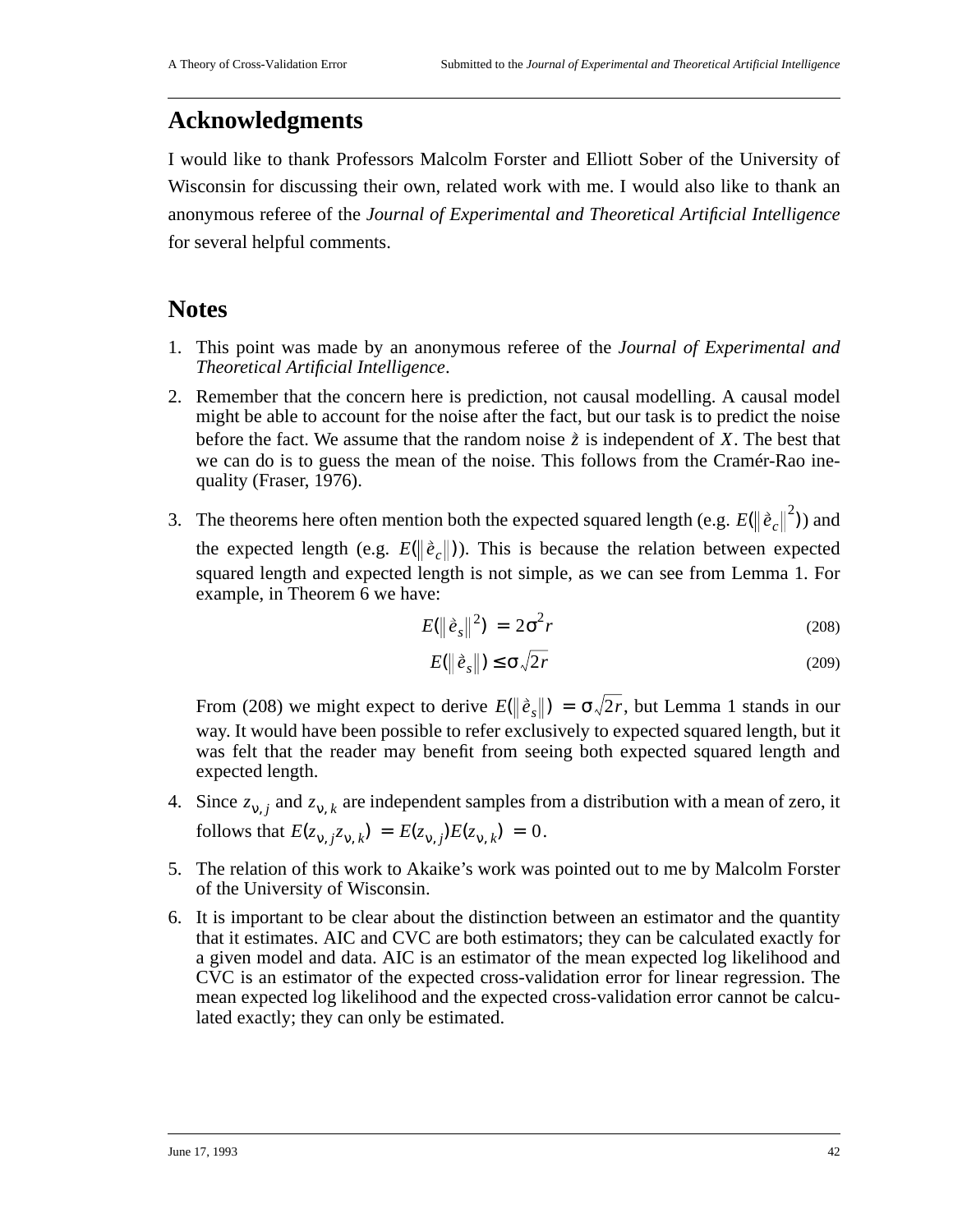#### **References**

- Aha, D.W., Kibler, D. (1989) Noise-tolerant instance-based learning algorithms, *Proceedings of the Eleventh International Joint Conference on Artificial Intelligence*, 794- 799.
- Aha, D.W., Kibler, D., & Albert, M.K. (1991) Instance-based learning algorithms, *Machine Learning*, 6:37-66.
- Akaike, H. (1970) Statistical predictor identification, *Annals of the Institute of Statistical Mathematics*, 22:203-217.
- Akaike, H. (1973) Information theory and an extension of the maximum likelihood principle, *Second International Symposium on Information Theory*, edited by B.N. Petrov and F. Csaki (Budapest: Akademia Kiado).
- Akaike, H. (1974) A new look at the statistical model identification, *IEEE Transactions on Automatic Control*, AC-19: 716-723.
- Barron, A.R. (1984) Predicted squared error: a criterion for automatic model selection, in *Self-organizing Methods in Modeling: GMDH Type Algorithms,* edited by S.J. Farlow (New York: Marcel Dekker).
- Dasarathy, B.V. (1991) *Nearest Neighbor Pattern Classification Techniques*, Edited collection (California: IEEE Press).
- Draper, N.R. & Smith, H. (1981) *Applied Regression Analysis*, Second Edition (New York: John Wiley & Sons).
- Ein-Dor, P. & Feldmesser, J. (1987) Attributes of the performance of central processing units: a relative performance prediction model, *Communications of the ACM*, 30:308-317.
- Eubank, R.L. (1988) *Spline Smoothing and Nonparametric Regression* (New York: Marcel Dekker).
- Fraser, D.A.S. (1976) *Probability and Statistics: Theory and Applications* (Massachusetts: Duxbury Press).
- Geman, S., Bienenstock, E., & Doursat, R. (1992) Neural networks and the bias/variance dilemma, *Neural Computation*, 4:1-58.
- Kibler, D., Aha, D.W., & Albert, M.K. (1989) Instance-based prediction of real-valued attributes, *Computational Intelligence*, 5:51-57.
- Moody, J.E. (1991) Note on generalization, regularization, and architecture selection in nonlinear learning systems, *First IEEE-SP Workshop on Neural Networks for Signal Processing* (California: IEEE Press).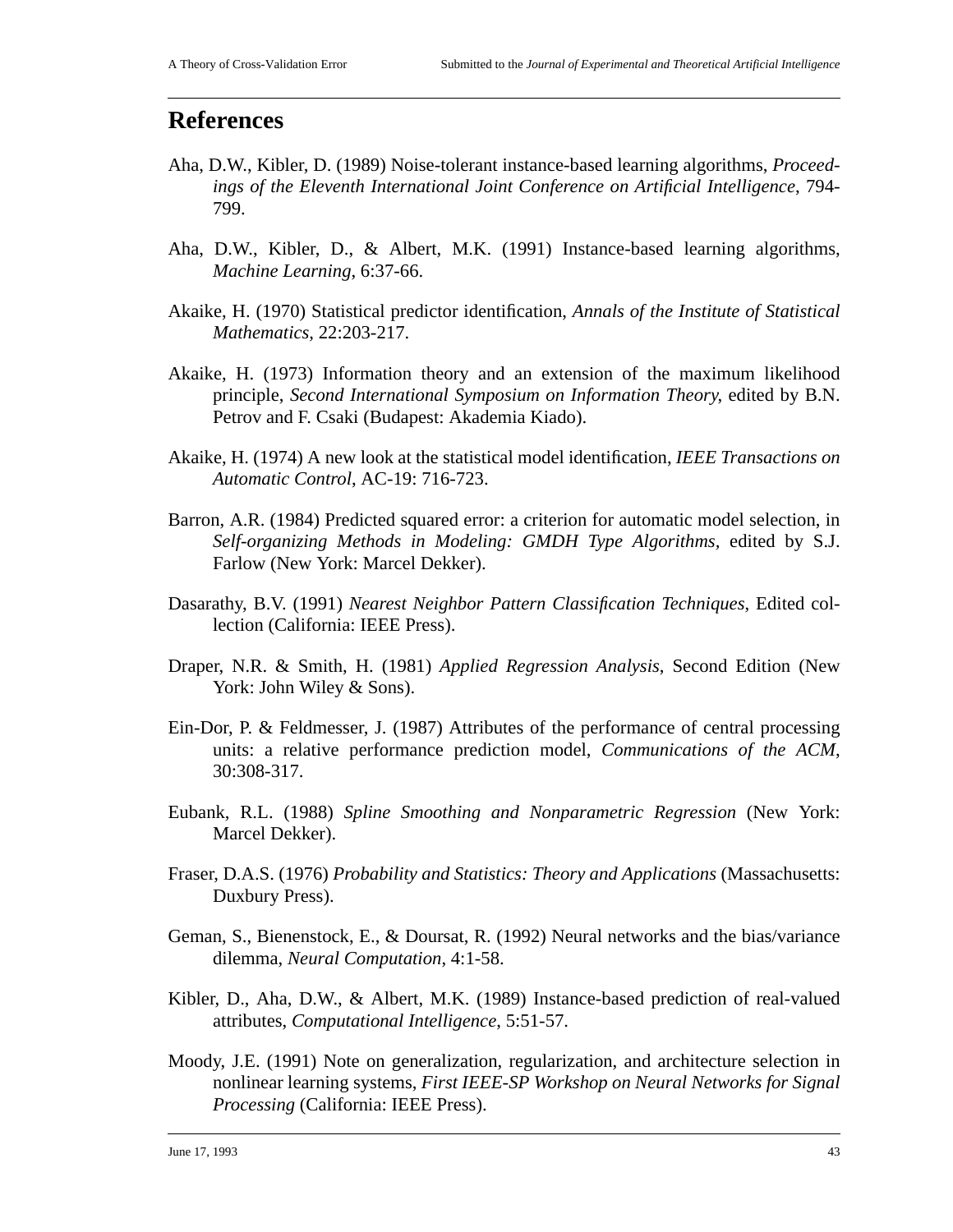- Moody, J.E. (1992) The effective number of parameters: an analysis of generalization and regularization in nonlinear learning systems, in *Advances in Neural Information Processing Systems 4*, edited by J.E. Moody, S.J. Hanson, and R.P. Lippmann (California: Morgan Kaufmann).
- Sakamoto, Y., Ishiguro, M., & Kitagawa, G. (1986) *Akaike Information Criterion Statistics* (Dordrecht, Holland: Kluwer Academic Publishers).
- Strang, G. (1976) *Linear Algebra and Its Applications* (New York: Academic Press).
- Turney, P.D. (1990) The curve fitting problem: a solution, *British Journal for the Philosophy of Science*, 41:509-530.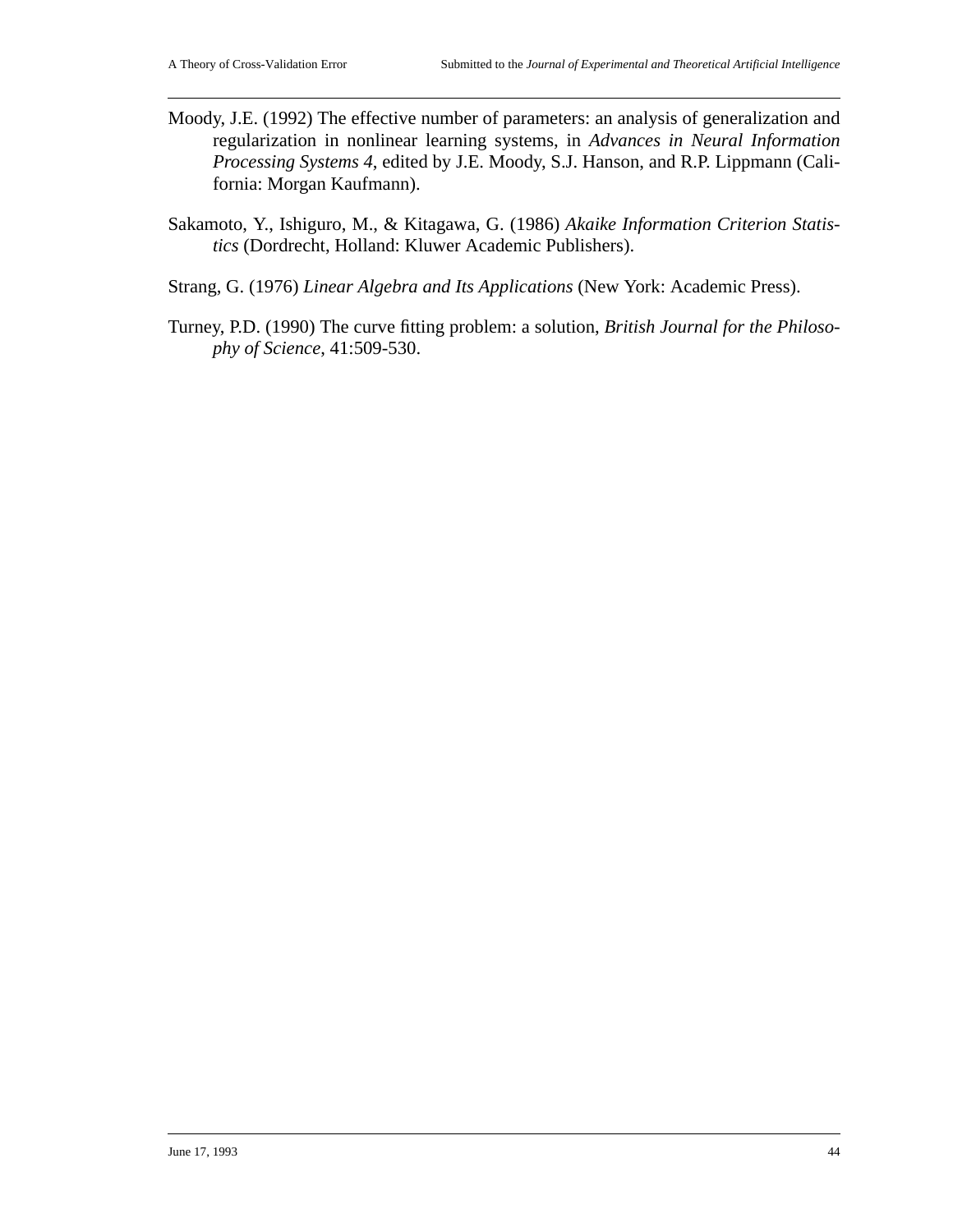## **Figures**



Figure 1. Four points fitted with linear regression.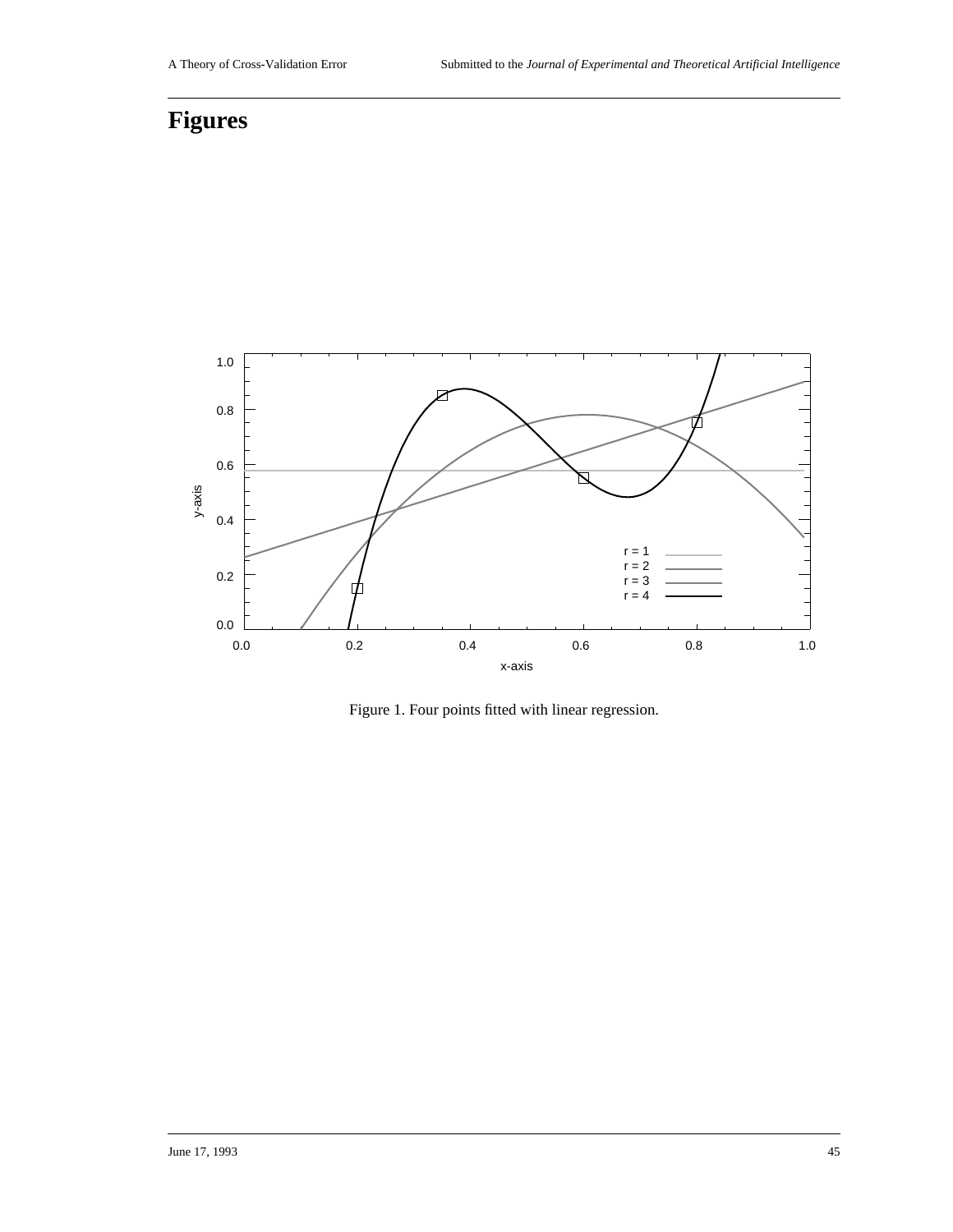

Figure 2. Four points fitted with instance-based learning.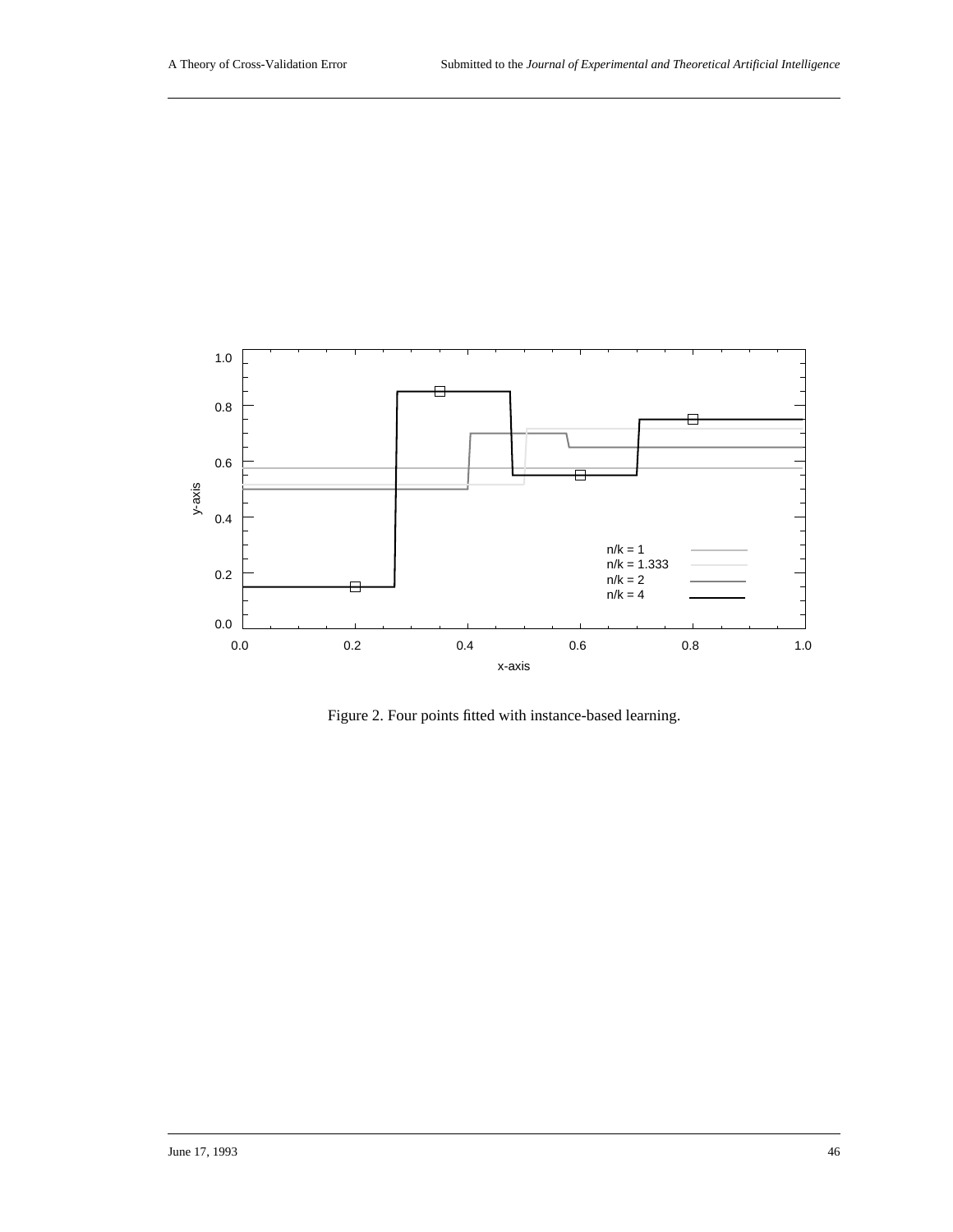## **Tables**

| <b>Model</b> | <b>Estimate of</b> $E(\ \hat{e}_t\ ^2)$ | $E(\ \vec{e}_{s}\ ^{2})$ | <b>Estimate of</b> $E(\ \vec{e}_c\ ^2)$ |
|--------------|-----------------------------------------|--------------------------|-----------------------------------------|
| $m_{LR1}$    | 0.2875                                  | $2\sigma^2$              | $0.2875 + 2\sigma^2$                    |
| $m_{LR2}$    | 0.1999                                  | $4\sigma^2$              | $0.1999 + 4\sigma^2$                    |
| $m_{LR3}$    | 0.1491                                  | $6\sigma^2$              | $0.1491 + 6\sigma^2$                    |
| $m_{LR4}$    | 0.0000                                  | $8\sigma^2$              | $8\sigma^2$                             |
|              |                                         |                          |                                         |

Table 1. Estimated cross-validation error for linear regression.